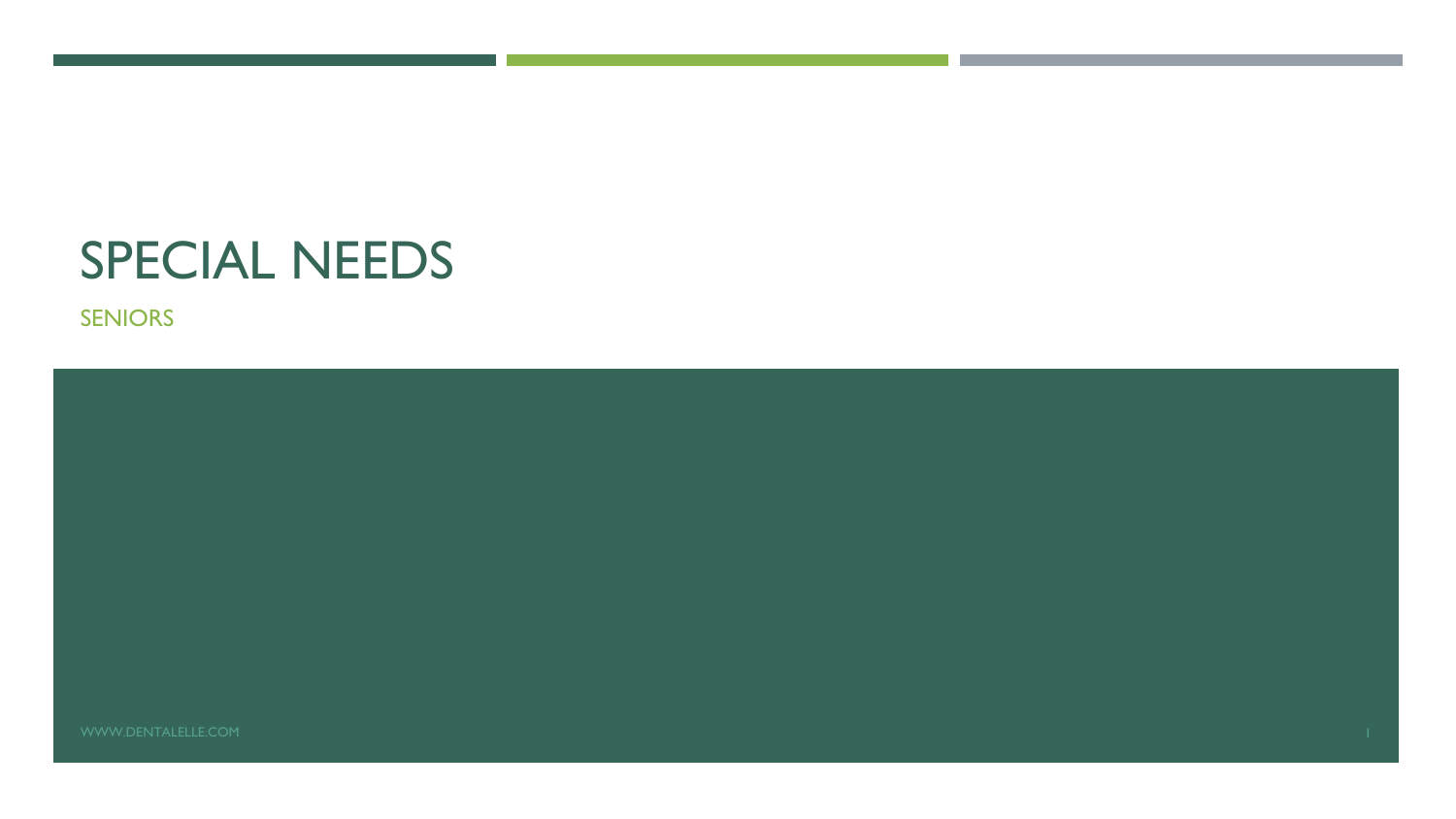### WHO ARE DENTAL PATIENTS WITH SPECIAL NEEDS?

- Dental patients with special needs often but not always have higher rates of poor oral hygiene.
- As a result, they also have a higher incidence of gum diseases and cavities than people in the general population. Those considered dental patients with special needs represent individuals with a broad range of conditions that do not necessarily relate to oral health.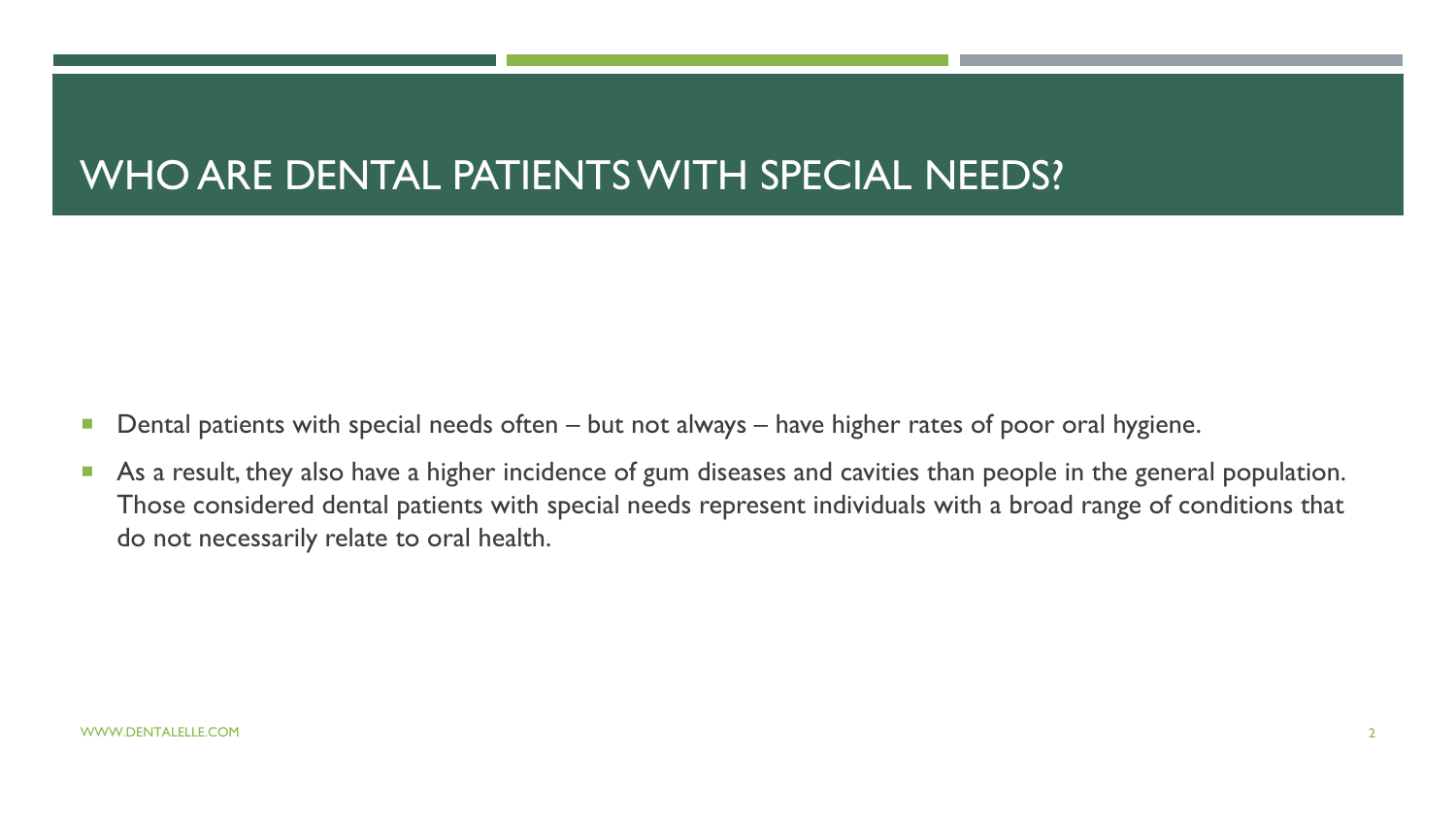### TYPES:

#### **Individuals with mobility issues.**

**Patients with mobility issues may need assistance in and out of the dental chair, as well as to and from the dental office.** 

#### **Mentally disabled individuals.**

**Those who are mentally challenged or intellectually disabled may need to be accompanied to dental appointments by a caregiver, since they** may not be able to comprehend dental hygiene requirements or homecare instructions.

#### **IMMUNOCOMPROMISED PEOPLE AND THE SET IMMUNOCOMPROMISED IN EXAMPLE 10 IN STATE IN MUNOCOMPTIES.**

**People with cardiovascular disease, diabetes, bleeding disorders or other systemic conditions need to have their conditions – as well as their entity of the systemic conditions – as well as their conditions – as well as t** medications – taken into account before receiving dental treatments. Dentists will likely need to collaborate with their physicians.

#### **Aging and elderly people.**

**These individuals may need more frequent dental visits to monitor tooth wear, pain and the effects of medications that they cannot detect** themselves due to decreased pain sensations. These individuals are often sensitive to glare and have a hard time hearing dental information or instructions if background music is loud. Therefore, blinds or shades may need to be drawn and the music lowered during their appointments to enhance their comfort.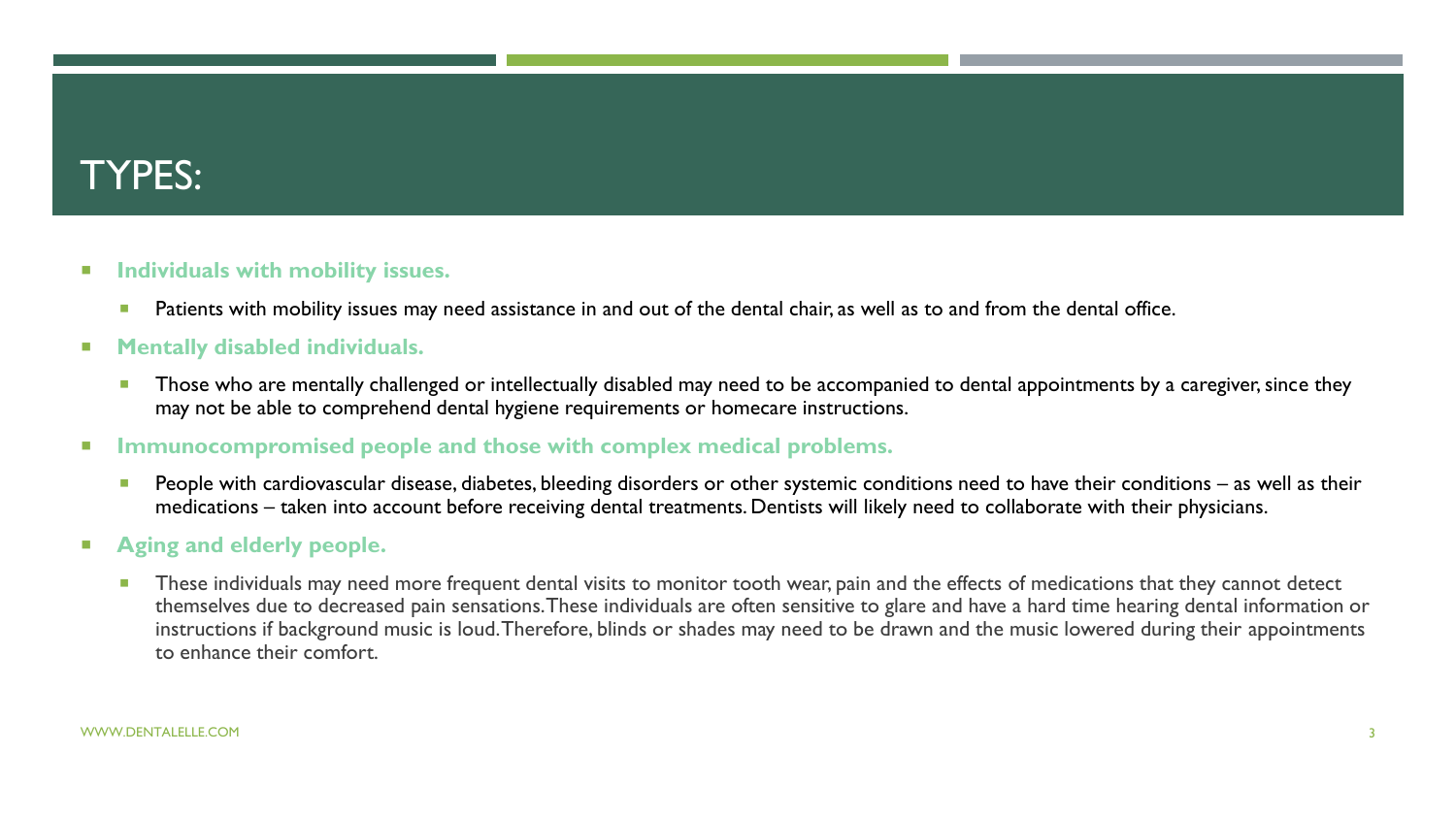## TYPES CONTINUED

#### **People with a mental illness.**

**An individual with a mental illness may have difficulty following proper dental hygiene regimens, obtaining dental care and and in Ann and tention of the care of the care and care and care and care and care and care and c** countering the effects of medications that affect oral health (such as antidepressants that cause dry mouth). These individuals may need shorter appointments that are scheduled when they are in a balanced state, as well as be accompanied by a caregiver or case manager.

#### **Children with behavioral or emotional conditions.**

■ Children with autism, for example, are averse to changes of any kind. These patients with special needs would likely need to be seen by the same hygienist – wearing the same outfit, working in the same dental office – whenever they visit the dentist to receive care. Or, children who need medication for ADHD may need to be given their medications at such a time that they are able to sit through a dental appointment.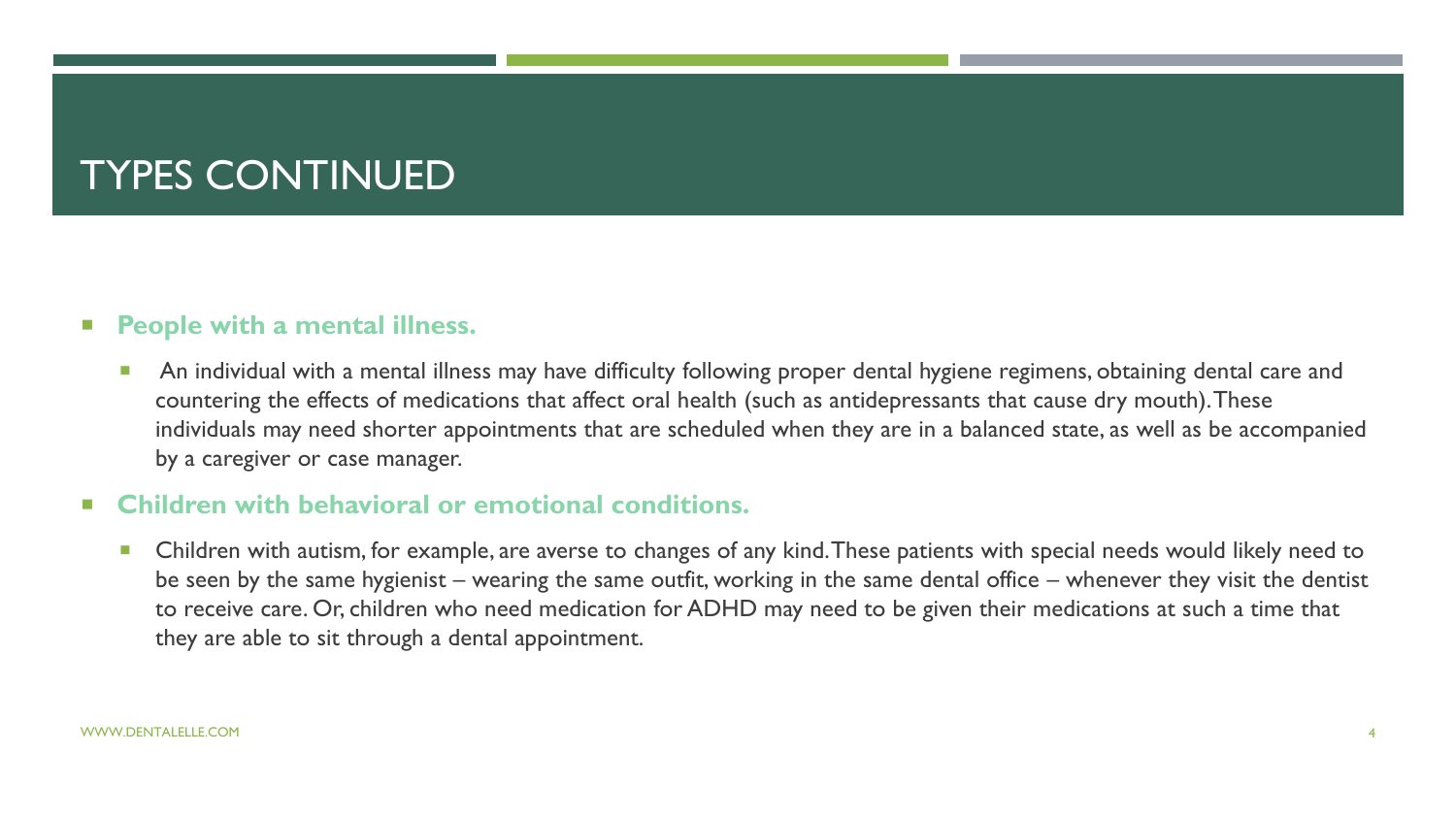### PLEASE KEEP IN MIND

- **An efficient and systematic approach to the examination and treatment so that appointments are short, when** necessary
- Knowledge of the medical, physical, mental or behavioral condition in order to better manage the appointment and oral health needs
- **More assistants during examinations and treatment procedures to better control and monitor the patient and the** appointment
- **Sedation dentistry to promote patient comfort if longer appointments are required**
- **Flexible appointment scheduling**
- **Caregiver or case manager involvement in treatment planning, providing instructions and information, and while** performing dental procedures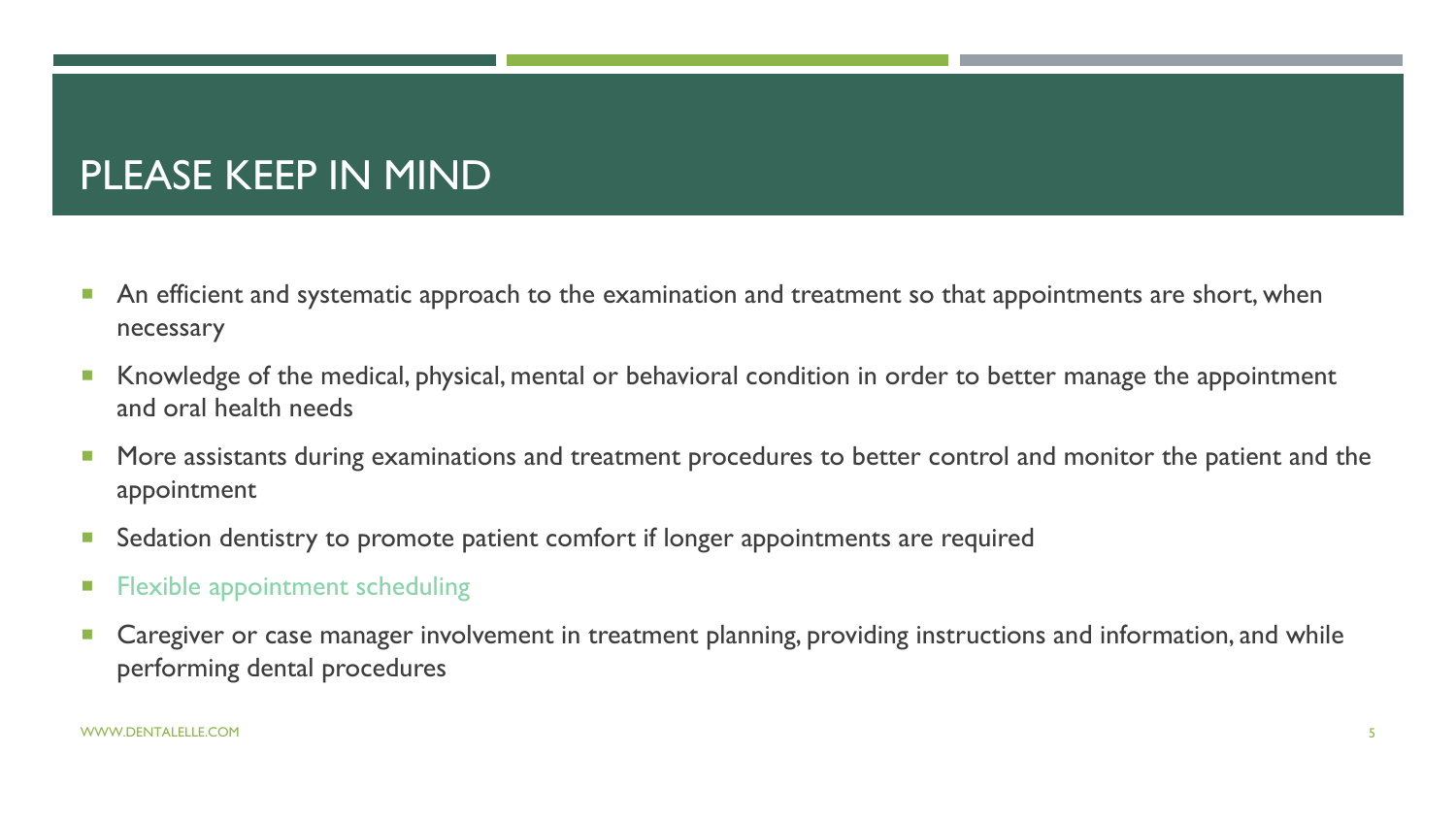### DENTURES

- **Partial Dentures may be supported by retainer clasps around the natural teeth or by a combination of natural endom** teeth and oral tissues. Partial dentures are used for clients who have some teeth in the mouth.
- **Complete or Full Dentures** replace the entire arch. If the client has NO teeth in an arch.
- Remember to tell the client to remove the dentures at night!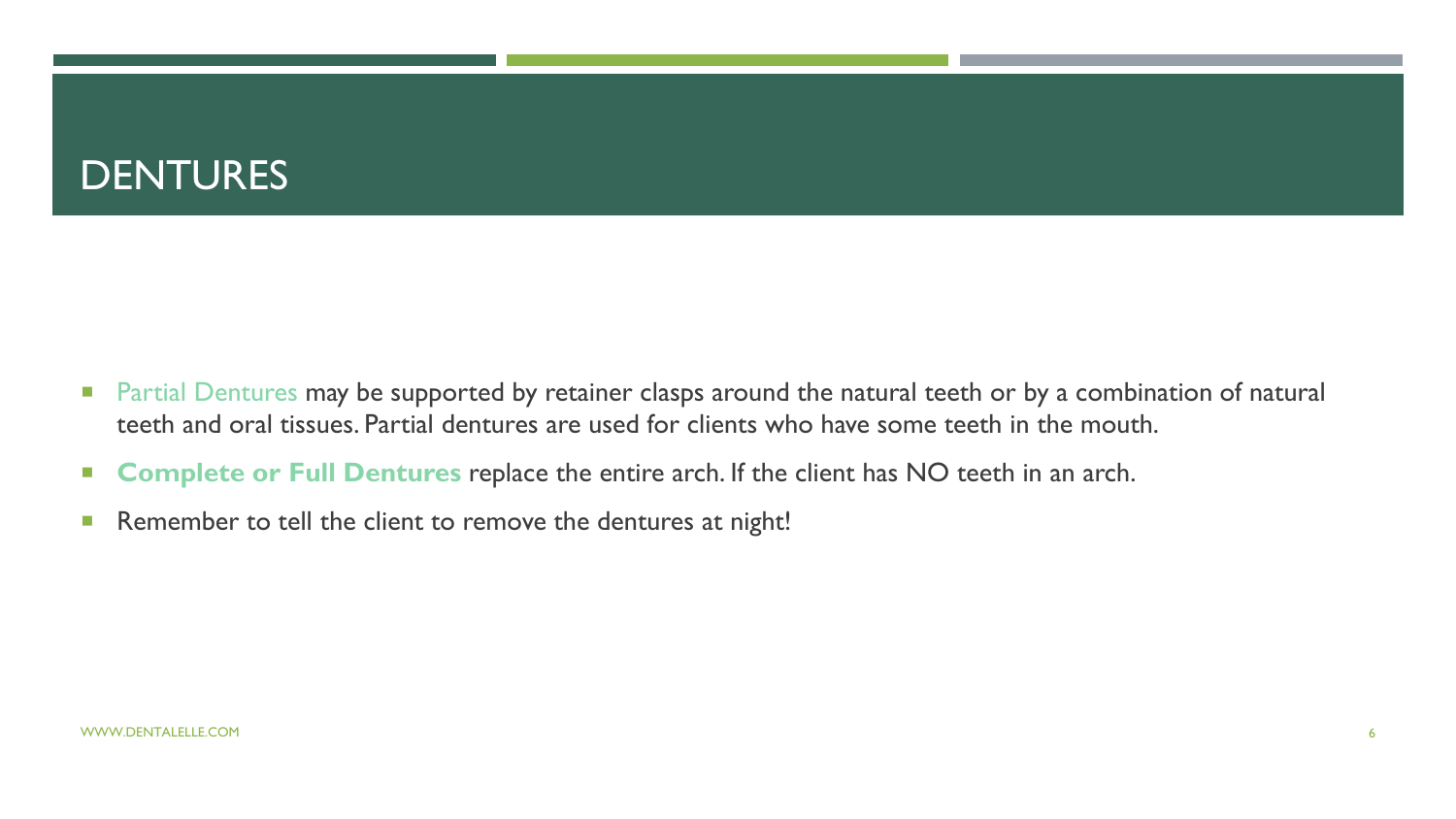### DENTURE CLEANING SOLUTIONS

- **Alkaline Hypochlorite:** bactericidal. Fungicidal, bleaches stain and may inhibit calculus.
	- DO NOT use on metal
- **Alkaline Peroxide:** some antibacterial effect, removes stain.
- **Or** make it yourself solution:
	- **1** I tablespoon of sodium hypochlorite (bleach)
	- **1** teaspoon of calgon (or mild soap)
	- 4 ounces of water
	- **Rinse**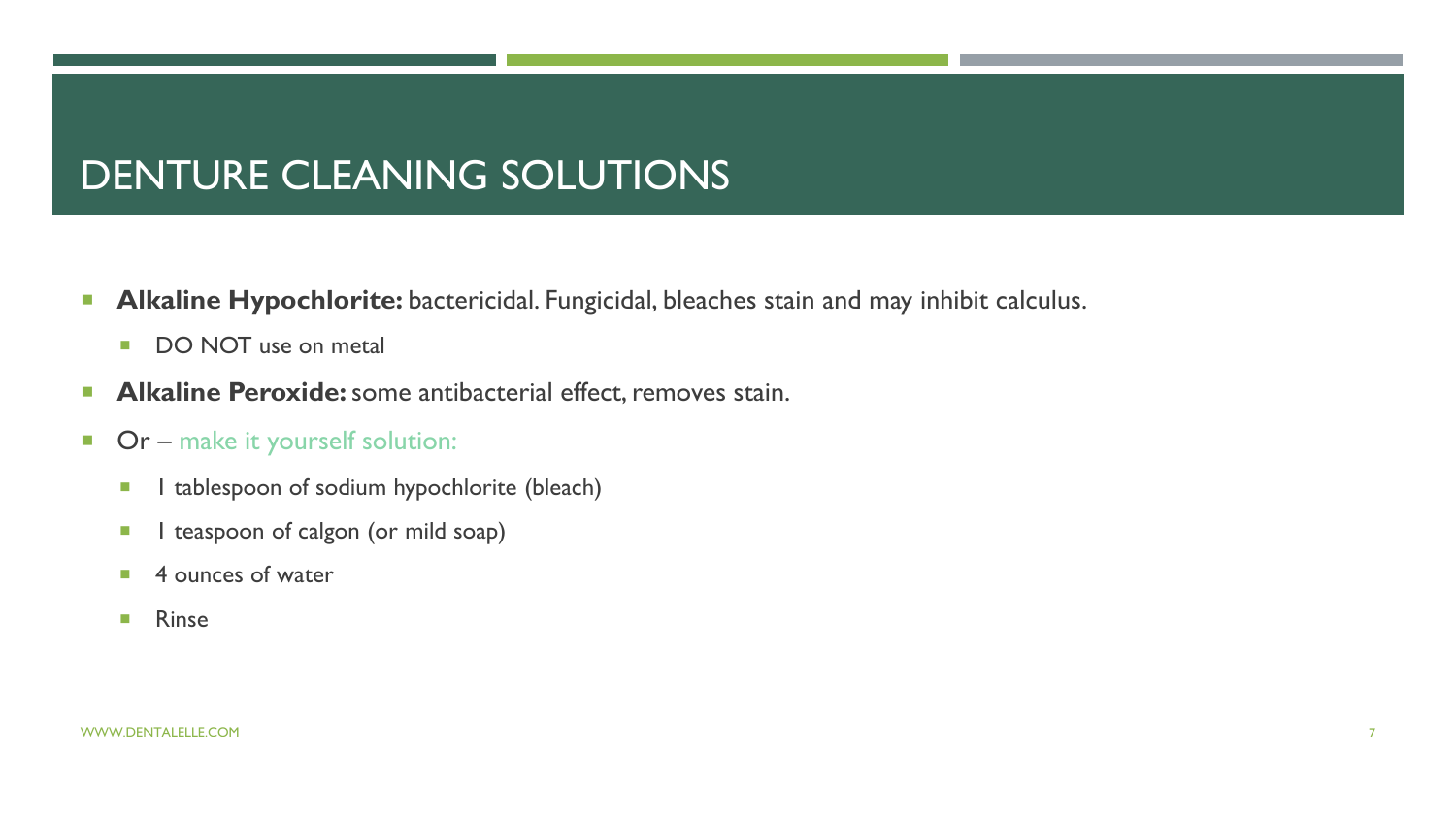### DENTURE STOMATITIS

- **Dentures are one of the common oral prosthetics used by seniors to replace missing teeth. Although it assists** significantly with chewing and normal speech, dentures can also cause a host of problems in long term users.
- One of these problems is a condition known as denture stomatitis. The medical term stomatitis means inflammation of the mouth. There are many different causes of stomatitis but denture stomatitis is irritation and inflammation of the tissue of the mouth cavity due to denture use.
- **Understandably it is more common in the elderly and may affect as many as half of all users of complete dentures.**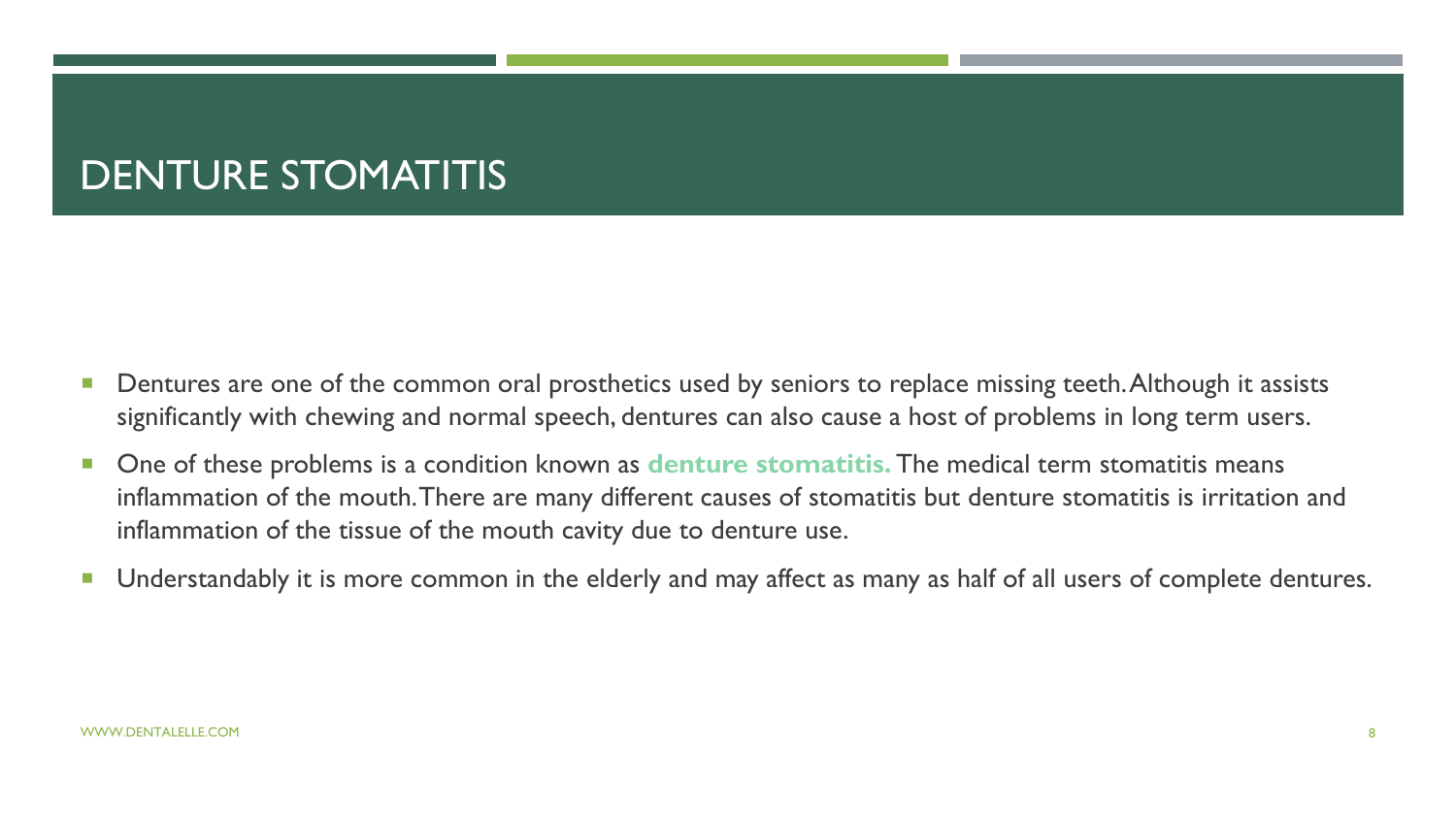### **CAUSES**

- **There are several possible reasons why denture stomatitis is so common among complete denture users. It is** important to remember that it also affects wearers of partial dentures but the incidence is significantly lower.
- It is known that prolonged use of dentures and particularly nighttime use causes irritation of the soft inner lining of the mouth known as the oral mucosa. **This is not uncommon with any prosthetic device that is used for very long hours and especially if it is not removed at night where possible.**
- **Repeated trauma to the oral mucosa by the dentures causes alterations in the structure of the tissue over time.** Constant contact also may lead to allergic reactions due to the resins or materials used in the denture. Allergic responses trigger inflammation within the oral mucosa.
- **Fungal infections have been recently discovered as one of the main causes of denture stomatitis. It is specifically a** type of fungus known as an yeast that has been implicated. **The Candida species, and more commonly Candida albicans, the same yeast that causes thrush is the major cause of denture stomatitis.**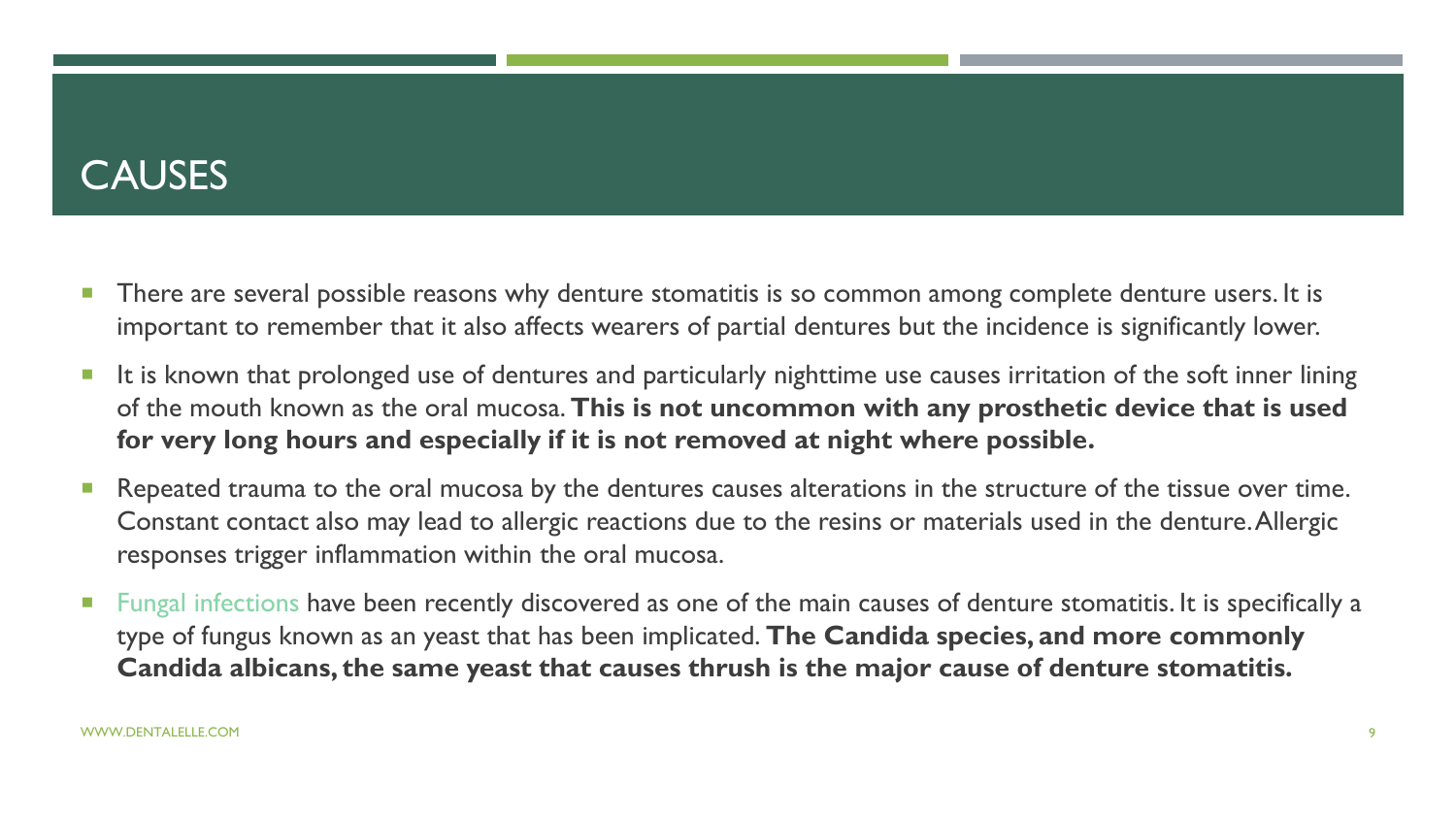### SYMPTOMS

- A large number of cases of denture stomatitis do not present with any symptoms (asymptomatic) and a person may not be aware of this problem until a doctor notices signs of it. **Signs and symptoms denture stomatitis includes :**
- Red and swollen tissue in the mouth, especially the soft palate (this is the main sign)
- **Slight bleeding from the affected site.**
- Yellow to white spots at the affected area indicating a fungal infection.
- **Burning sensation at the affected site.**
- **Strange sensation in the mouth similar to severe mouth dryness.**
- **Abnormal bad taste sensations.**
- Although redness and swelling of the affected area is a common symptom, in most cases there is no accompanying tenderness, burning or pain reported by the person. Most of the other symptoms as well are not experienced by every person with denture stomatitis.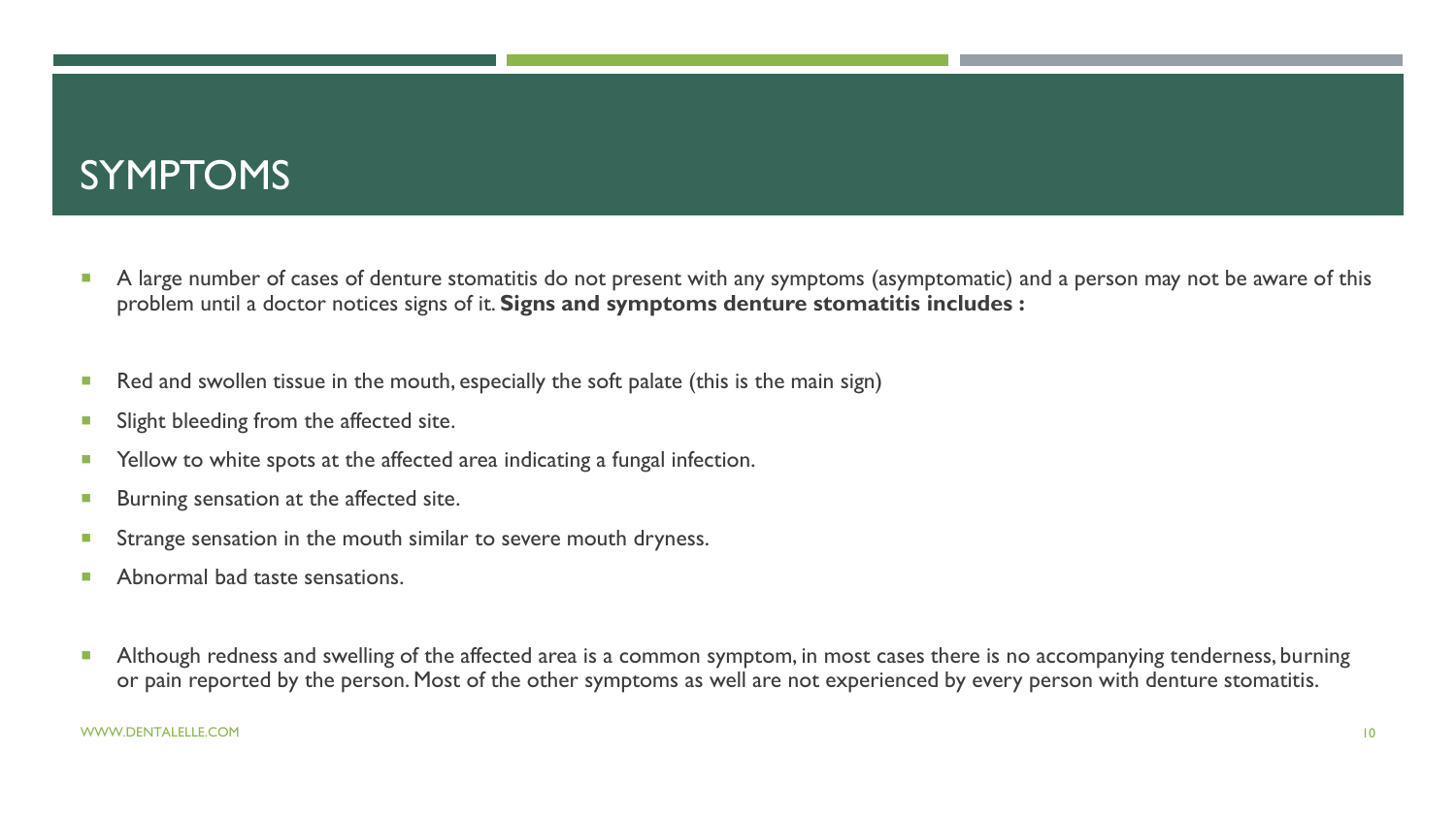### TREATMENT

- The first approach to treatment is to ensure the proper fit of the denture, appropriate denture use as indicated by a dental professional and proper cleaning of the dentures.
- A person with HIV/AIDS, hypothyroidism, uncontrolled diabetes mellitus and malnutrition may have a weakened immune system that predisposes to the development of denture stomatitis.
- There is a risk of developing a condition known **as inflammatory papillary hyperplasia** (IPEH) in chronic or severe denture stomatitis. IPEH is an overgrowth of the tissue in the mouth cavity as a result of chronic irritation. This condition carries its own risks but mainly complicates the treatment of denture stomatitis. Therefore it is crucial to institute the proper treatment for denture stomatitis as soon as possible.
- **Treatment of denture stomatitis involves soaking the dentures in strong antiseptic solutions that are not commonly used** for denture care. These solutions will destroy any fungi on the surface of the denture and prevent any future growth. Antifungal ointments and gels that are suitable for use in the mouth may also be applied to the affected area and coated over the denture prior to use. Surgery is not necessary for denture stomatitis treatment unless there is inflammatory papillary hyperplasia (IPEH) where the excess tissue needs to be removed.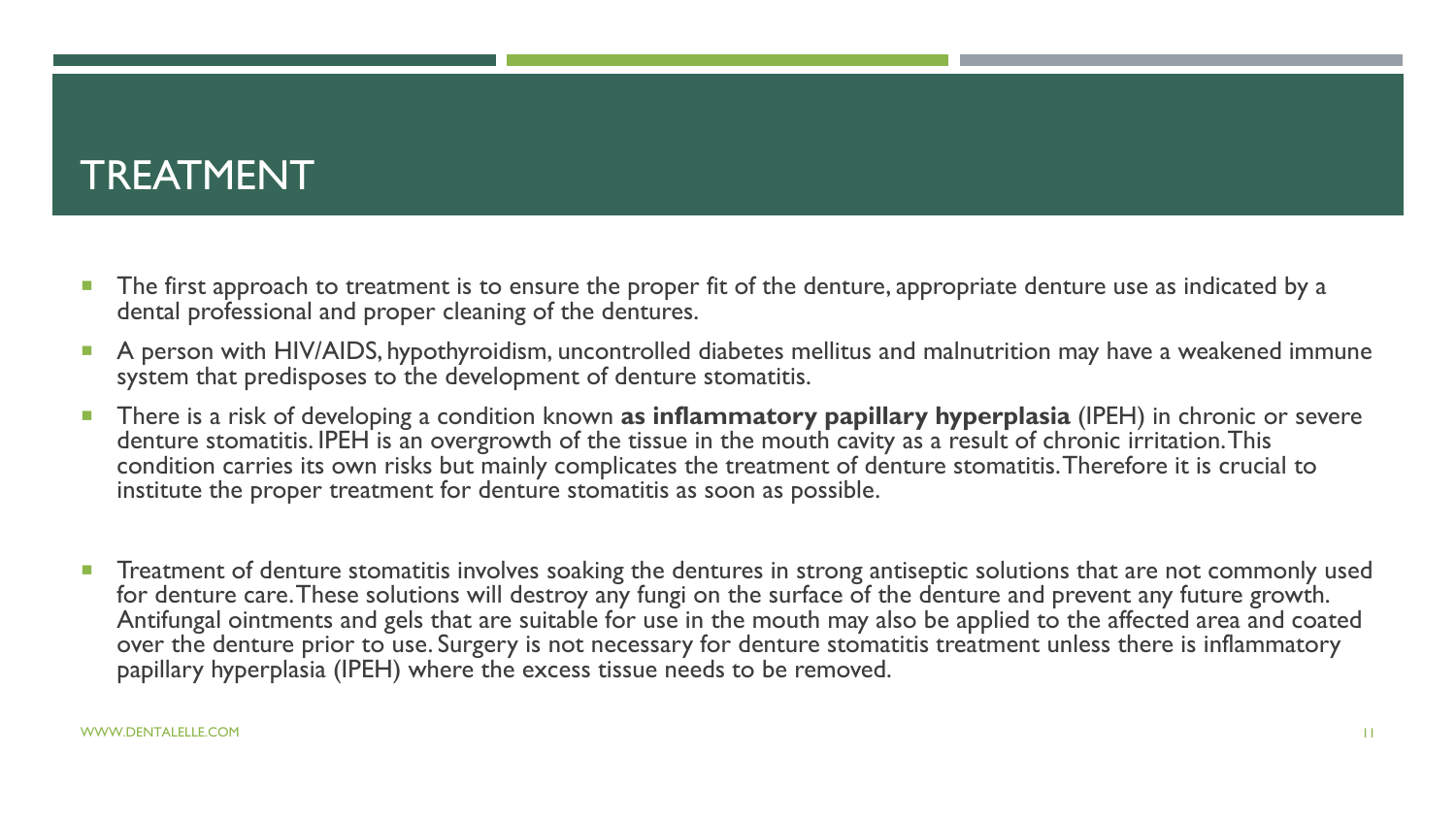### **DEMOGRAPHICS**

- In Canada, 13% of the population is over 65 years of age, I and healthy seniors who are 76 years old today have a life expectancy of more than 10 years.3
- Most Canadian seniors live independently in the community. Only about 8% live in institutions.1,5
- A substantial number of seniors feel that they have adequate income to direct toward their dental needs.5 In a survey to determine financial security, 82% of respondents believed that they had enough money for their old age.2 When surveyed about spending patterns, Canadians over 50 years of age were found to be responsible for spending more than 70% of all discretionary income.3
- Although the perceived need for dental care among seniors is greater than for the general population, their use of dental services is less. Utilization statistics vary considerably among studies because of differing eligibility criteria, but all are low. Of homebound seniors, 60 to 90% have reported a need for dental services, but only 26% reported visiting a dentist at least once every 2 years and 12 to 16% had not visited a dentist in over 5 years.1,2,6 Depending on the criteria used, only 9 to 25% of seniors in institutions see a dentist once a year and 30 to 78% have not visited a dentist in over 5 years.1,2,6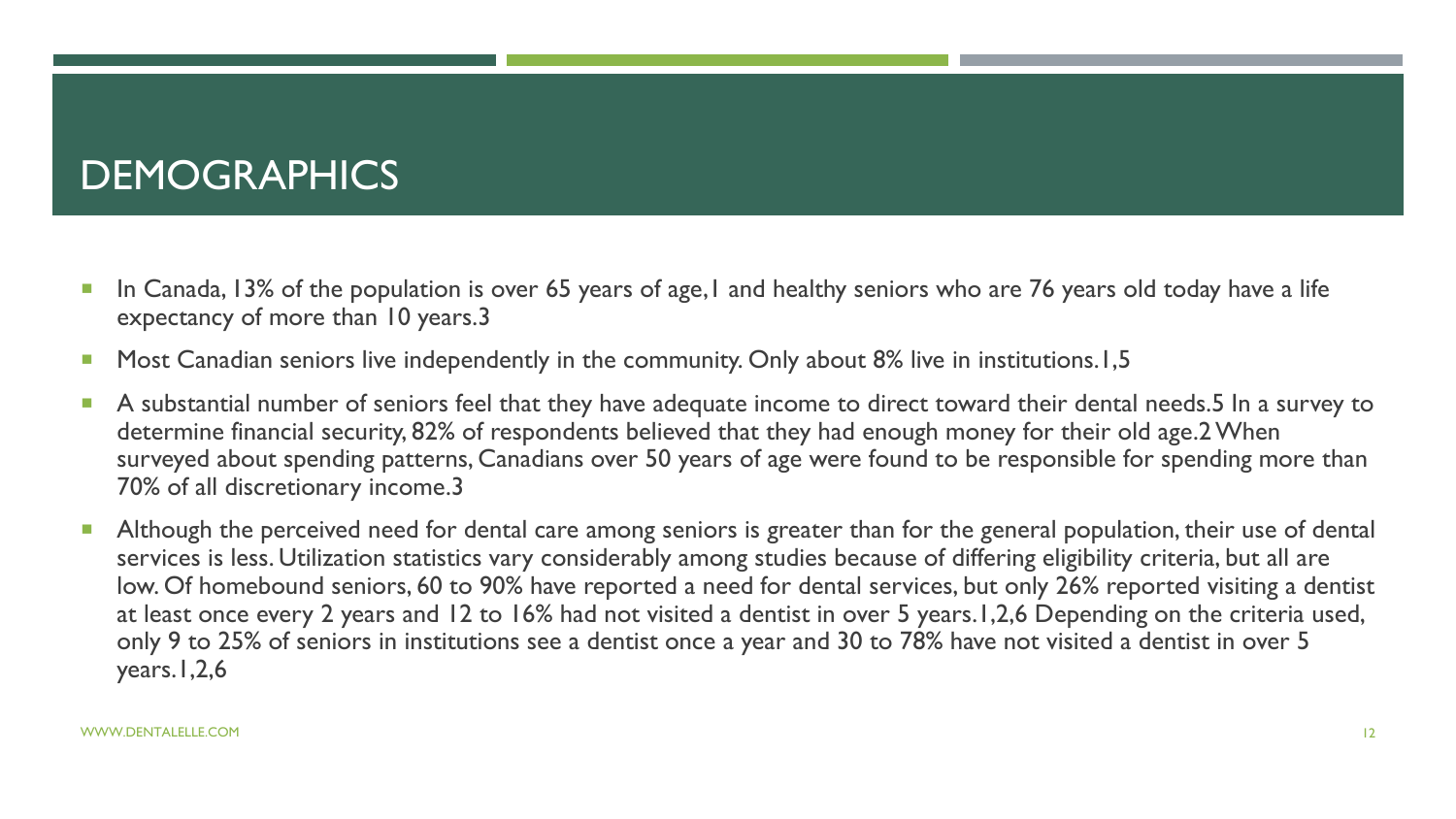### DENTURE INDUCED LESIONS

- **Lesions are divided into three categories;**
	- Reactive/traumatic secondary to injury, such as ulcers
	- **Infectious denture stomatitis: most common inflammation. (up to 65%)**
	- **Mixed reactive and infectious could be from trauma or infectious. An example is papillary hyperplasia**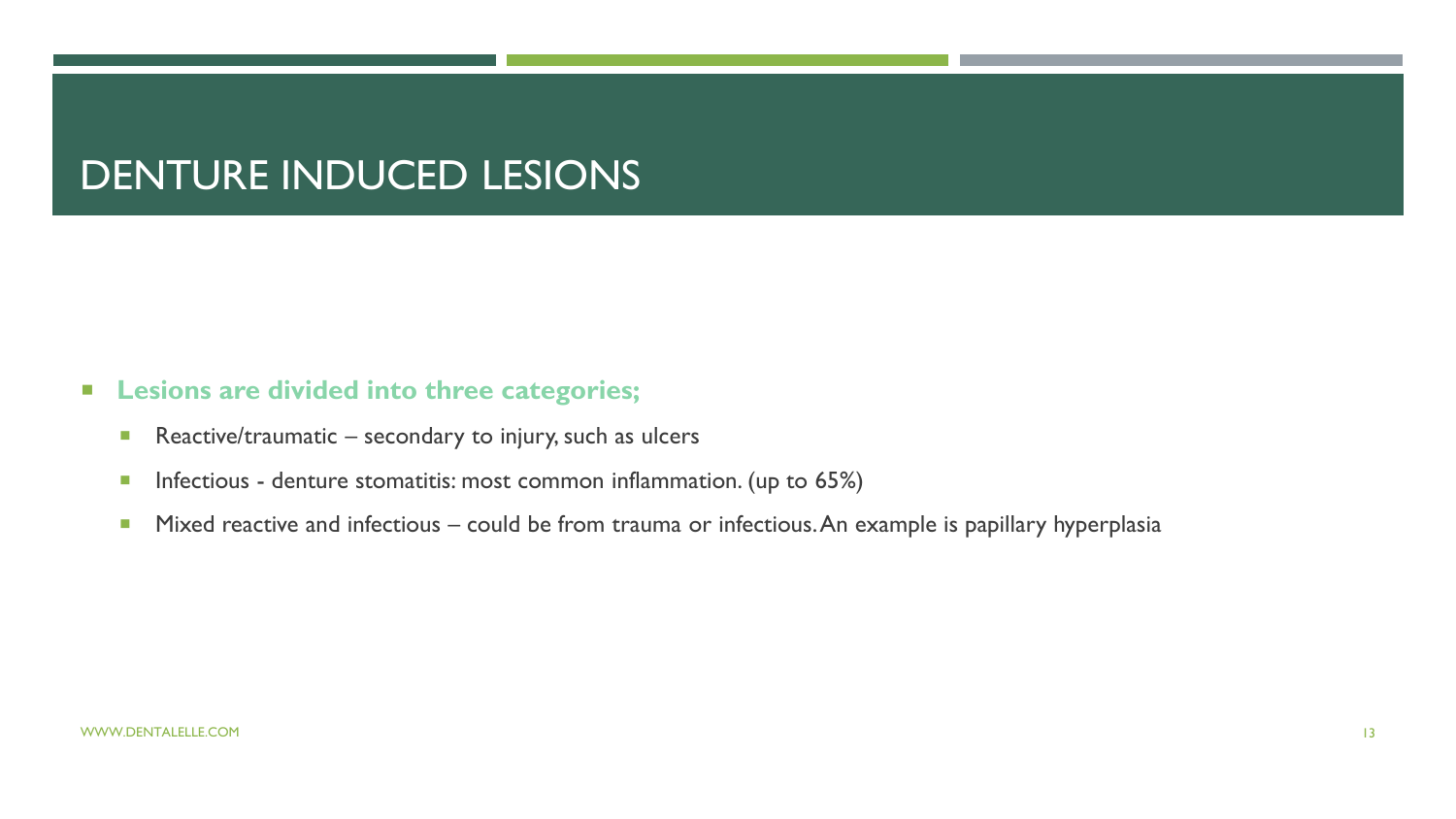## BARRIERS TO CARE

- No perceived need for dental care is the reason given most frequently by seniors and their caregivers for low utilization of dental services among seniors.1,2,6 Poor overall health can restrict access to care. **Decreased cognitive ability, medications and limited ability to tolerate procedures may reduce the desire for care.**
- Anxiety and fear of new situations or procedures may affect willingness to seek dental care. Existing esthetic factors, including missing teeth, may contribute to a reluctance to go out in public. Seniors may be unable or unwilling to be transported off-site to a treatment centre. Seeking care may just be too much bother for the individual or caregiver.
- The cost of dental care, public health cutbacks and lack of dental insurance may influence access to care,. A substantial number of seniors have adequate discretionary income to direct toward dental care.2 Of Canadians surveyed about financial security, 28% reported an annual income of less than \$15,000; 36% reported an income of \$15,000 to 60,000 a year and 32% would not divulge their income.2 A separate survey revealed that 60% of Ontarians 15 years of age and older had some dental insurance.1 Yet another survey of disabled elders, found that 60% of respondents who had an annual income of less than \$10,000 would be willing to pay for dental treatment if the cost was reasonable.2
- Finally, there is a lack of willingness by dentists to treat elderly patients. Their reluctance is generated by a perception that seniors have insufficient patience, endurance or finances to undergo treatment; **they require more chair time; and treatment is more difficult.1,6**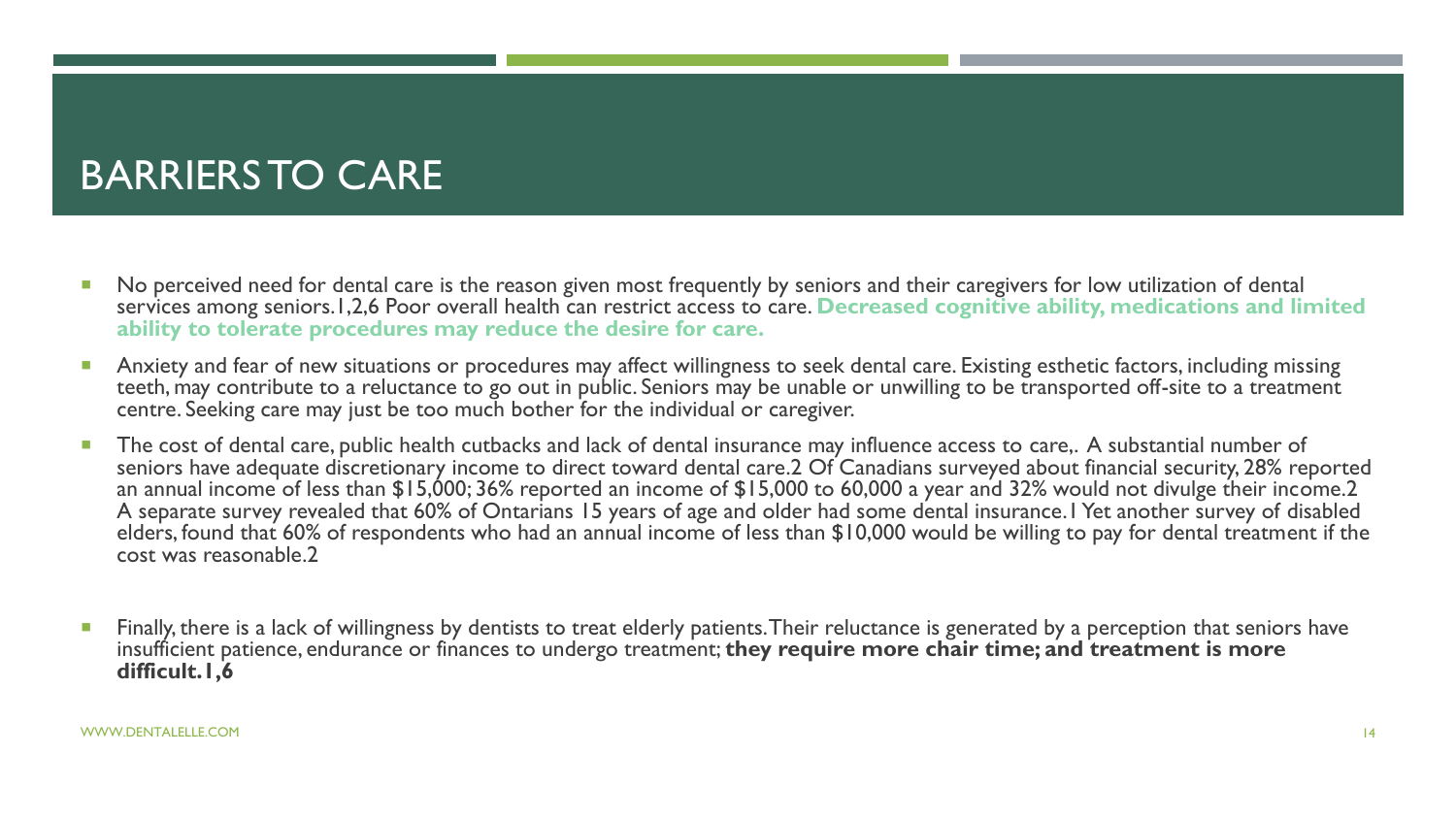### REGULAR APPOINTMENTS

- **Often seniors may feel they don't need to see the dentist on a regular basis because "I have less teeth".**
- **This couldn't be LESS true! We still need to exam the seniors mouth on a regular basis to check bone levels,** alveolar ridge, and perform the oral cancer screening
- **Didd** Over time the senior will have a harder time cleaning their teeth due to less dexterity so the plaque levels will likely be higher
- **Every 6 or 9 months is still recommended!**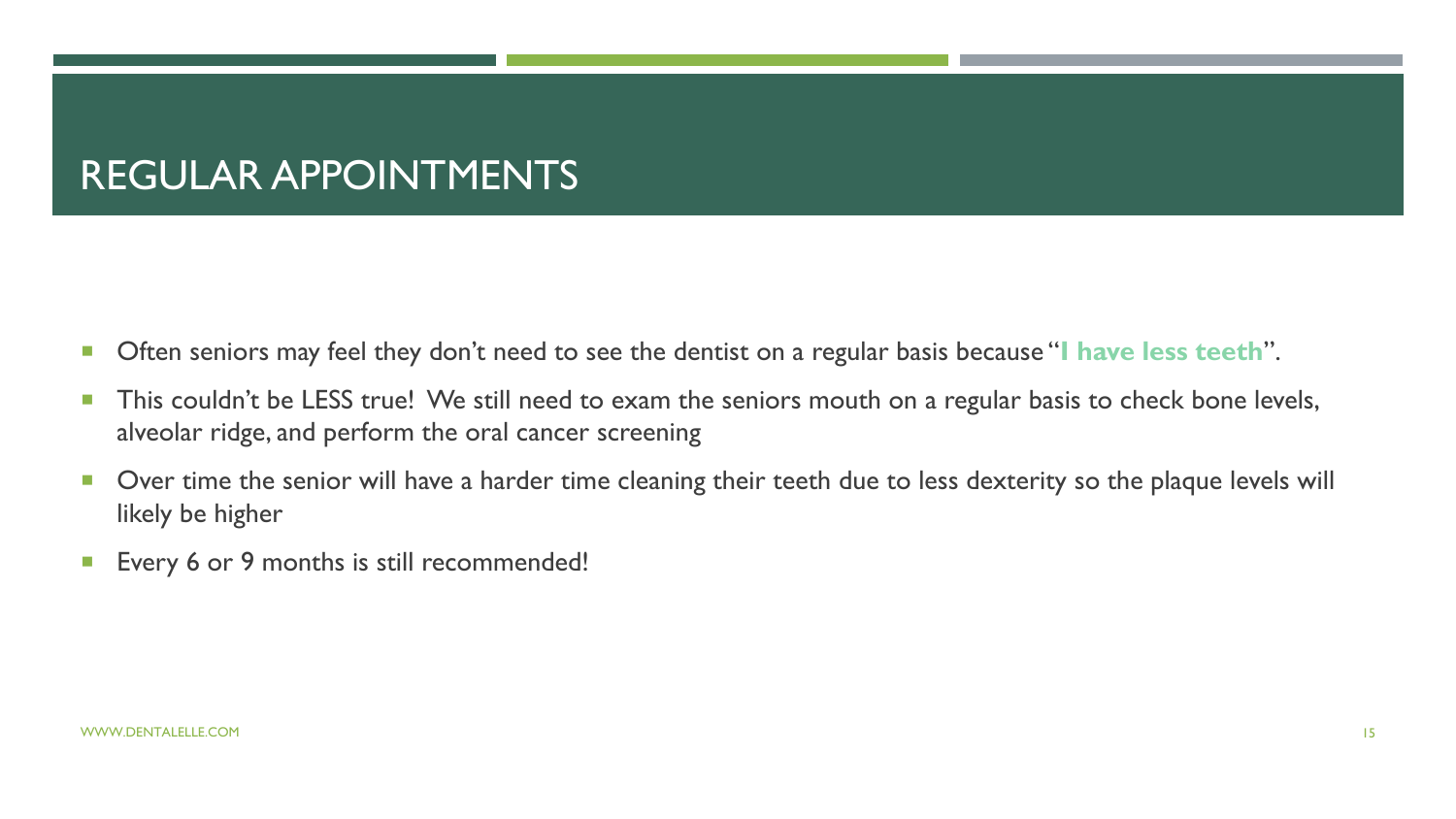### DENTURE CARE

**If you lose a tooth, you can replace it with a "false" (or artificial) tooth. If you don't replace it, your other teeth** may get out of line. You need to care for complete dentures and partial dentures as carefully as you would look after natural teeth.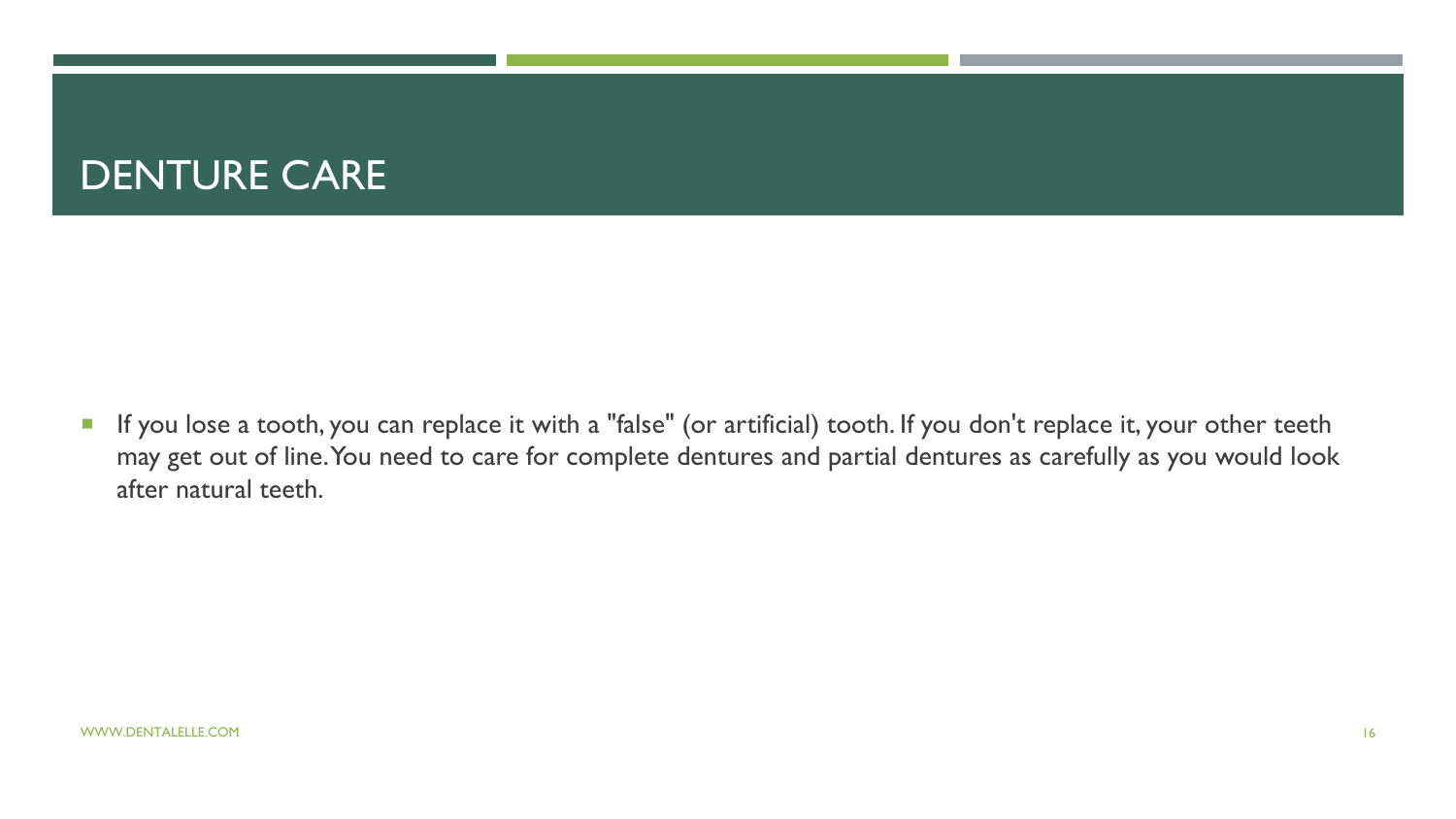### TYPES OF DENTURES

#### A partial denture (or removable partial denture).

- **Diam** One or more false teeth are held in place by clasps that fit onto nearby healthy teeth. You can take the false teeth out yourself, for cleaning and at night.
- A fixed bridge (or fixed partial denture).
	- **•** One or more false teeth are held between healthy teeth on both sides. You cannot take this kind of bridge out by yourself.



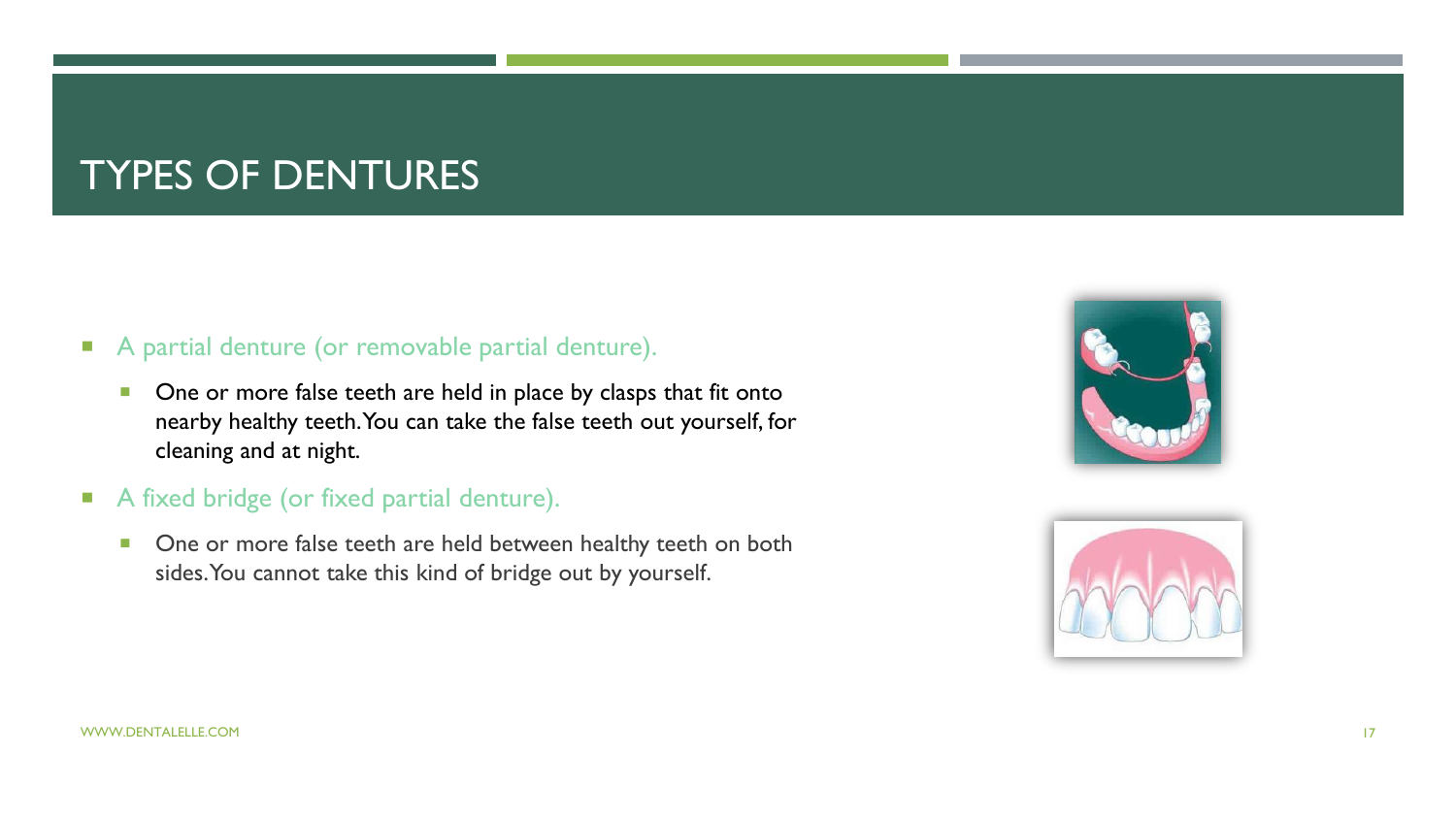### **CONTINUED**

### **Dental implants.**

- **Dental implants are used to support false teeth or a fixed bridge. You must have healthy gums** and bone (under your teeth) to support the implant. Your dentist (or oral surgeon) will put a small metal post into your jawbone.
- Over time, the post will bond with the bone around it. The post (or implant) will act like an anchor to hold one or more false teeth in place.

#### Complete dentures.

If you lose your teeth, these dentures can replace all your natural teeth.

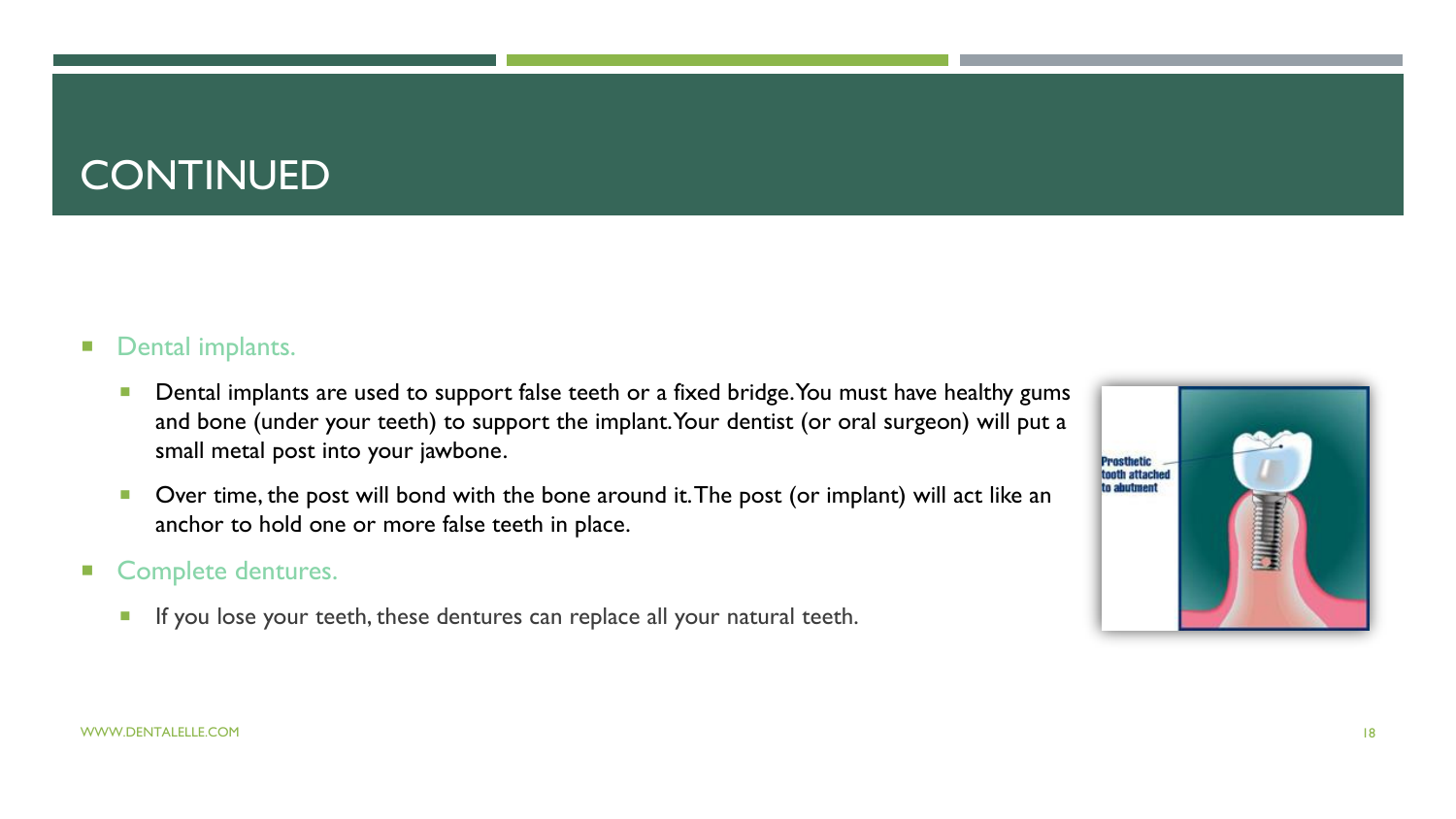## CARING FOR DENTURES

- You need to care for complete and partial dentures as carefully as you would look after natural **teeth.**
- **Clean them every day. Plaque and tartar can build up on false teeth, just like they do on natural teeth.**
- Take them out every night. Brush your teeth and gums carefully, using a soft toothbrush. Be sure to clean and massage your gums. If your toothbrush hurts you, run it under warm water to make it softer OR try using a finger wrapped in a clean, damp cloth.
- Soak them overnight. They can be soaked in a special cleaner for false teeth (denture cleanser), in warm water or in a mix of warm water and vinegar (half and half). If your denture has metal clasps, use warm water only for soaking. Soaking will loosen plaque and tartar. They will then come off more easily when you brush.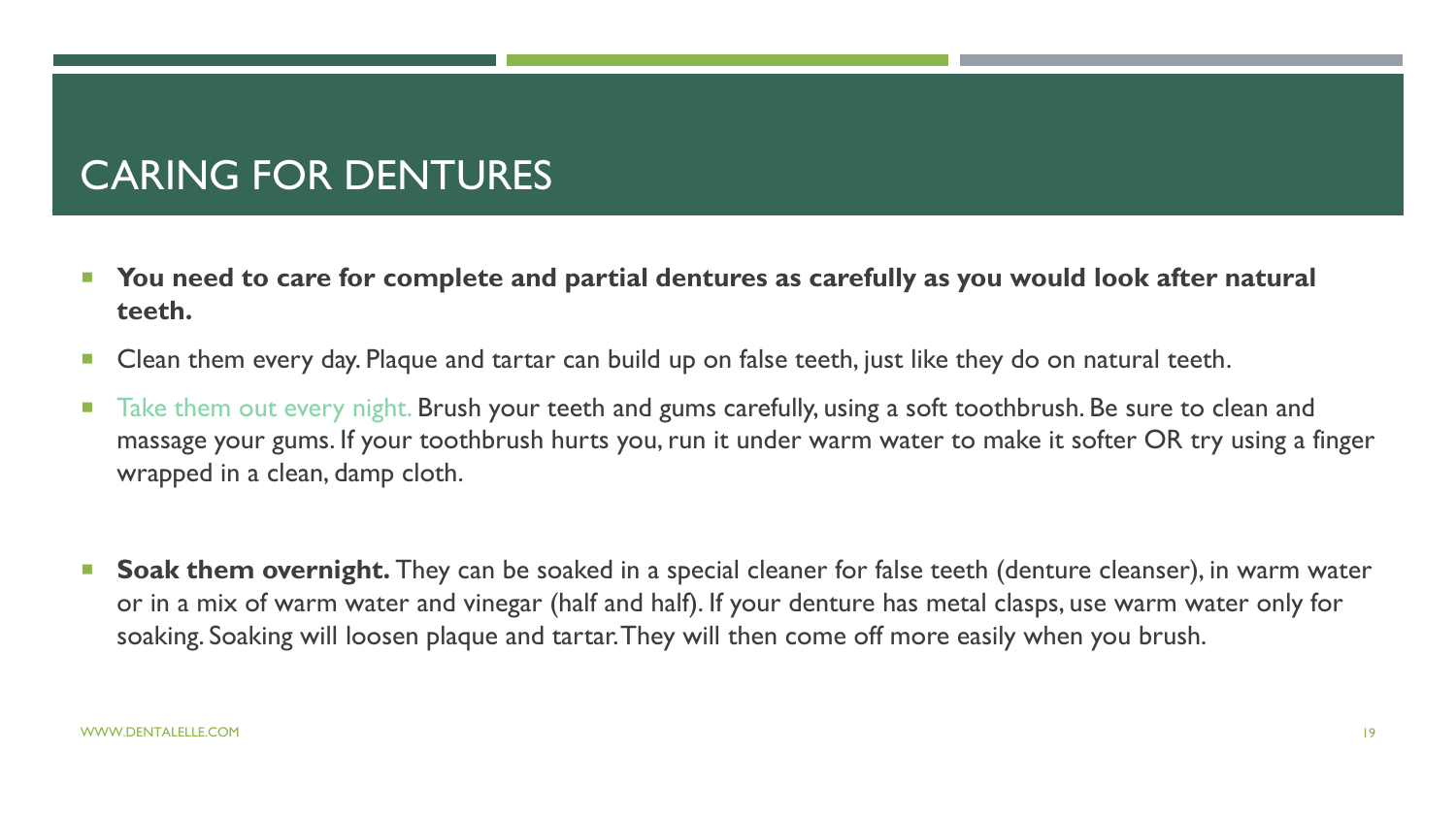## CARING FOR IMPLANTS

- Because the implant sticks to bone, it can be treated more like a natural tooth. But it is NOT as strong as a natural tooth. You must brush and floss the implant very carefully. Be gentle, but make sure you brush all sides of the implant. At least once a day, floss very carefully. You will need to be gentle with the floss where the implant meets the gum.
- **If you have a bridge or implants, dental exams will help you make sure that your natural teeth get good care. If** you have problems with your false teeth, your dentist may suggest you see a special dentist who knows more about false teeth. **This kind of dentist is called a prosthodontist.**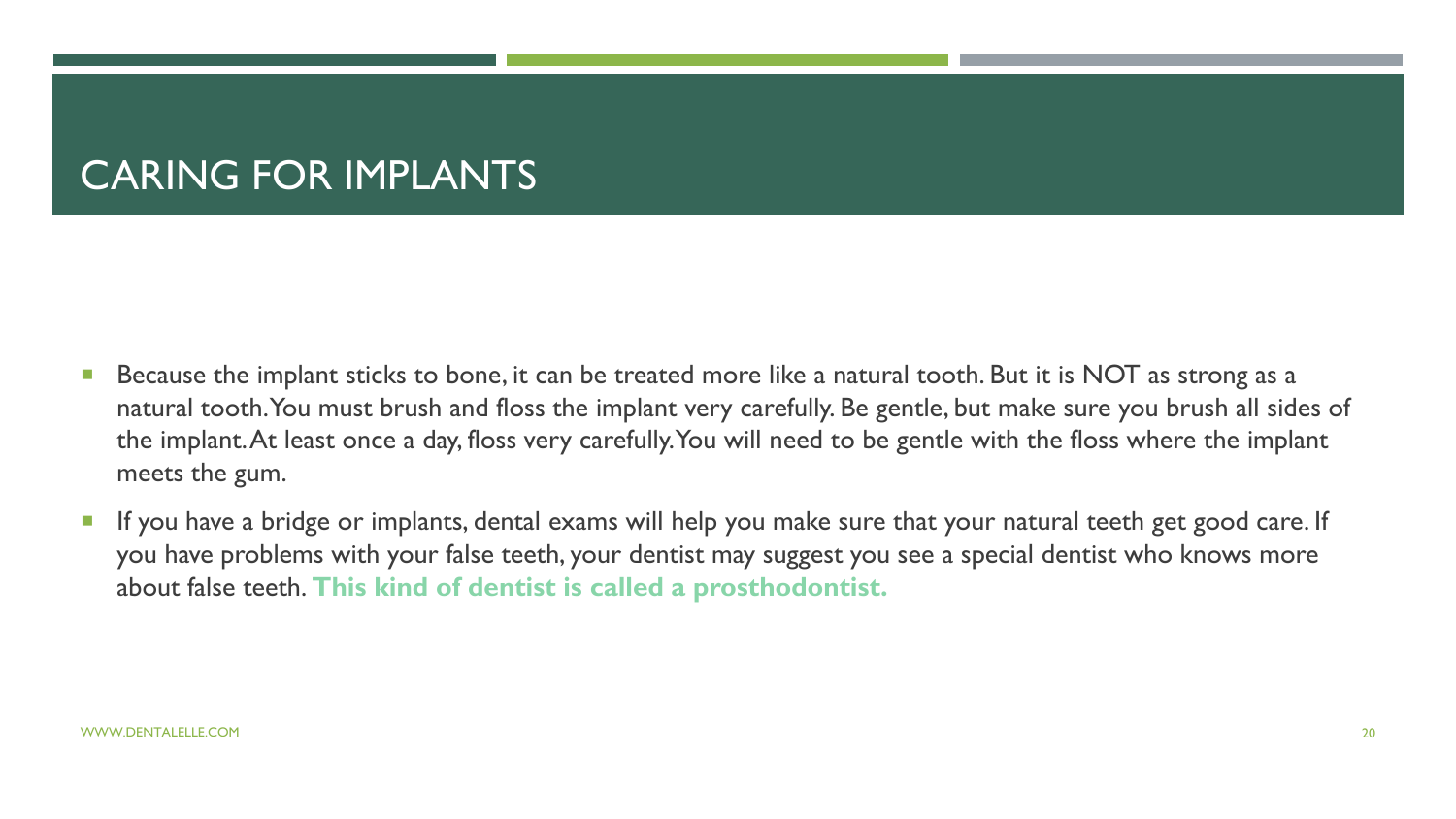### REMEMBER TO TELL YOUR PATIENTS

- **People who have complete or partial dentures can also get gum disease around any natural teeth that are left. If** you have gum disease:
- **Your false teeth will not fit well over gums that are sore, swollen or bleeding.**
- **The Sour partial dentures (or removable dentures) will not be held firmly in place if your natural teeth and gums are** not strong.
- Be sure to see your dentist regularly for professional cleaning and dental exams, so that he or she can detect any early signs of gum disease, and provide appropriate treatment.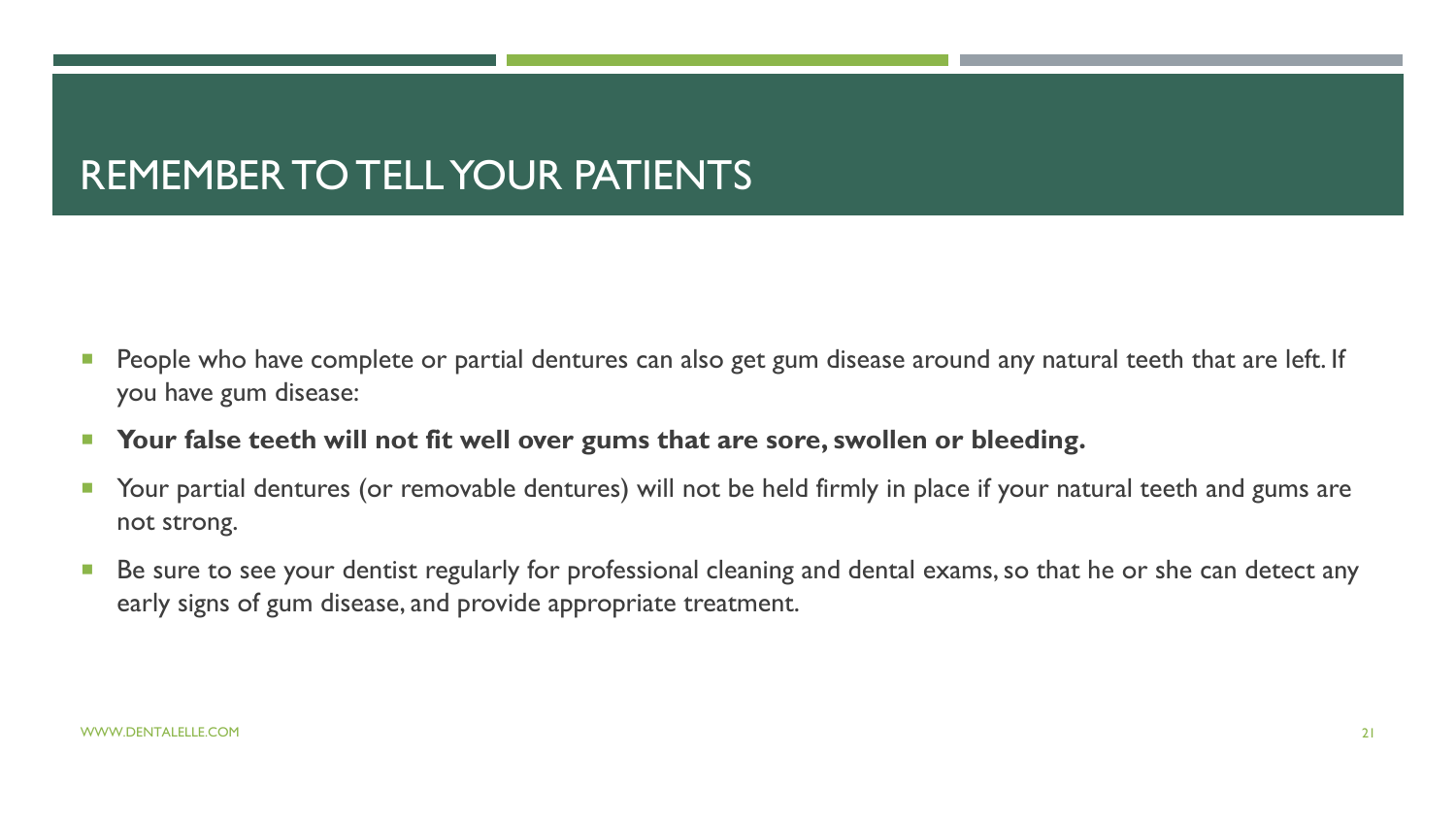### **CAREGIVERS**

#### **Complete or Partial Dentures**

- Let the person tell or show you how to take the complete dentures or "partial" out. (With complete dentures, put the upper set back first, and then the lower set.)
- **Both kinds of dentures must be cleaned daily.**
- **Look for cracks in the denture. If you find any, take it to a dentist for repair.**
- $\blacksquare$  Fill the sink with water.
- Scrub the denture with a denture brush and soap.
- **Rinse with water when you finish cleaning.**
- Soak denture overnight. It can be soaked in a special cleaner for dentures (denture cleanser), in warm water or in a **mix of warm water and vinegar (half and half). If the denture has metal clasps, use warm water only for soaking.**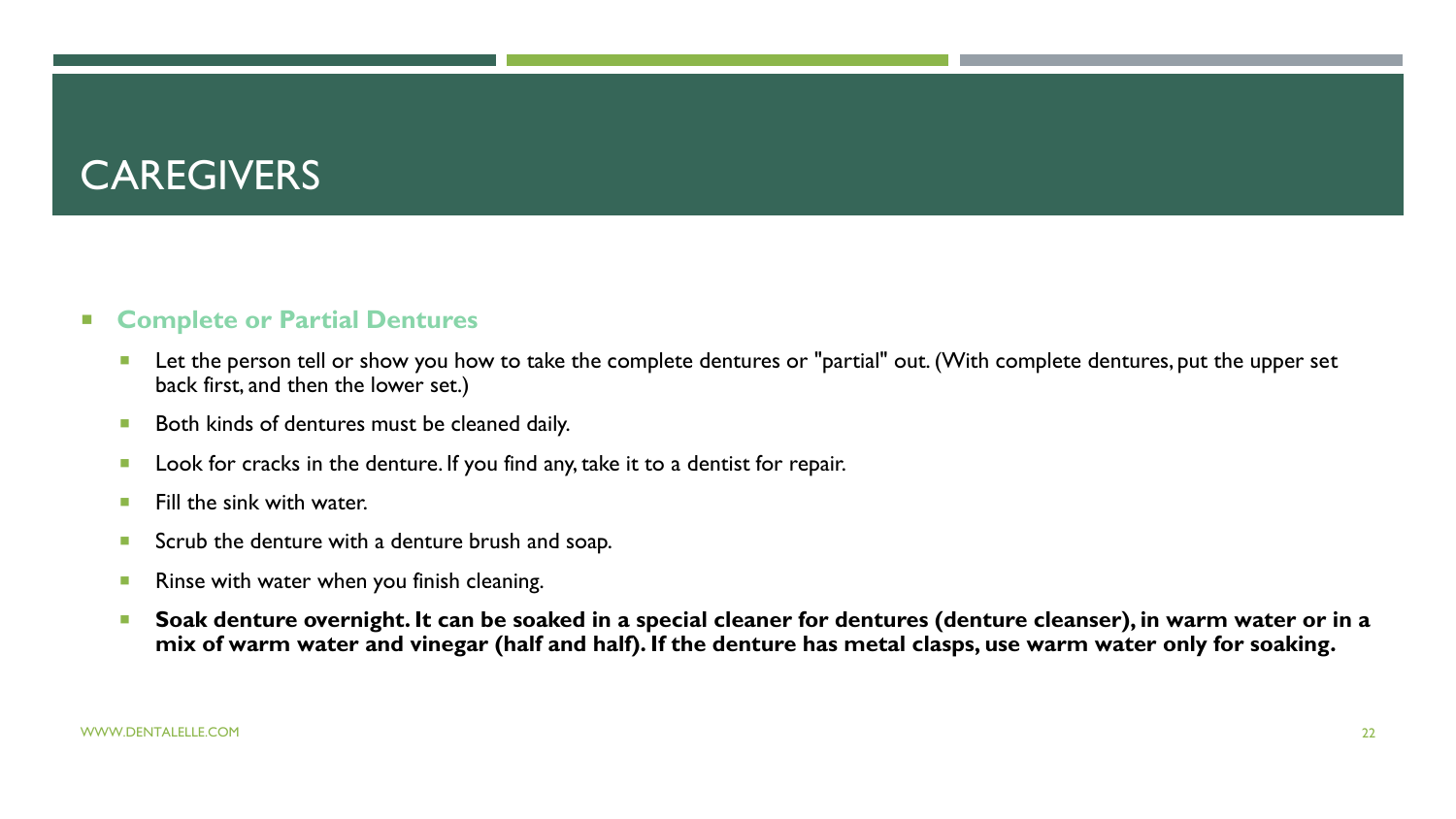## CONTINUED – THE CAREGIVER

#### **The Mouth**

- Ask if it is okay to look inside the person's mouth.
- **Check the mouth closely. Look for swelling, red or white patches, parts of the gums that have changed colour and sores that do not** heal in a few days. If you see any of these things, call the person's dentist.
- **Clean and massage the inside of the person's mouth with a damp cloth or a soft toothbrush.**
- **Natural teeth**
	- **Stand behind the person to brush and floss their teeth.**
	- Let the person sit in front of the sink. That way, you can make the same motions you use when you brush and floss your own teeth.
	- Make sure you use a soft toothbrush. Or you may find an electric toothbrush better when you brush someone else's teeth. Ask the person to tell you if you are brushing too hard.
	- **Have the person rinse with warm water when you are done.**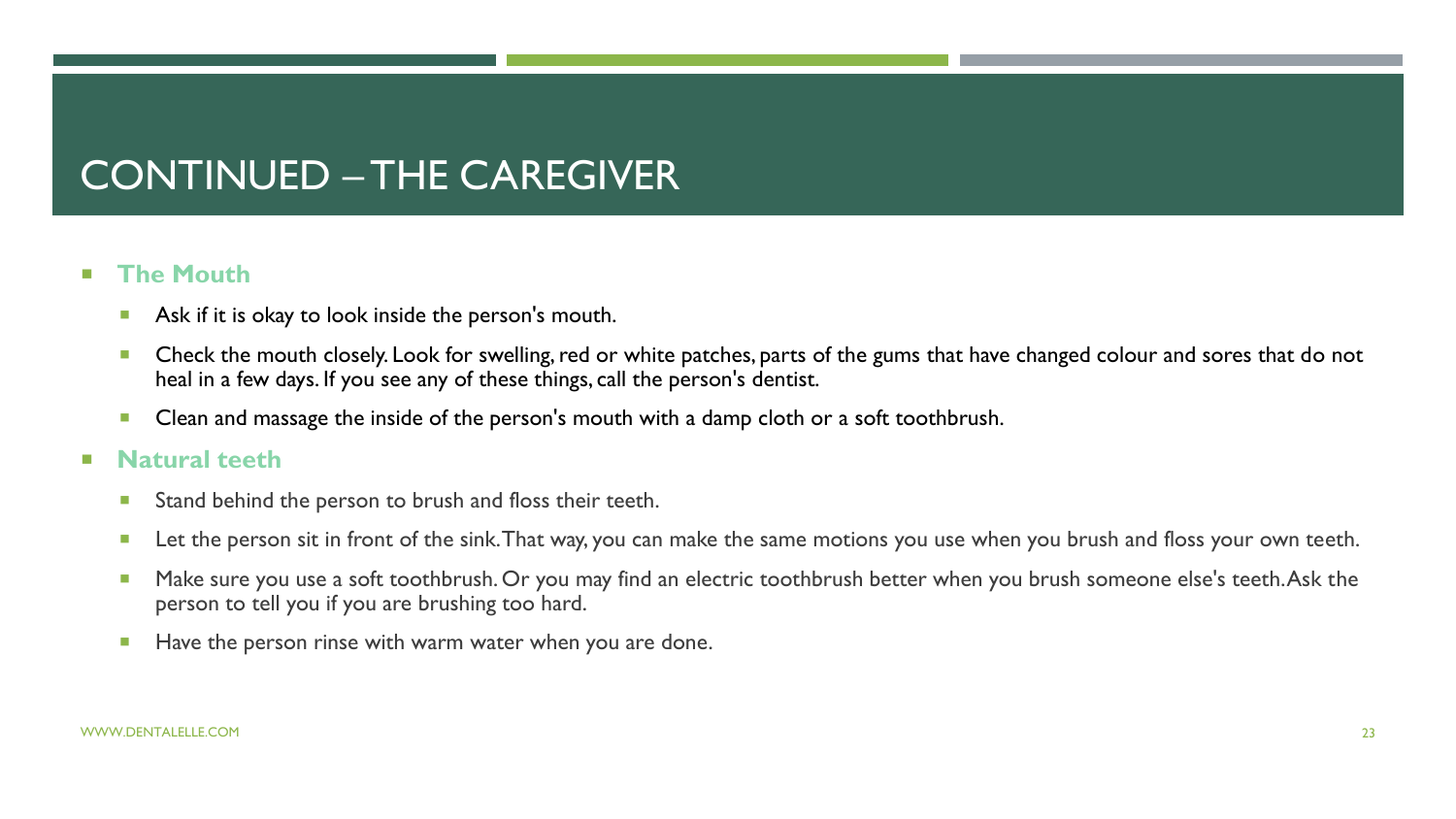### LIFE EXPECTANCY

- **Seniors are living longer then ever!**
- **Maximum life span**
	- **The number of years humans can live.**
- **Life expectancy**
	- **The number of years an average human can expect to live.**
- **Seniors are grouped into 3 categories:**
	- **Young old, 55**
	- **Middle Old: 75**
	- Oldest Old: 85 and older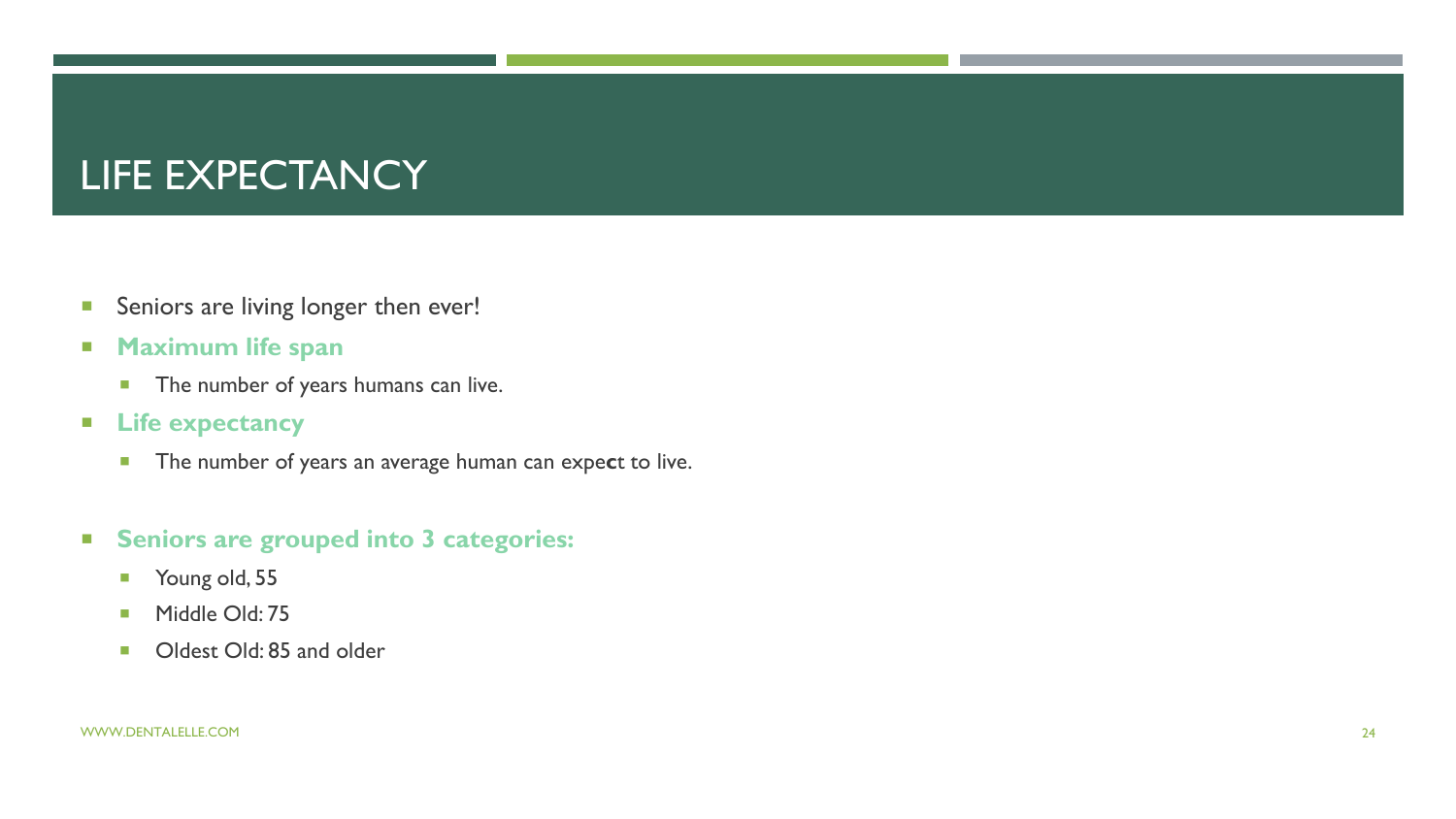### THEORIES OF AGING

- **Micro level:** How individuals interact with each other
- **Macro-level theories:** Looking at social structures and elements
- **The three perspectives are:** 
	- **The interpretive perspective.**
	- **The functionalist perspective.**
	- **The conflict perspective.**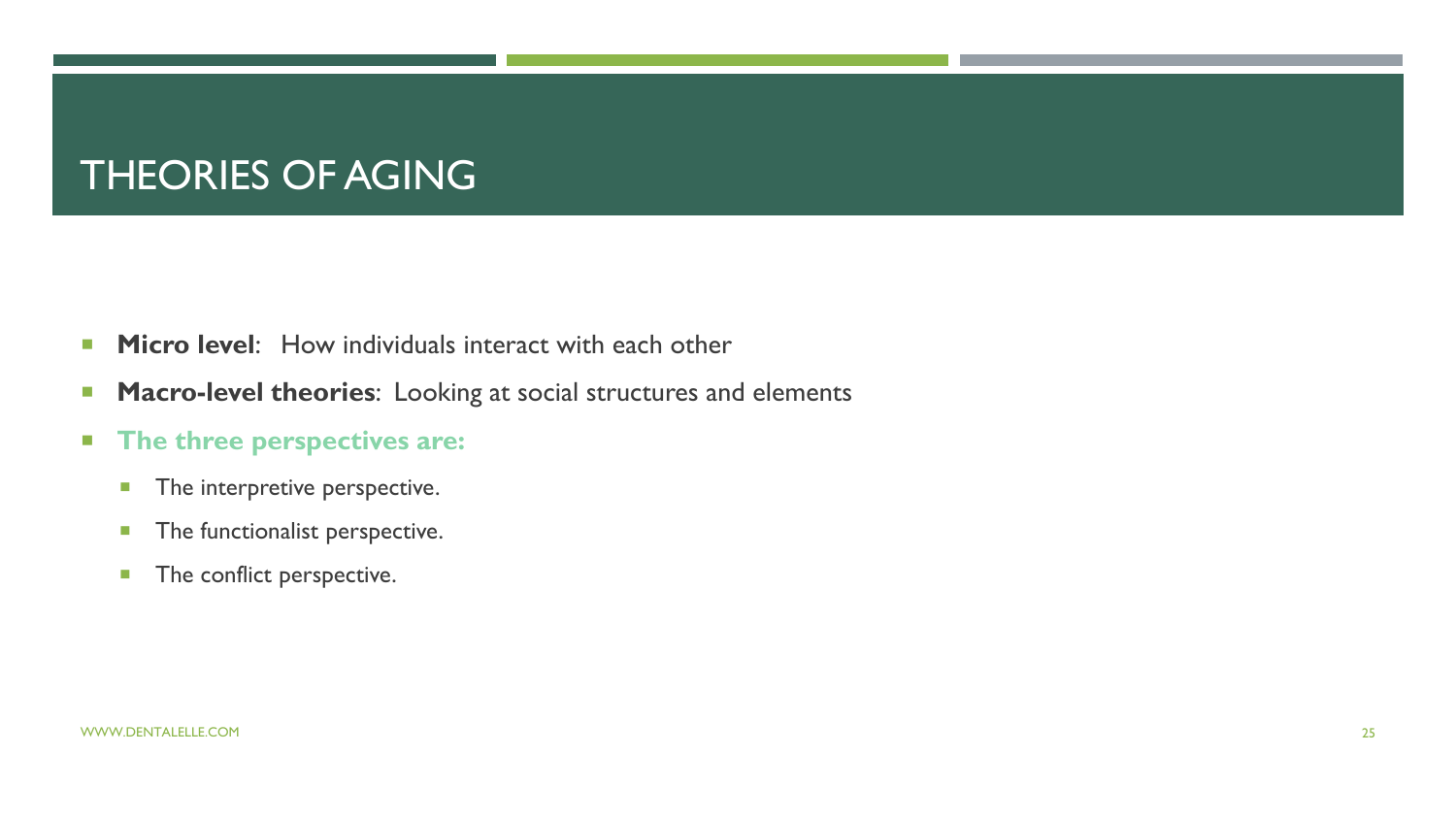### **PERSPECTIVES**

### **Conflict**

**FICULTE:** Focuses on conflict and change in social life.

#### **Functionalist**

How the individual adapts in the social order of society

#### **Interpretive**

How people choose to live socially in the environment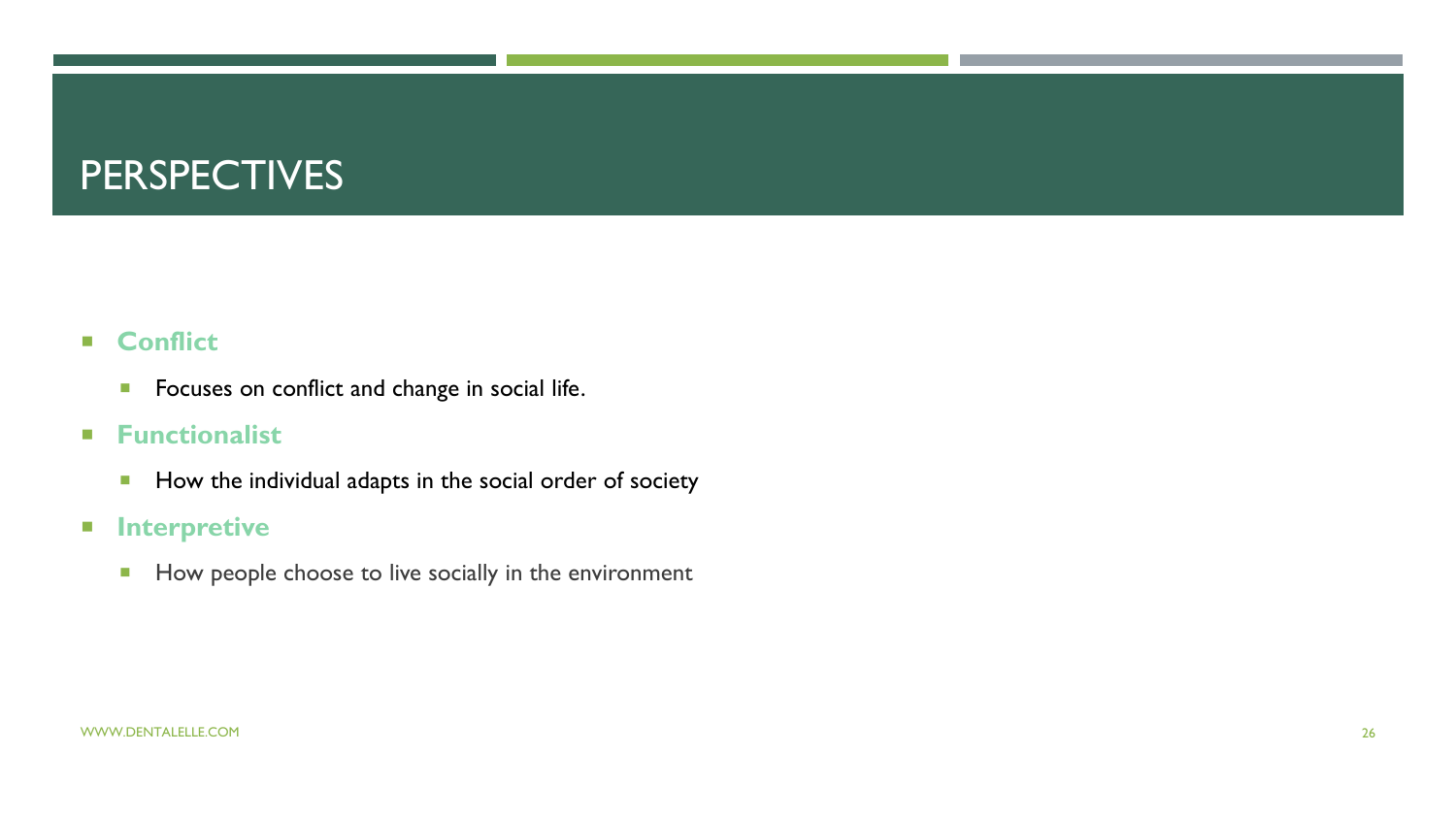## SOCIAL-PSYCHOLOGICAL THEORIES

#### **Three social-psychological theories of aging:**

- **Disengagement theory** seniors naturally disengage as they age, this is normal!
- **Activity Theory** activity will decrease as we get older but the theory suggests its important to keep doing the same activities for as long as you can. You will be happier because of it!
- **Continuity Theory** this is how people cope with aging. Some do better than others and can accept the fact they are aging.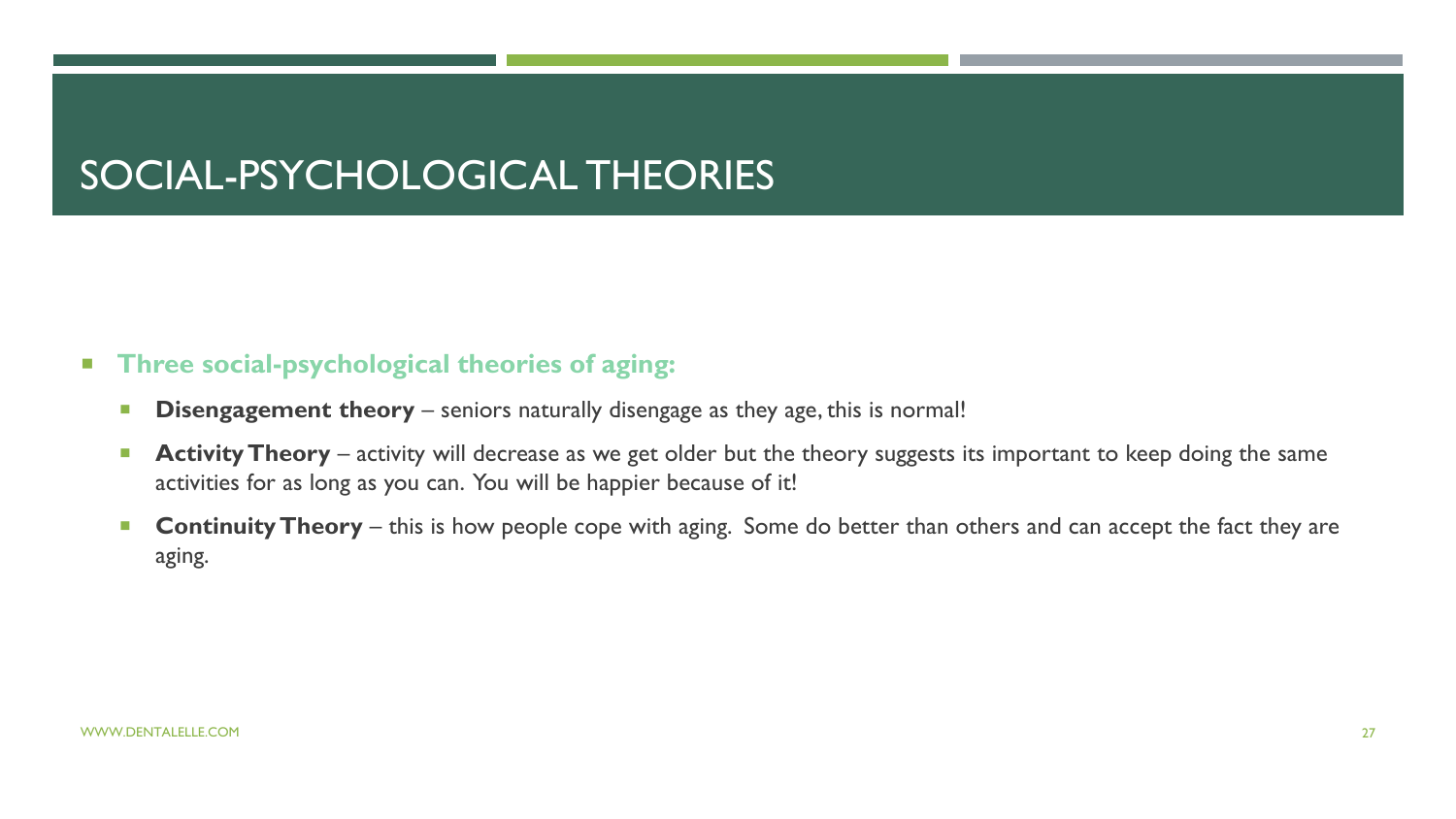### HEALTH PROMOTION MODEL

- **Figure 3** Focus on prevention and self care by preventing disease through lifestyle change, increased knowledge about healthy behavior and environmental improvement.
- **Through eating healthy and exercise you will be healthier**
- **Seniors need to remember to eat well and light exercise is recommended**

#### **Seniors especially need to monitor two things:**

- **ADL:** daily living
	- **Bathing and eatig**
- **IIIADL:** instrumental activities of daily living
	- Regular activities  $-$  preparing meals, using the phone or the computer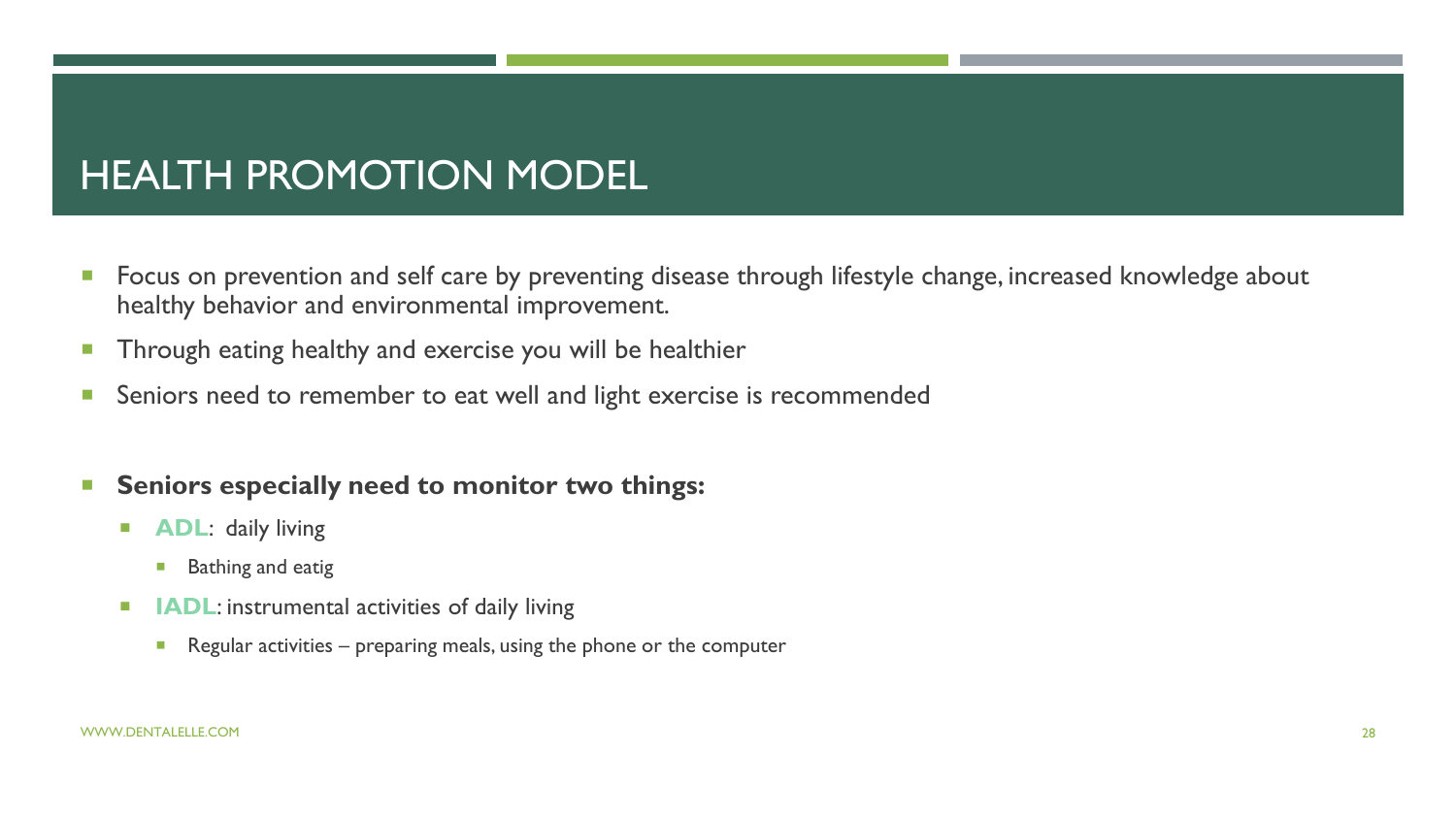# PATIENTS WITH SPECIAL NEEDS

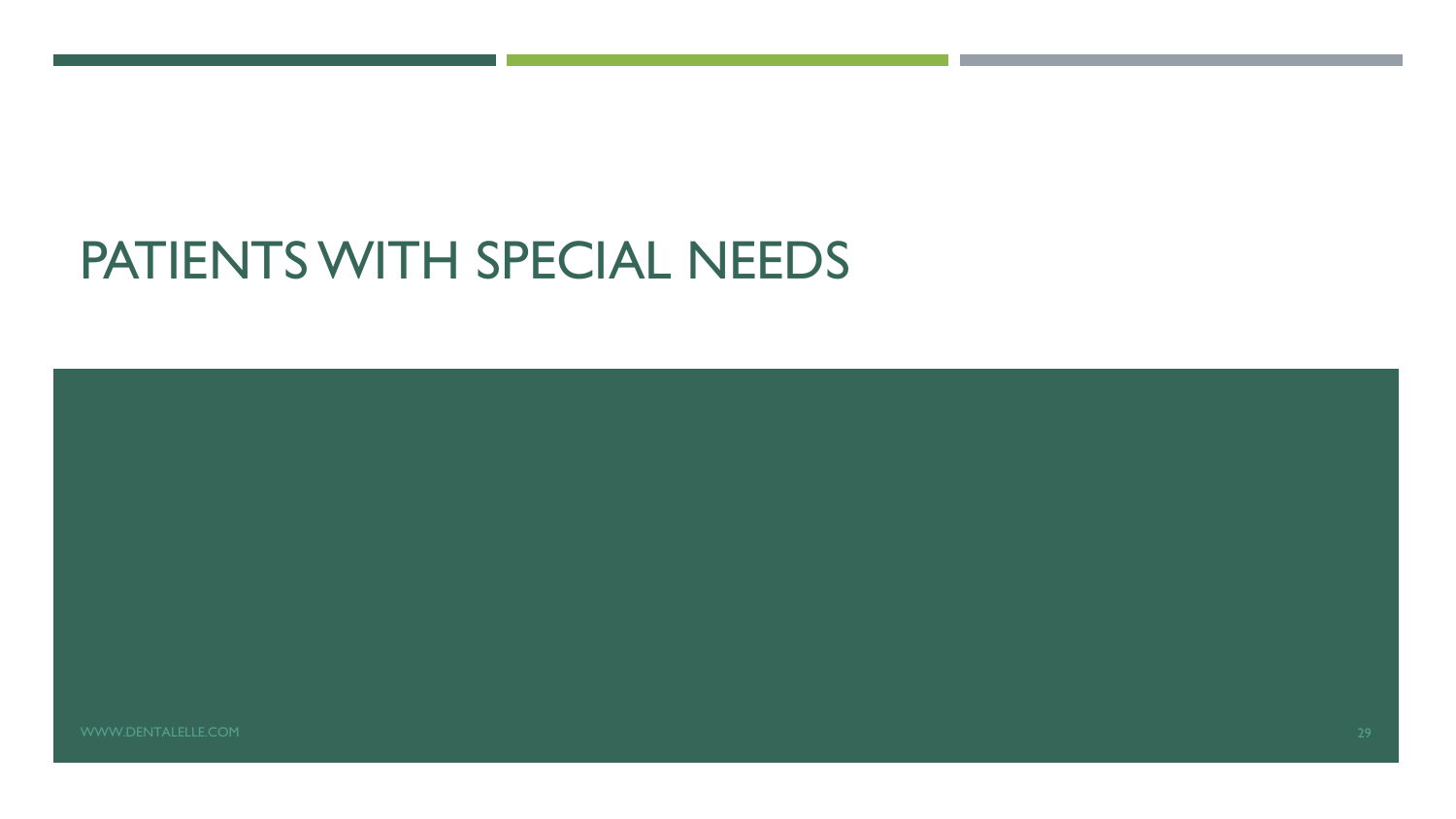### CARDIOVASCULAR DISEASE

- **Periodontal disease can affect your overall health. Over time, it may increase the risk for heart disease and stroke.** Several studies have shown that people with periodontal disease may be more likely to have coronary artery disease than people with healthy mouths.
- **Right now, scientists have two possible explanations for this association. One is that the bacteria that cause** periodontal disease can release toxins into or travel through the bloodstream and help to form fatty plaques in the arteries. These plaque deposits can lead to serious problems, such as blood clots, which can block blood flow.
- **The other explanation is that these bacteria cause the liver to make high levels of certain proteins, which inflame** the blood vessels. Inflammation eventually could lead to a heart attack or stroke.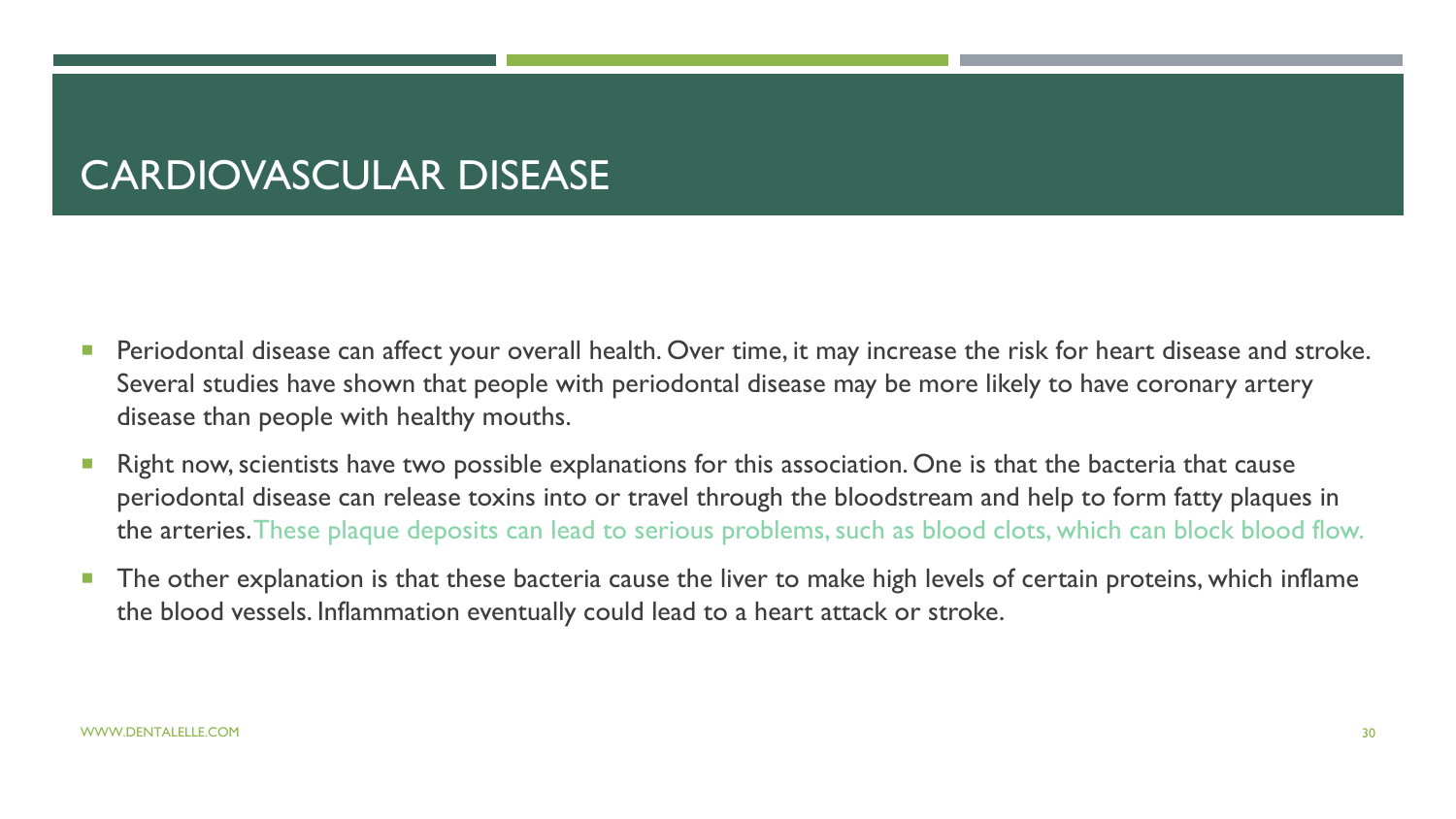### HEART DISEASE

- **Patients with certain heart conditions have a higher risk of endocarditis. This is an infection of the heart. It can be** life threatening. It happens when bacteria in the bloodstream attach to damaged heart valves or other damaged heart tissue.
- **People with certain heart conditions may need antibiotics before they have certain types of dental procedures.** Make sure to inform your dentist of any heart issues.
- **In 2007, the American Heart Association updated its guidelines on the use of antibiotics before dental** treatments. The new policy advises antibiotics for fewer conditions than the old policy did.
- **Pre-treatment with antibiotics is still recommended for people who have had endocarditis in the past. It is also** recommended for people with artificial heart valves, and people who had heart transplants and later developed heart valve problems.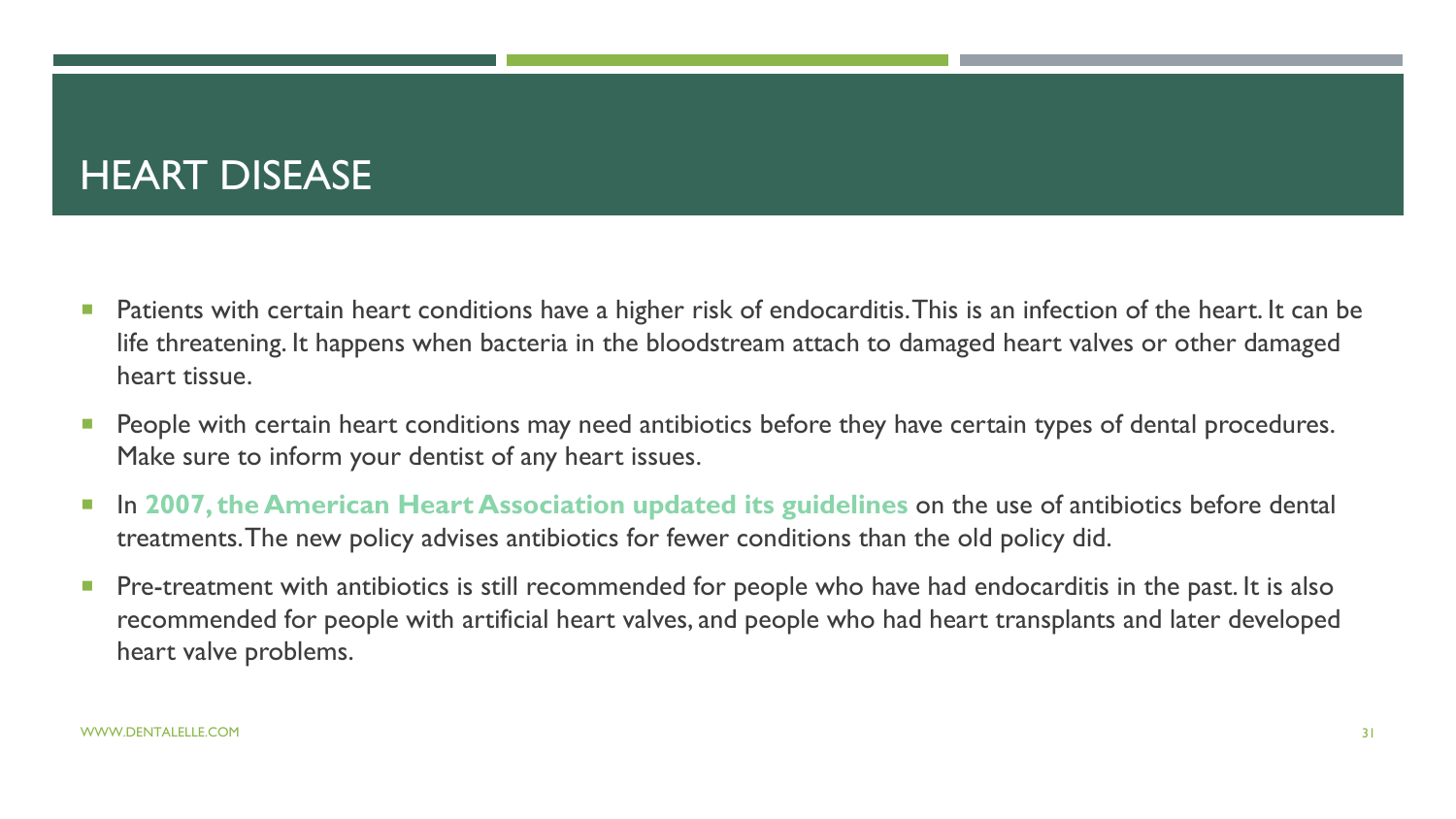### HEART ATTACK

- A heart attack can sometimes feel like pain that starts in the chest and spreads to the lower jaw. Other times it may be pain that starts in the jaw or in the left arm or shoulder.
- Wait at least six months after a heart attack to have most dental treatments. Your dentist should have oxygen and nitroglycerin available during your appointment. Your dentist and physician should discuss your condition before dental treatment.
- Some medicines you take can change the way your dentist treats you. For example, **if you are taking blood thinning drugs (anticoagulants), your blood is less likely to clot.** You may need to stop taking your blood thinning medicines before some dental procedures. Do not stop taking any medicines until you have spoken to your physician. This is something your dentist will discuss with you and your physician. Let your dentist know the medicines you take, and their doses. You may need to take blood tests before some dental procedures, such as gum surgery (periodontal surgery) or extractions.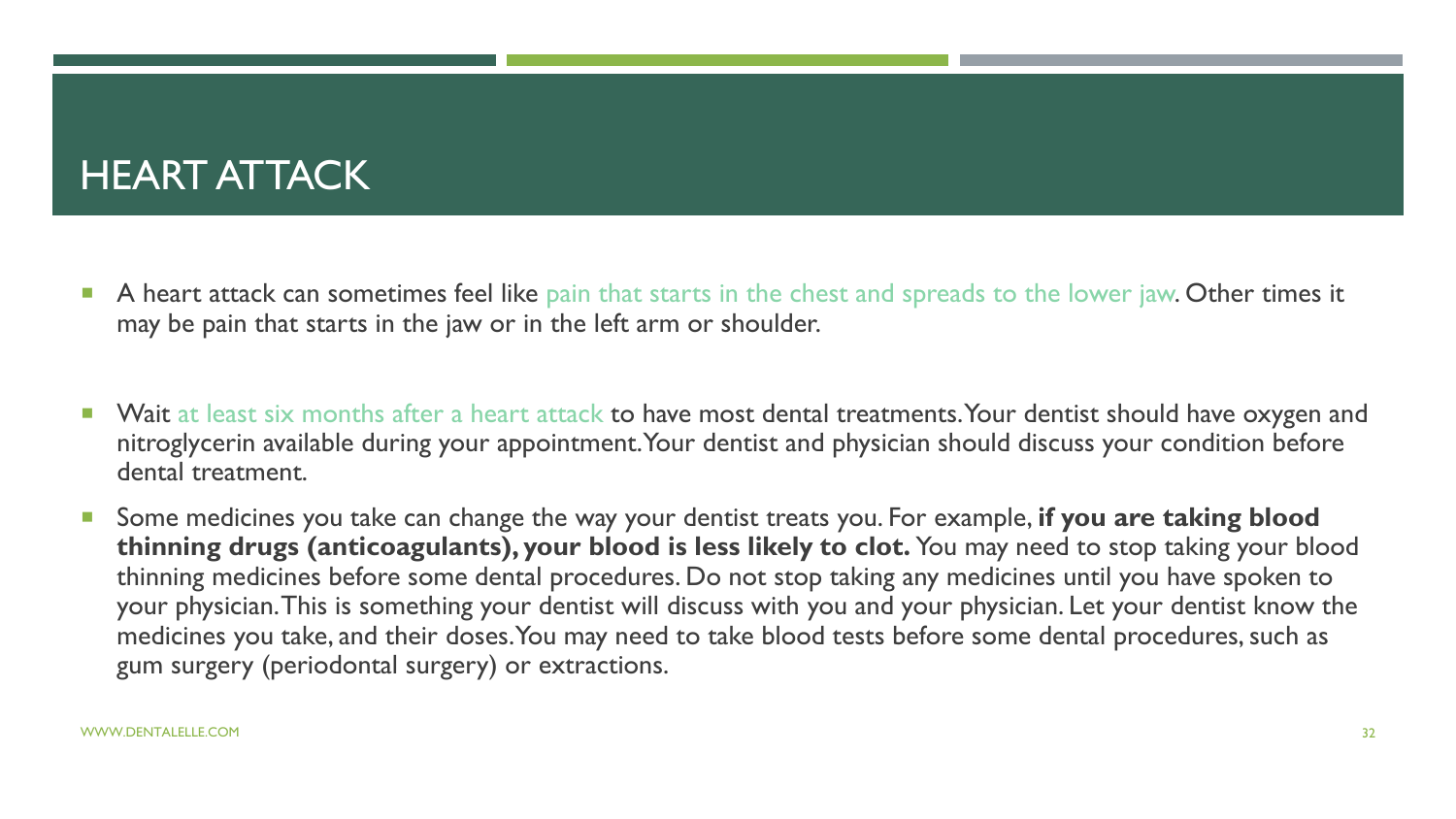## HIGH BLOOD PRESSURE

- **Some drugs that treat high blood pressure (anti-hypertensive medicines) cause dry mouth (xerostomia) or an altered** sense of taste (**dysgeusia**). Others may make you more likely to faint when you are raised from the relatively flat position in the dentist's chair to a sitting or standing position quickly. **This reaction is called orthostatic hypotension.**
- **Gum overgrowth is a possible side effect of some drugs that treat high blood pressure. These include calcium channel** blockers. It can begin as soon as one month after you start drug therapy. Some people's gums become so large that they have difficulty chewing. In some cases, surgery is needed to remove part of the overgrown gum tissue.
- **Most people with high blood pressure can safely take anti-anxiety drugs such as nitrous oxide or diazepam (Valium) — for dental procedures.**
- **If you have high blood pressure, your dentist should check your blood pressure at each visit. Your dentist can decide** whether it's OK for you to have non-emergency dental treatment. It will depend on:
	- How high your blood pressure is
	- How well your blood pressure is controlled
	- **Number 19 Whether you have other medical conditions**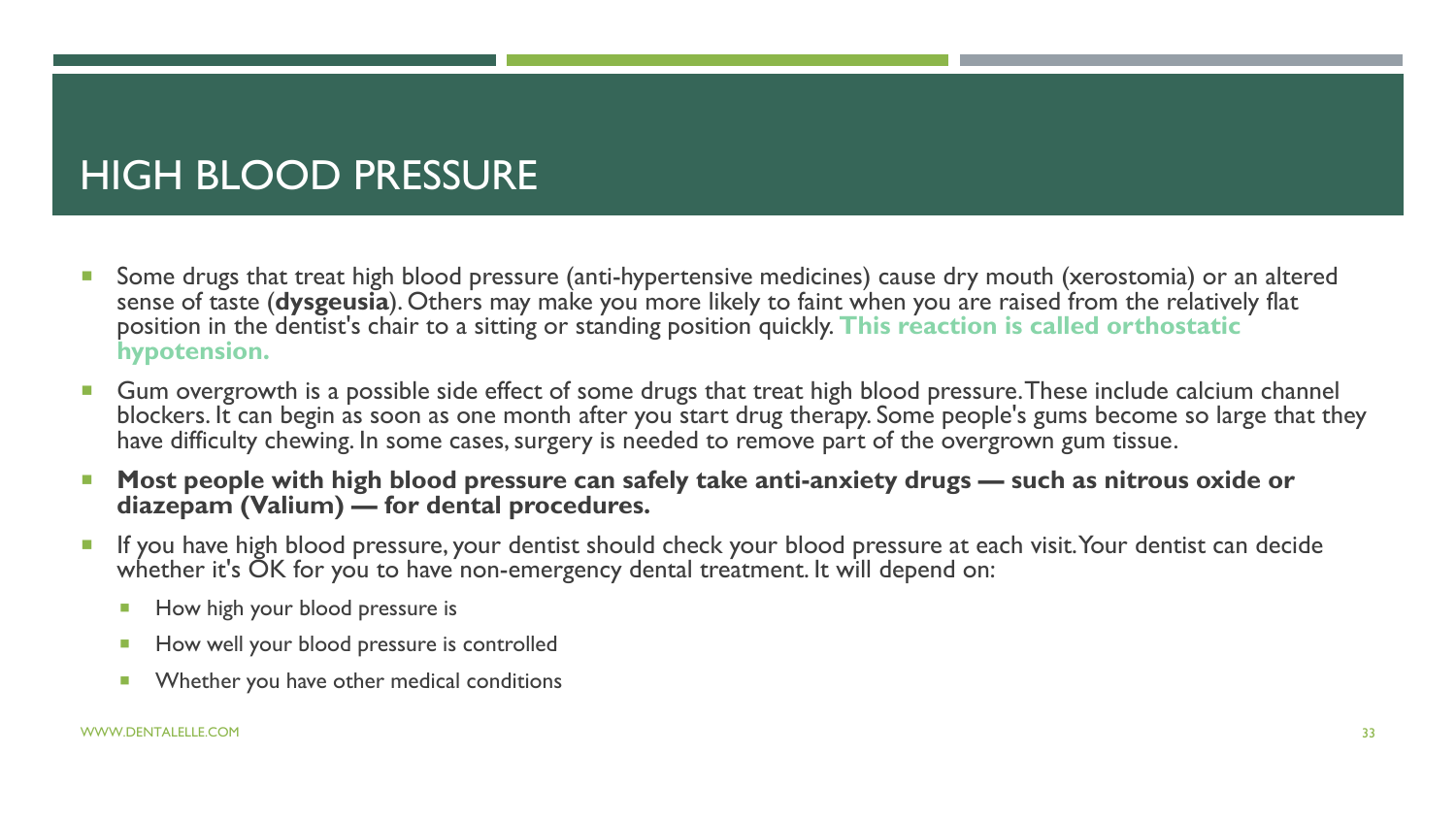### ANGINA

- **Angina is pain that starts in the chest. Sometimes it spreads to your lower jaw.**
- Some people with angina take drugs called calcium channel blockers. These drugs can cause gum overgrowth. This can happen as soon as one month after you start these drugs. Some people's gums become so large that they have problems chewing. People who have this problem will most likely need surgery on their gums (periodontal surgery).
- **People with stable angina can be treated like any other patients, with a few differences. Your dentist should have oxygen and nitroglycerin available during your visit.** Your dentist should talk to your physician before your appointment. People with unstable angina should not receive non-emergency dental care. If you need emergency dental care, your heart should be continuously monitored.
- **Stress can trigger angina attacks. If being in the dental chair increases your anxiety, speak with your dentist about** ways to reduce this stress. If you feel any chest discomfort, tell your dentist or the dental staff right away.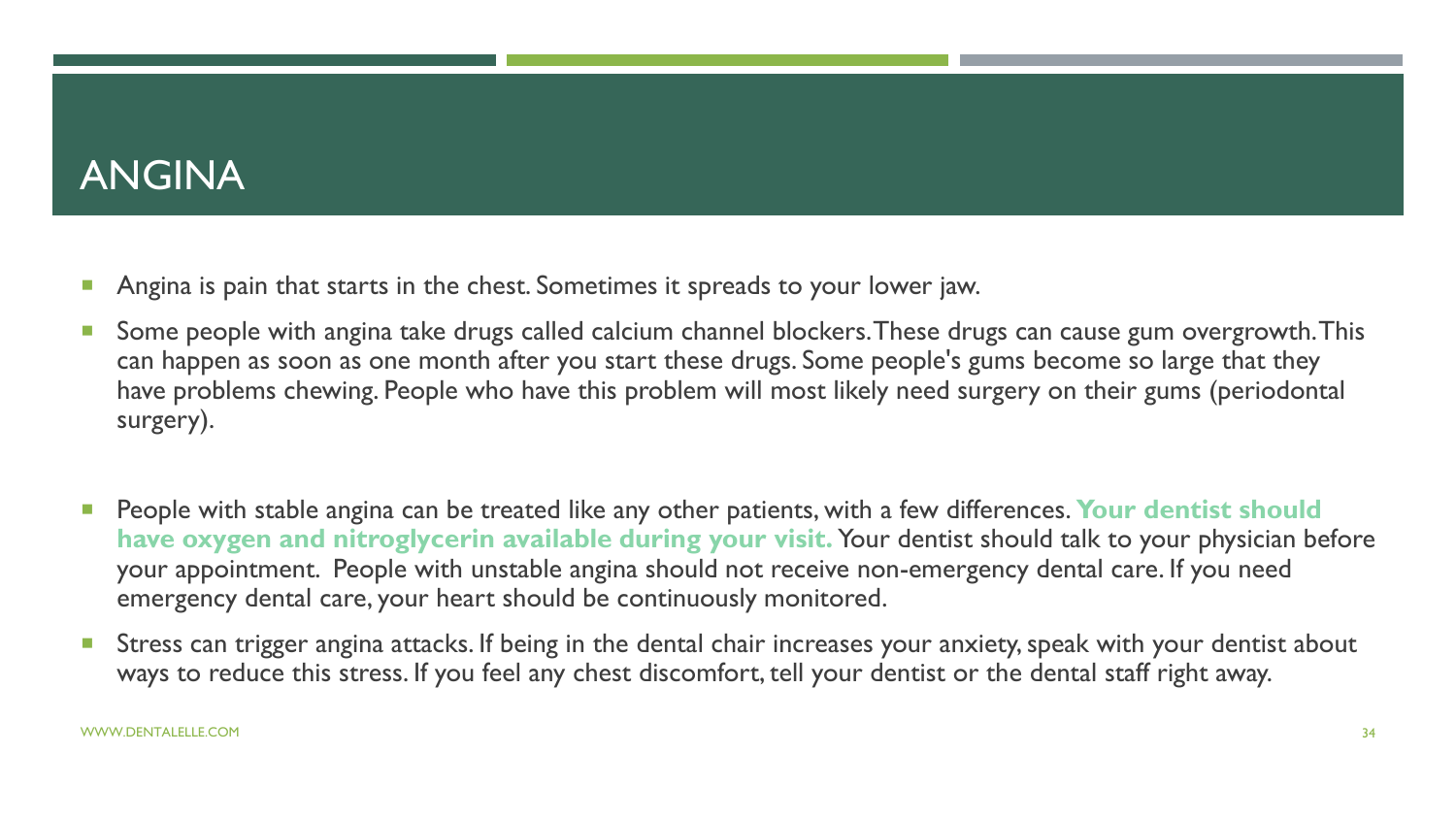### HYPERTENSION

- **People with high cholesterol have too much fat in their blood. There are no oral effects of high cholesterol.**
- **Some drugs used to treat high cholesterol can make you feel faint after you get up from the dental chair. High** cholesterol puts you at risk of hardening of the arteries, which can lead to a heart attack or stroke. Your dentist should know about your condition and the drugs you are taking.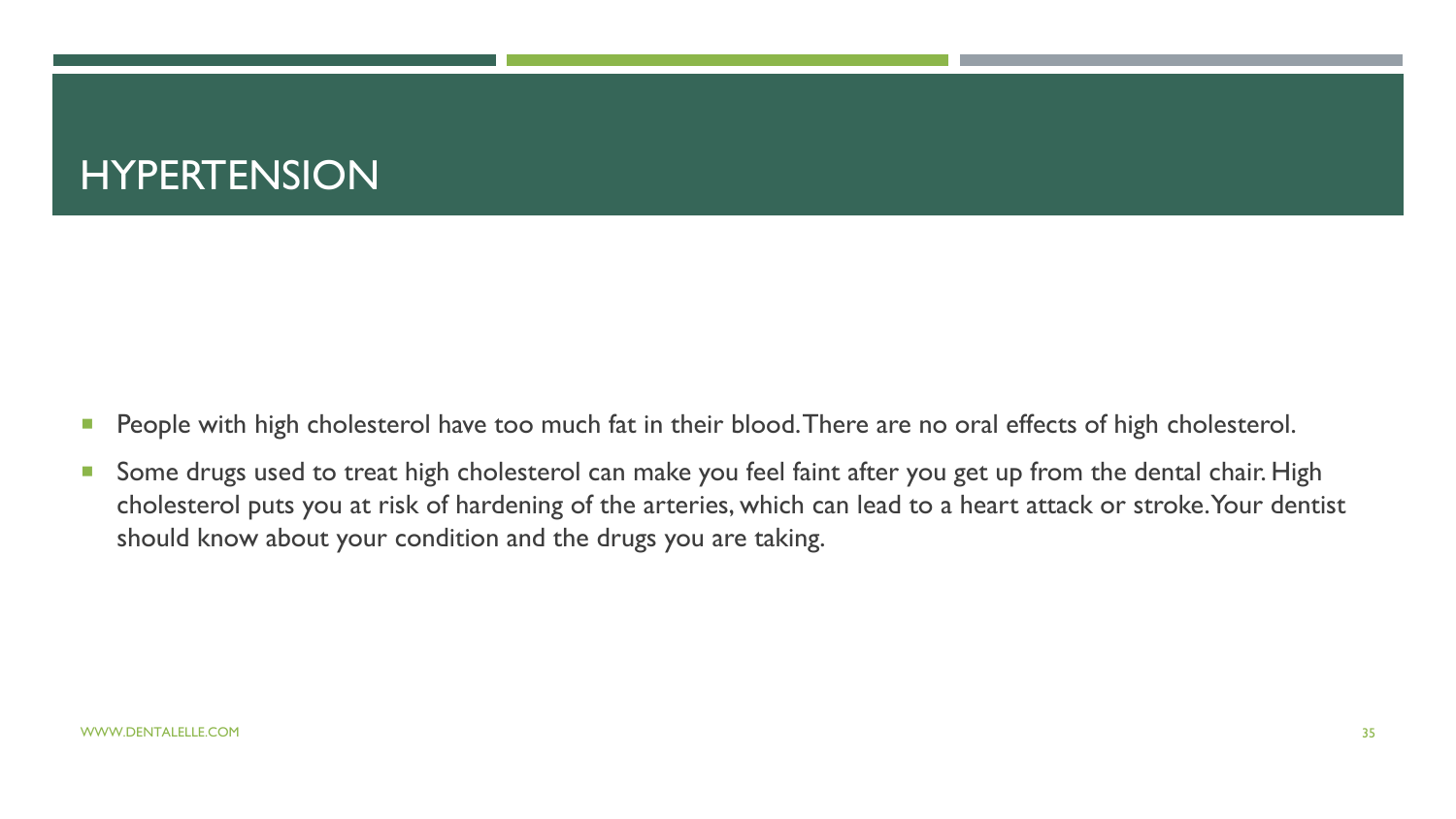### **STROKE**

- **Stroke can cause many long-term effects. These include:** 
	- **Paralysis**
	- **Difficulty speaking and swallowing**
	- **Increased or decreased sensitivity to pain**
	- **Blurred vision**
	- **Poor memory**
	- **Personality changes (anxiety, depression)**
- In some people, a stroke paralyzes one side of the body. If this happens to you, a family member or caregiver may need to help you with activities of daily living, including your dental care. Special toothbrushes and floss holders also are available. If you wear dentures, they may need to be adjusted.
- If your face or tongue is paralyzed, you may not be able to rinse your mouth. You may also not realize when you have food left in your mouth. You may bite your lip or tongue and not realize it. To keep your teeth and gums healthy, your dentist may suggest that you use a fluoride gel or saliva substitute.
- You may need to stop taking your blood-thinning medicines before some dental procedures. Do not stop taking any medicines until you have spoken to your physician. This is something your dentist will discuss with you and your physician.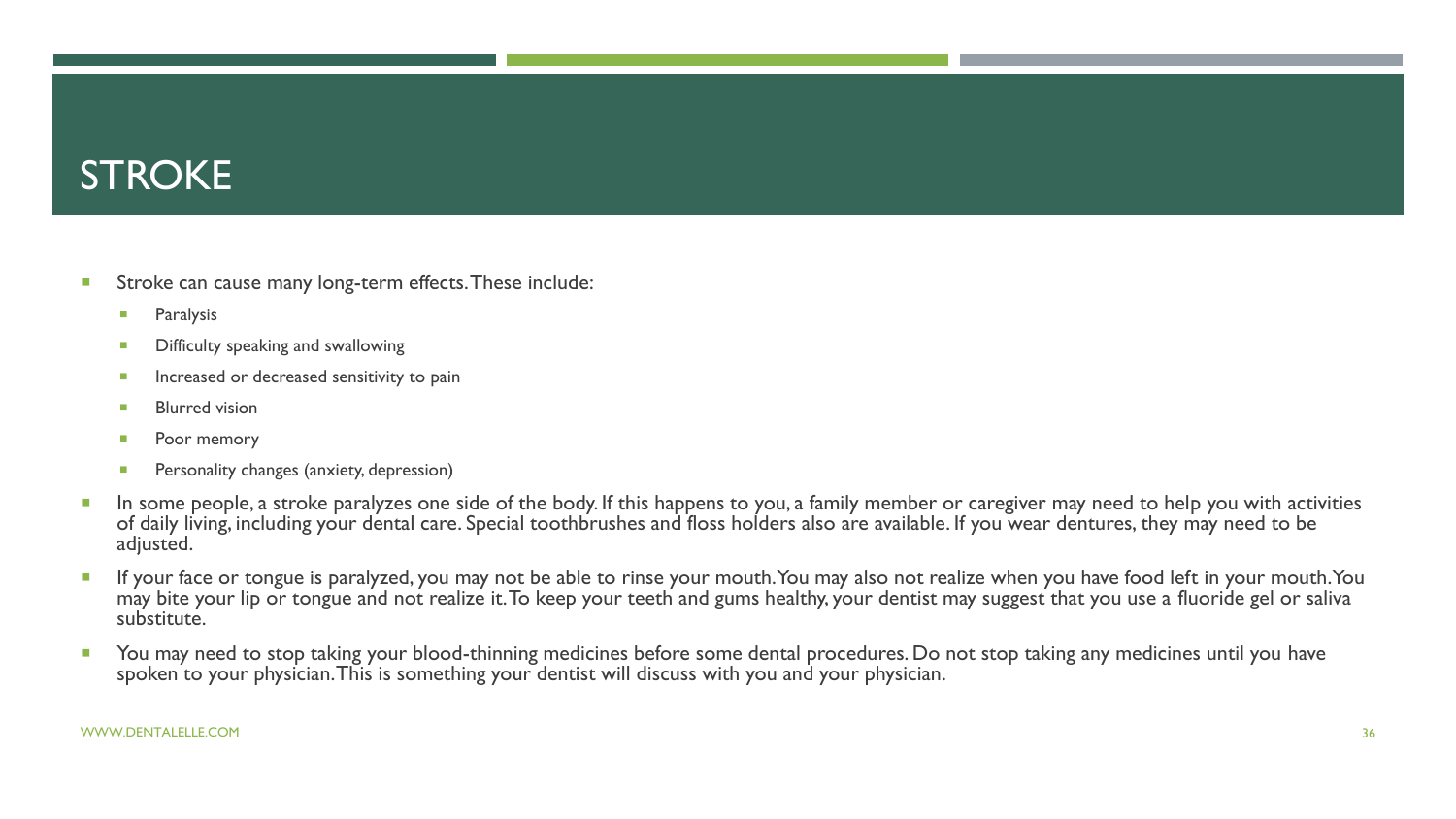### CONGESTIVE HEART FAILURE

- Many of the medicines used to treat congestive heart failure (CHF) cause dry mouth. The medical term for dry mouth is "**xerostomia**."
- If you are being treated for CHF and have no complications, side effects or physical limitations, there are usually no special changes needed for dental treatment.
- If you have more severe heart failure, you should not lie down in the dental chair too far. The fluid build-up in your lungs may affect your breathing. You also should not sit up or lie down very quickly. These changes can make you dizzy and light-headed.
- Your dentist can confirm how serious your CHF is by talking with your physician or cardiologist. Some people with severe CHF may need to have their dental treatment in a hospital setting.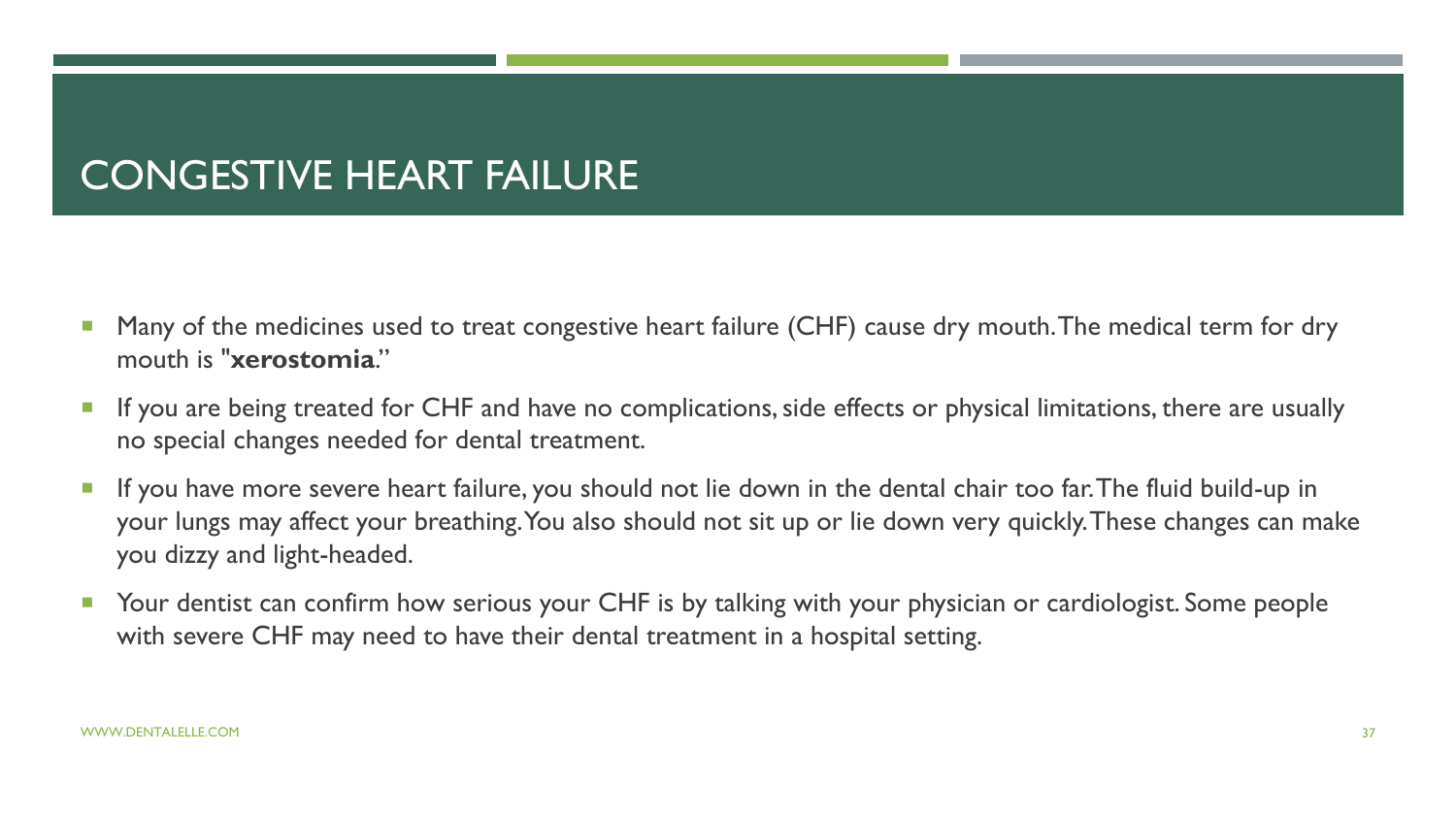### **PACEMAKER**

#### **There are no specific oral effects caused by having a pacemaker.**

- If you have a pacemaker, you should confirm that there are no interactions between electromagnetic devices in your dentist's office and your pacemaker. Certain machines that a dentist or dental hygienist may use could potentially interact and cause a problem with a pacemaker.
	- **Examples include machines used for ultrasound or electro surgery. The chance of any interaction is very small.**
- You should avoid elective dental care within the first few weeks after receiving your pacemaker. If you must receive dental care within that time, your dentist and physician should decide if you **need to take antibiotics before treatment.**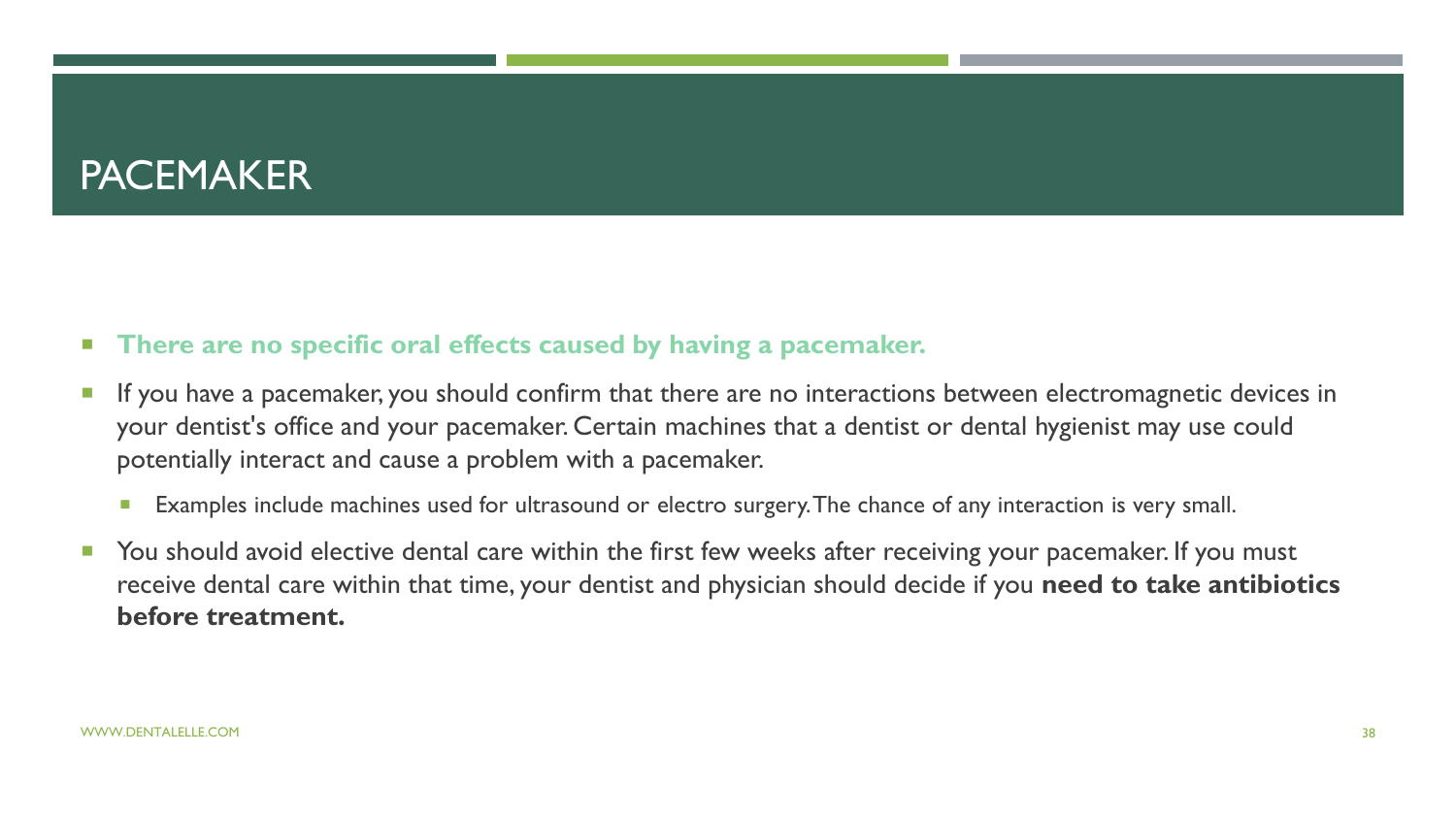### **OSTEOPOROSIS**

- **Disteoporosis is a loss of bone density among aging adults that can cause painful fractures, disability and deformity. While** heredity and bone size affect the development of osteoporosis, it is often possible to prevent, delay or reduce bone loss through healthy living.
- Osteoporosis affects both sexes but is more frequent among women. It is estimated that about **one out of four women and one out of eight men over the age of 50 in Canada have osteoporosis.**
- **Bones are constantly being renewed naturally. But with age, this process becomes less efficient, and bone mineral density** is lost. When bone mineral density is lower than normal, but not low enough to be classified as osteoporosis, it is called osteopenia. Osteoporosis causes bones to become very thin and weak over time and increases the risk of fracture. It is often called "the silent thief" because bone loss occurs without symptoms.
- When bones are seriously weakened by osteoporosis, even simple movements such as bending over to pick up a bag of groceries or sneezing heavily can lead to fractures.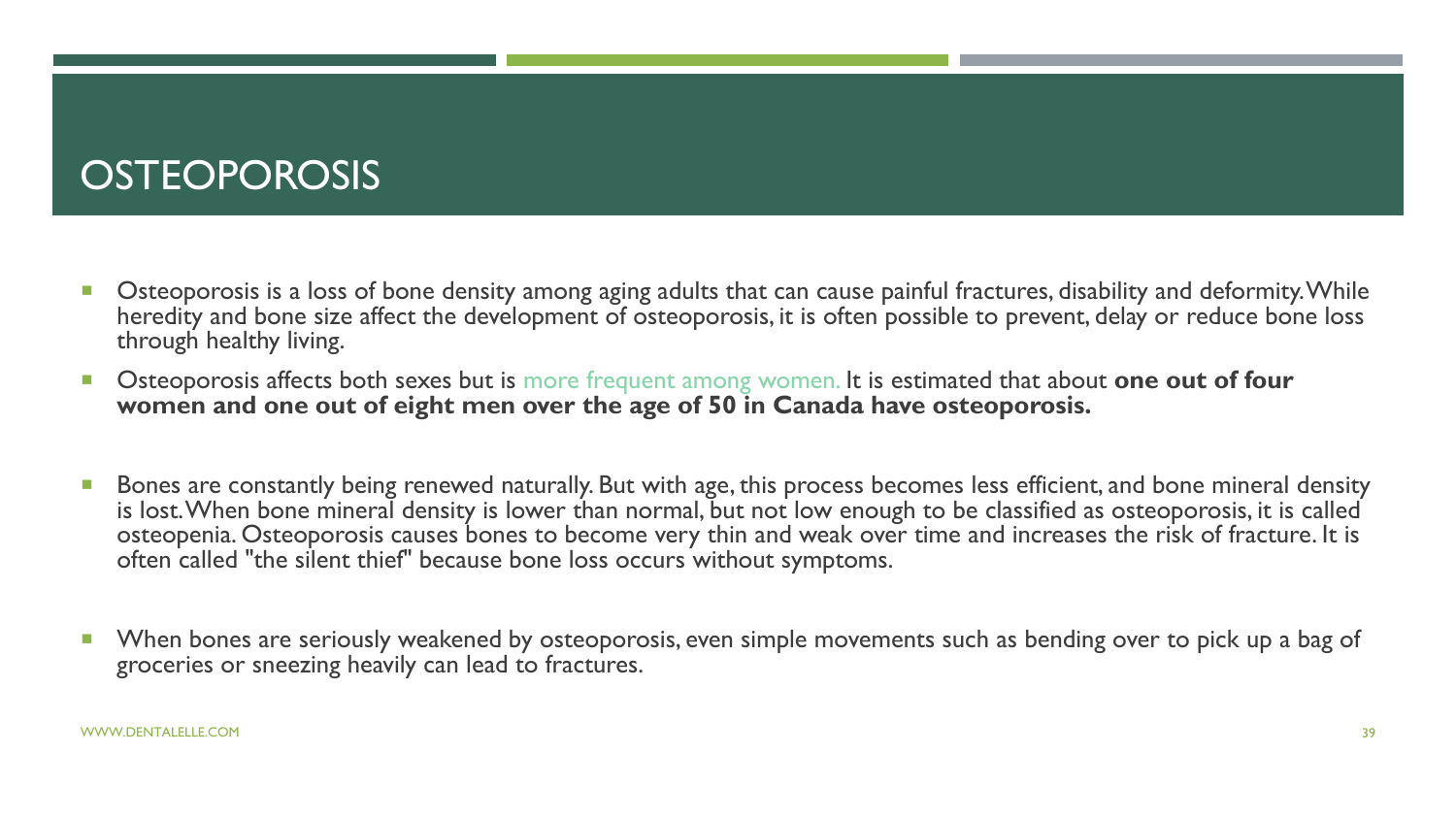### HEALTH EFFECTS

- **Notal Exercise 3 and hip fractures are most commonly associated with osteoporosis. Bone fractures occurring in** these areas resulting from a fall from standing height or less are called fragility fractures, and are evidence of osteoporosis.
- Hip fractures due to osteoporosis are a serious problem for seniors. Mortality is significantly increased after hip fracture, and fewer than 50 % suffering from this injury experience functional recovery, and many are permanently disabled. About 25 % of patients reside in long-term care facilities for a year or more after a hip fracture.
- There usually are no warning signs for osteoporosis until a fracture occurs. However, there are ways to help prevent, delay and treat osteoporosis.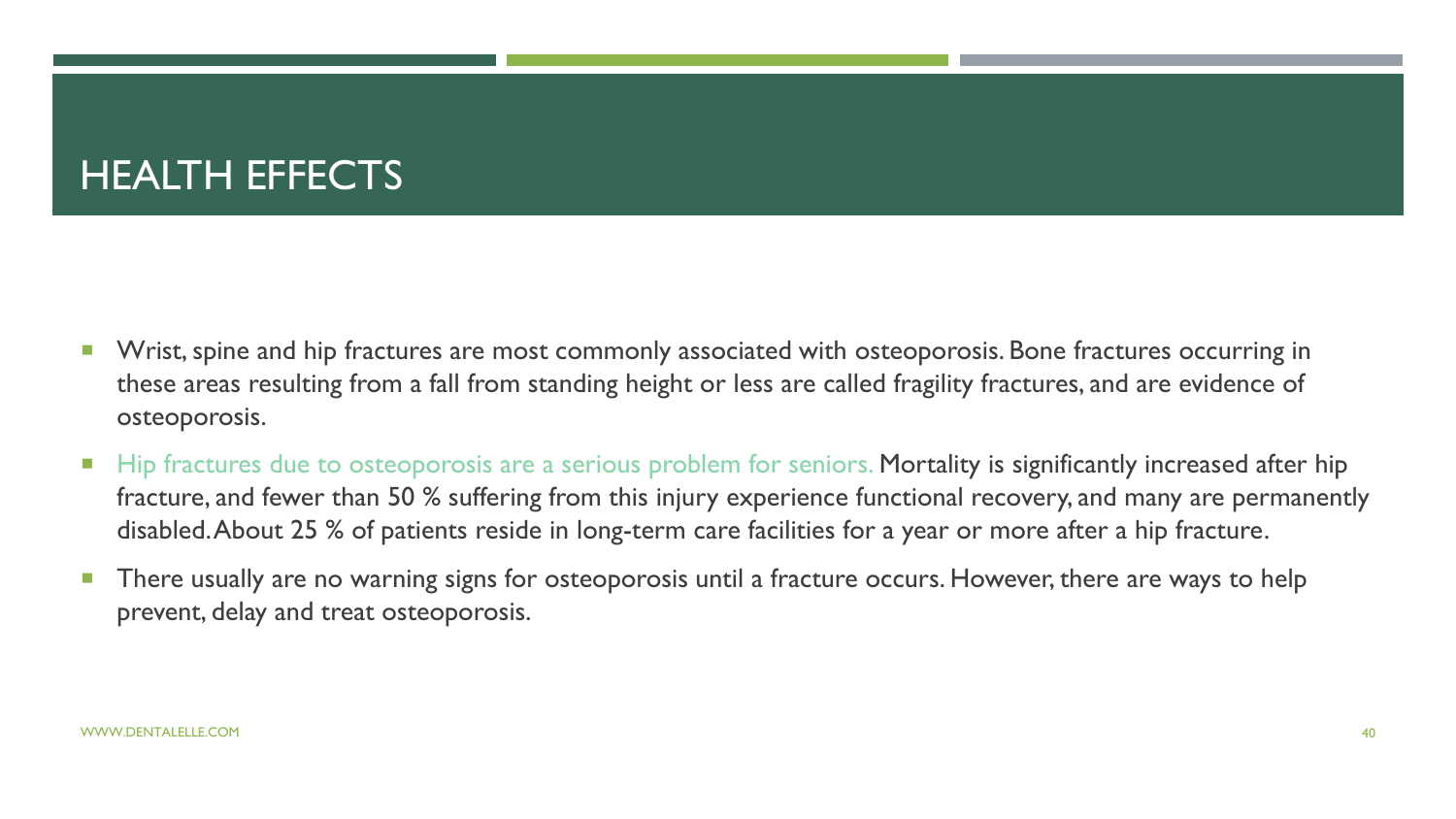### RISK FACTORS

- Women are especially at risk of osteoporosis. At menopause, estrogen levels, which help keep women's bones healthy, drop dramatically. Many women experience more bone loss during menopause.
- Hormone replacement therapy can help reduce the drop in estrogen levels during menopause, preventing and even correcting bone loss. However, there may be adverse health effects, including an increased risk of breast cancer. Talk to your doctor about what might be suitable for you.
- In addition to age, there are several factors that will increase your risk of developing osteoporosis. They include:
	- **a** a family history of osteoporosis
	- osteopenia
	- **I** low body weight
	- a diet low in calcium
	- **IDED** low levels of physical activity
	- **•** ovaries removed or early menopause (before the age of 45), without hormone replacement
	- **being past menopause**
	- vitamin D deficiency
	- **smoking**
	- excessive caffeine intake (more than four cups a day of coffee, tea or cola) or excessive alcohol intake (more than two drinks a day)
	- **IDO** long-term oral use of some medications such as cortisone, prednisone or anticonvulsants

#### WWW.DENTALELLE.COM 41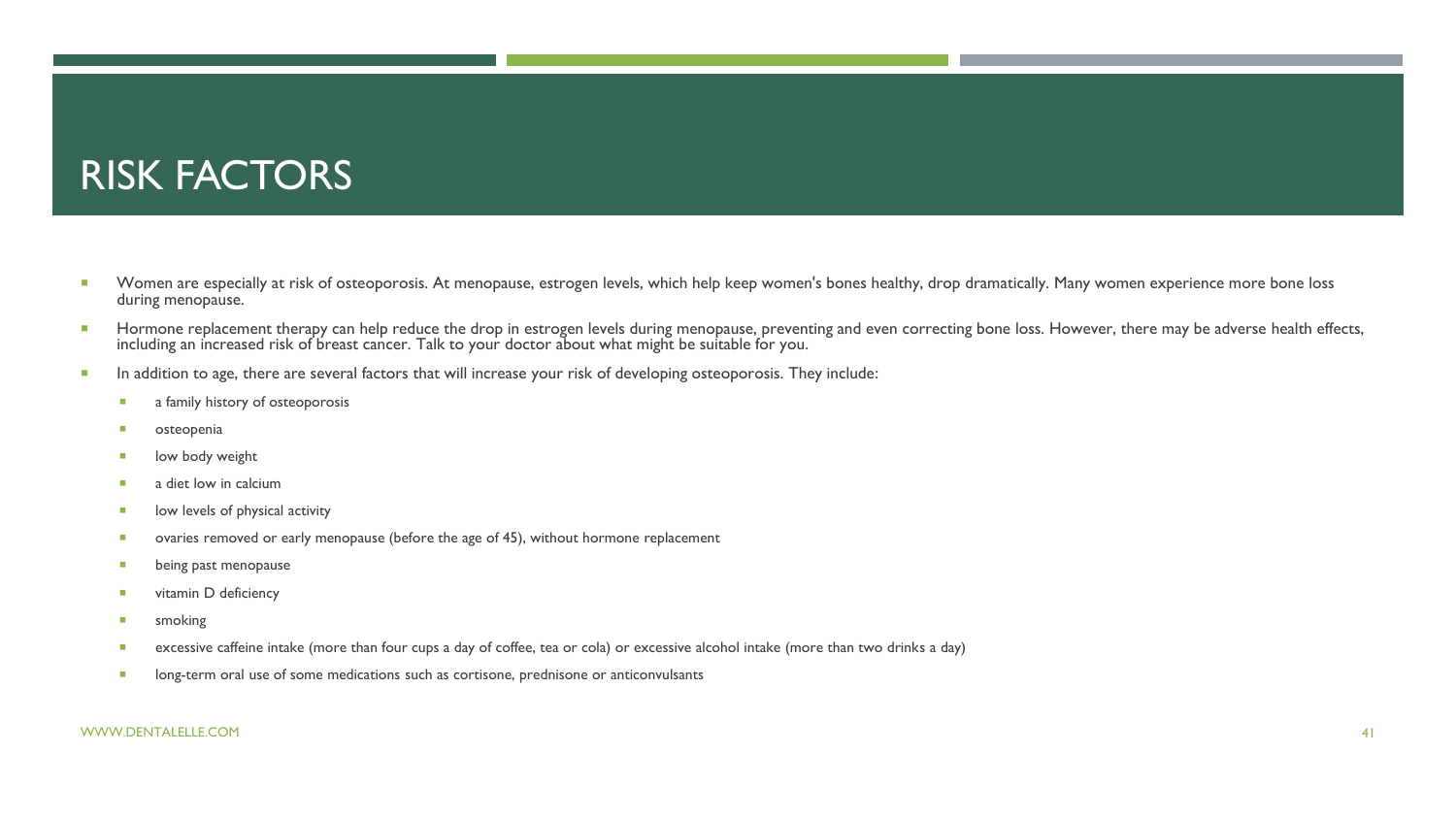### WAYS TO MINIMIZE YOUR RISK

- If you have some of the risk factors listed above, talk to your doctor about getting a bone density test and take preventive action to reduce the risk. Here are some of the things you can do to protect your bones.
- **Eat well.** All Canadians are encouraged to eat well and to be active every day by following the advice contained in Eating Well with Canada's Food Guide to reduce their risk of chronic diseases such as osteoporosis.
- **Include calcium in your diet. People over the age of 50 need 1200 mg of calcium each day. As you age, your body doesn't absorb calcium as well, so calcium rich foods are important** and you may require a calcium supplement. Calcium rich foods include milk and milk products; salmon and sardines with bones; beans; sunflower and sesame seeds; broccoli and other greens; figs; and rhubarb.
- Get enough vitamin D. Calcium is not easily absorbed by the body without vitamin D. In addition to following Canada's Food Guide, which recommends that all Canadians over the age of two consume 500 mL (two cups) of milk every day, everyone over the age of 50 should take a daily supplement of 400 IU of vitamin D. People who do not drink milk or fortified soy beverage will most likely require a supplemental source of vitamin D. For a large part of the year in Canada (October to March, and longer in far northern latitudes) the sun is not strong enough to produce vitamin D in the skin. The skin also has reduced capacity to produce vitamin D as it ages.
- **Be active every day.** Bones become stronger with increased activity, Include regular weight-bearing exercise such as dancing, walking, hiking or tennis in your daily routine. Exercise that improves balance and coordination such as yoga, tai chi swimming and flexibility exercises will help reduce falls and prevent fractures. Try several activities until you find the one that's right for you.
- **Avoid smoking.** Smokers have faster rates of bone loss and a higher risk of fractures than non-smokers. Women who smoke also tend to enter menopause at an earlier age than nonsmokers. This means more rapid bone loss takes place at an earlier age.
- Prevent falls. If you have been diagnosed with osteoporosis or have some of the risk factors, preventing falls is particularly important. An exercise program geared to your abilities will help. Wear comfortable shoes that give good support. Watch for uneven ground, sidewalks and floors. Don't rush to catch a bus, answer the phone or a doorbell. Make your house safe to reduce the risk of accidents.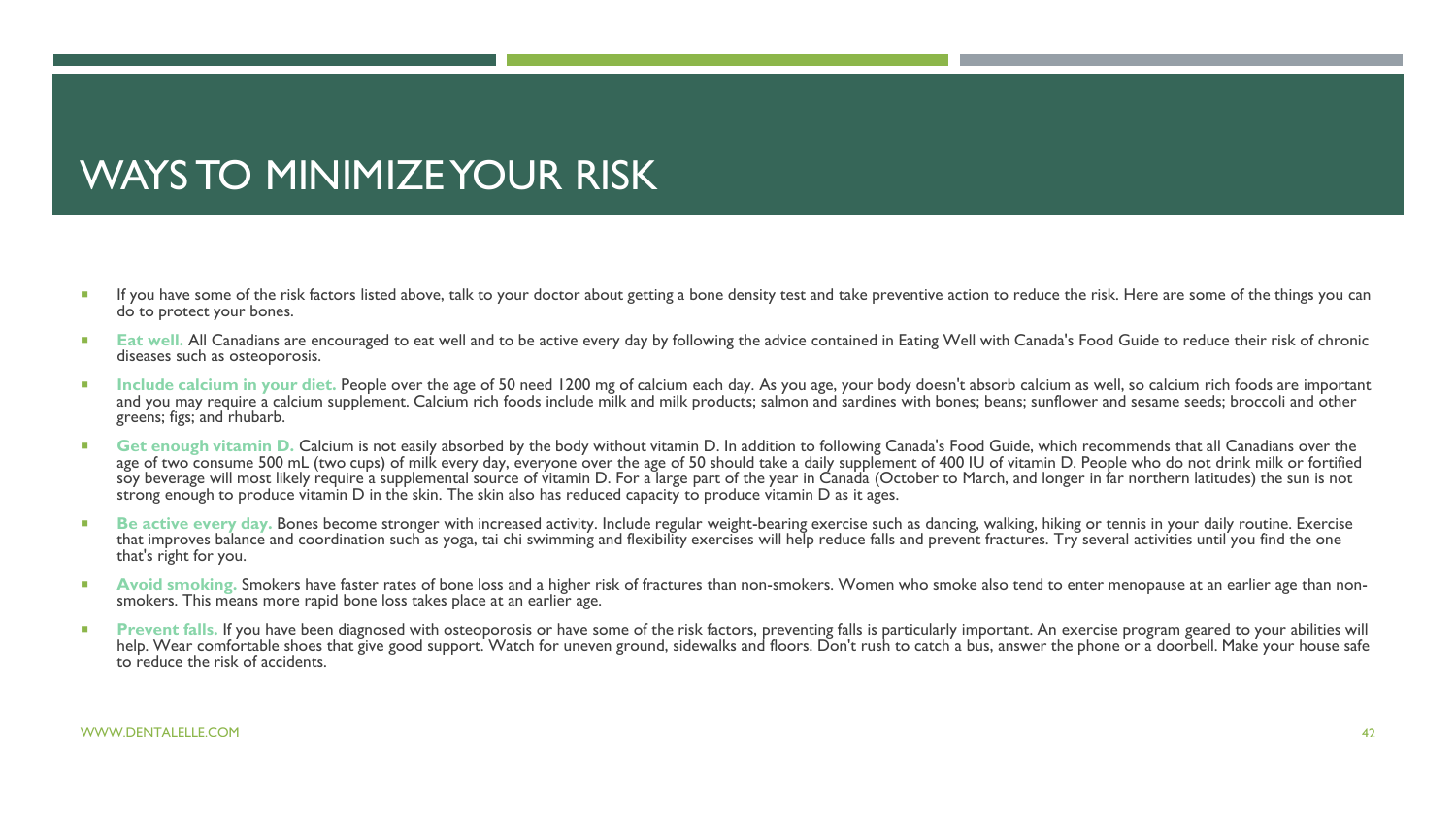

**Dementia** is a long-term and progressive disease that affects all the parts of your brain. The symptoms of dementia can be caused by disease of the arteries in your brain, Alzheimer's disease, infections and premature degeneration of neurons in your brain.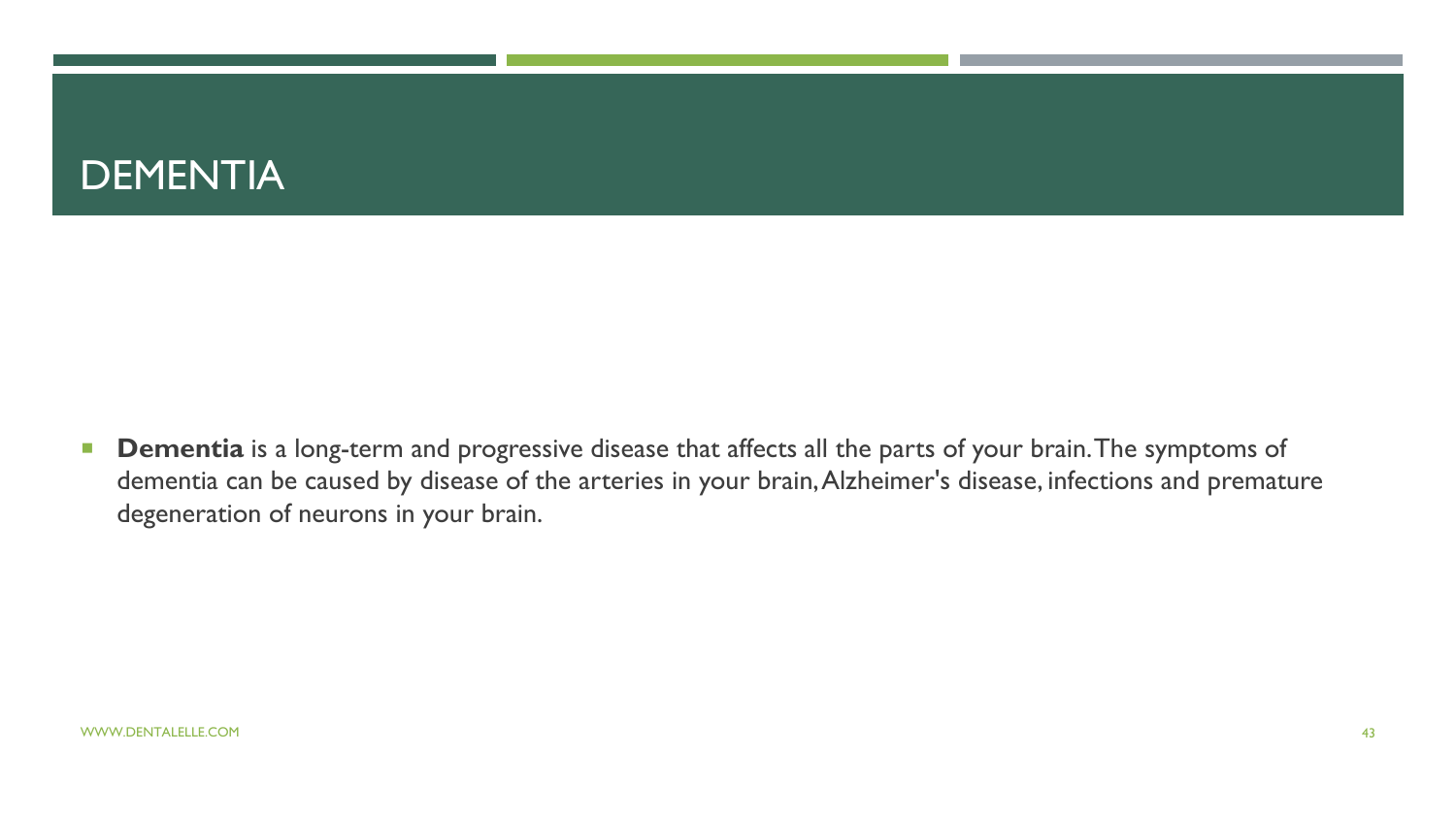### SYMPTOMS

- **Memory Failures:** Lapses of memory are important first signs of dementia. Most people will forget appointment times or forgot someone's name. The most important type of memory loss is the loss of recently learned information. Initially, this may only occur infrequently, but as the condition progresses, it will grow in frequency.
- **Common Task Loss:** One of the easiest to spot first signs of dementia happens when individuals fail to recall how to perform basic tasks. This includes basic hygiene or preparing meals. A senior may be unfamiliar with making a phone call, for example. The steps to performing an action are lost to them.
- **Language Skills:** Most people forget names or mistakenly use terms. In early dementia cases, individuals use terms incorrectly. Both speech and writing skills can feel the effects. Forgetting simple words with increasing frequency is a clear warning sign of dementia.
- **Loss of Orientation:** In early dementia patients, individuals lose their orientation in familiar places. For example, they may forget where the bathroom is in their home. They may get lost in their neighborhood. At this point, the onset of dementia is usually evident and discussion with doctors should occur.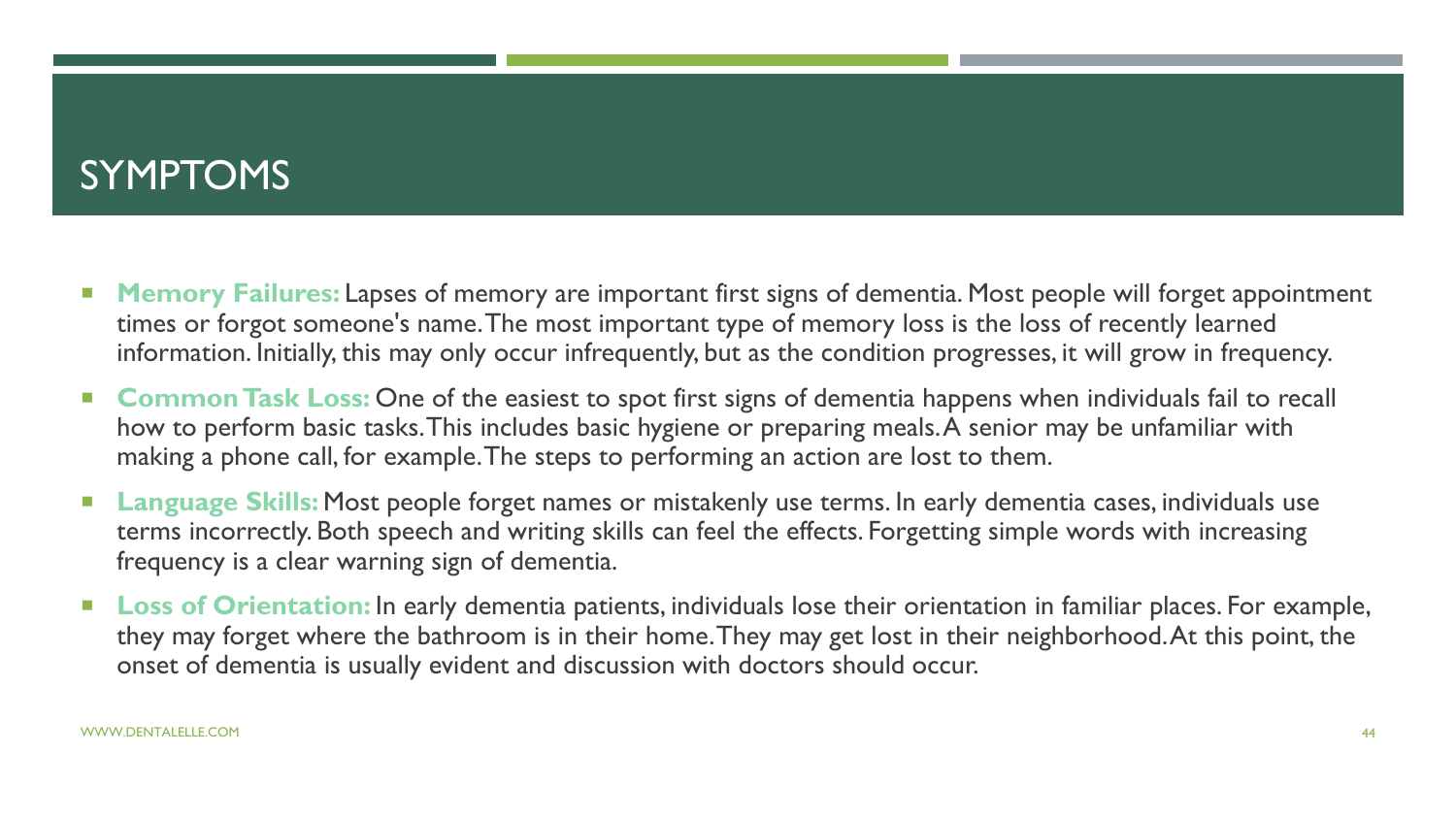### ALZHEIMER'S

Alzheimer's is a progressive brain disease affecting over 4.5 million people in the United States. This includes one in 10 who are 65 or older and nearly half of those who are 85 or older. The average age of onset is 75 and length of disease progression is eight to 12 years.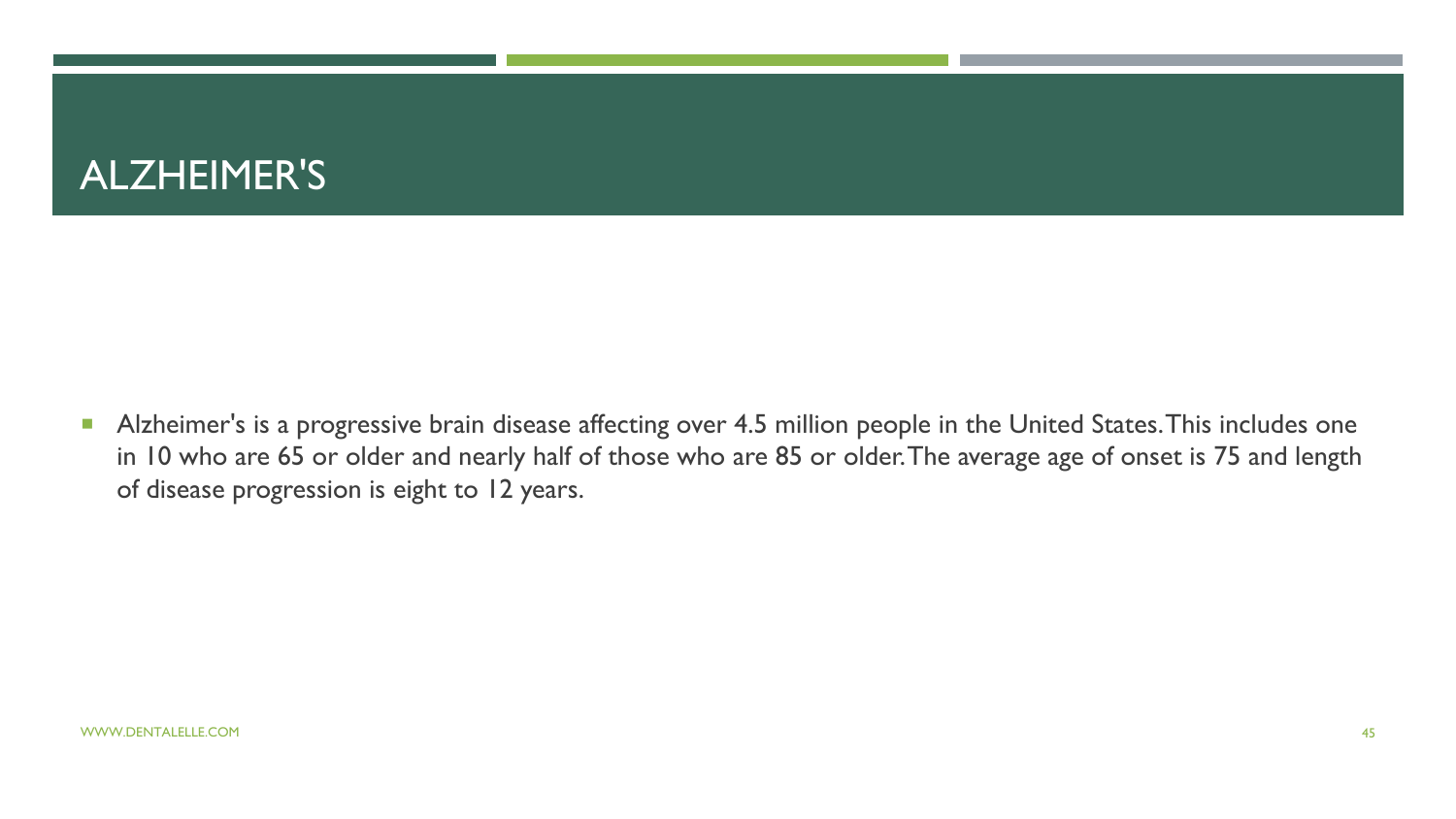### RHEUMATOID ARTHRITIS

- Rheumatoid arthritis is the second most common type of arthritis, following osteoarthritis. It is one of the severely debilitating joint disease in seniors. Although it tends to start earlier in life, it is the elderly that tend to suffer the worst complications and most severe forms of associated disability. Rheumatoid arthritis is a chronic disease that affects different organs but mainly involves the small joints of the hands and feet.
- **Inflammation of the capsule around the joint is the main reason behind the symptoms of rheumatoid arthritis.** About 1% of the world's populations suffer from rheumatoid arthritis and this is across all age groups although it is more common in adults than children. Although not widely known, rheumatoid arthritis is not solely a disease of the joints.
- **The disease can affect other organs like skin, lungs, eyes, kidneys and heart.**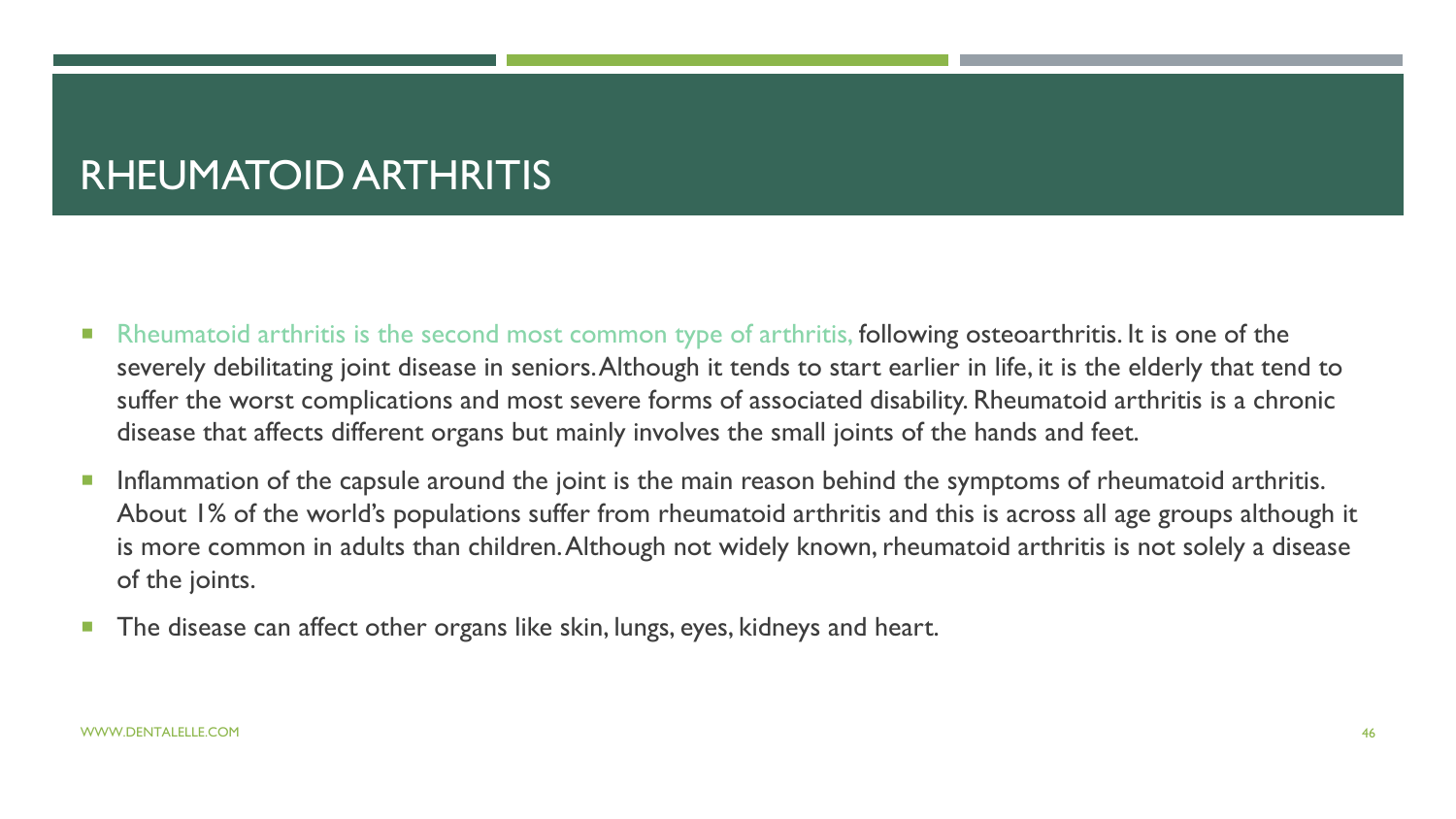### SYMPTOMS

- The symptoms depend upon the organ involved. The joints are the most commonly affected site in the majority of patients. However, the elderly are more likely to experience involvement of other organs and these symptoms are known as the extra-articular manifestations.
- **Painful, swollen and warm joints.** Usually the smaller joints of the body like those of the hand and feet are affected initially but with progression of the disease, large joints of the body like shoulder or knee may be affected. The affected joints characteristically remain stiff especially during morning after waking up or after prolonged inactivity. Often with progression of the disease there is erosion of the affected joints along with specific deformities of the fingers and toes.
- In many patients, there are nodules on the skin. This type of nodule may also be found on bony prominences. Other skin changes include purple discoloration, skin ulcer, fragile skin and thinning of the skin.
	- **FILUTE 10.4** Fluid may accumulate in the pleural sac, the covering of lungs, leading to respiratory distress and chest pain.
	- **IMPA** Impaired kidney function leading to reduced urine output.
	- **Dryness of the eyes with redness and irritation.**
	- **Anemia contributing to fatigue and paleness.**
	- **Tingling and numbness of limbs which may progress to muscle weakness and even paralysis. Sometimes the nerve supplying the muscles of the palm is compressed** leading to loss of grip strength.
	- Generalized symptoms such as fatigue, loss of body weight and poor appetite.
	- Bone weakness with an increased risk of fractures.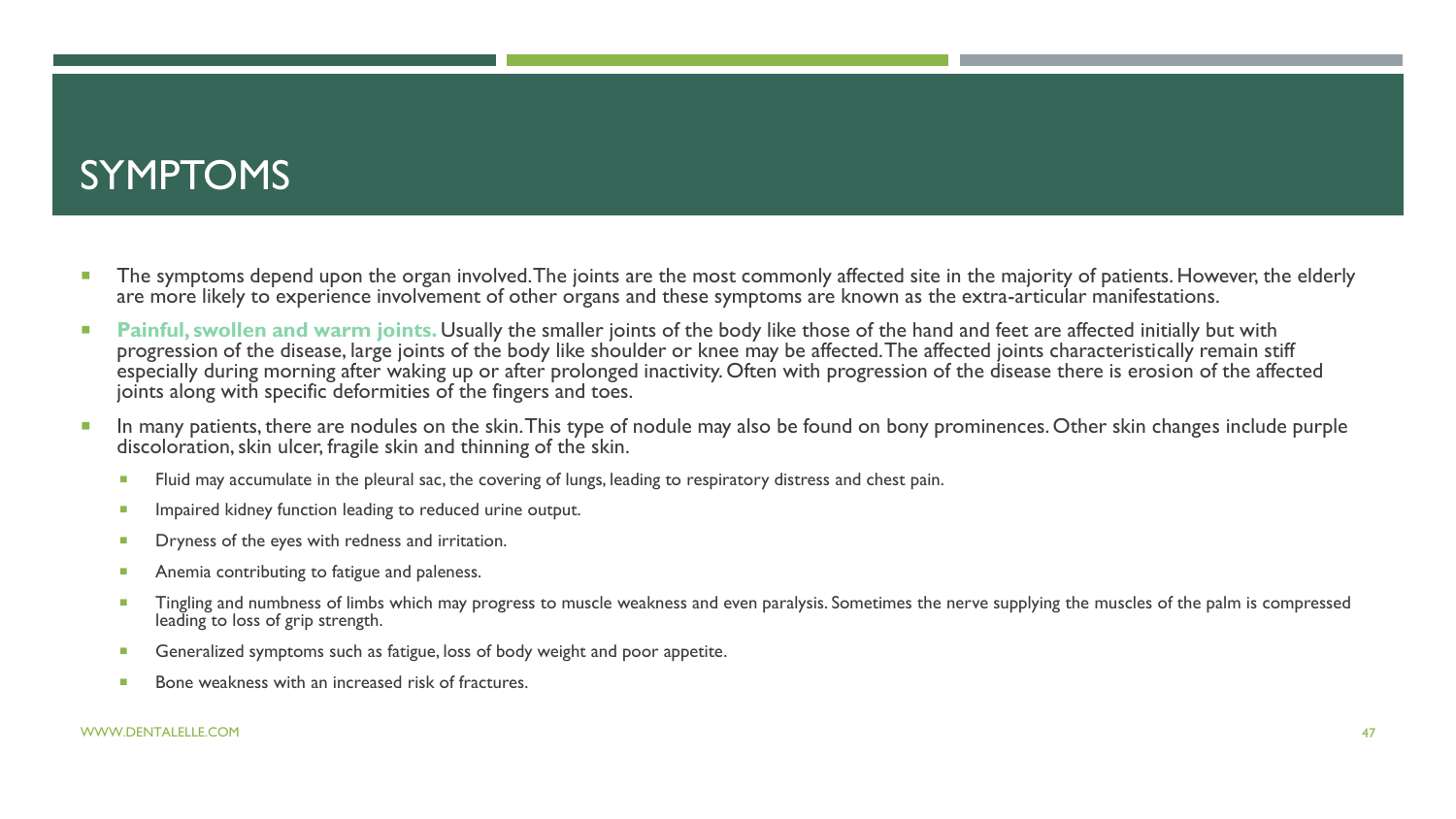### RISK FACTORS

- **Rheumatoid arthritis is an autoimmune disease that occurs due to improper stimulation of the immune system. In autoimmune diseases,** the immune system mistakenly recognizes the body's own tissue (self proteins) as foreign and starts directing its action against it. In rheumatoid arthritis, it is the synovial membrane which is mainly affected. The synovial membrane that lines the joint cavity is the most commonly affected body part.
- **In response to inflammation the synovial membrane becomes thick and gradually there is erosion of the bones and adjacent cartilages** leading to joint damage and deformity. The exact factors that trigger the immune response are not known. However, certain factors are assumed to be responsible such as genes and infections. This then disrupts the body's immune responses.
- **People who are more likely to develop risk factors include :** 
	- **Women are more commonly affected than men.**
	- Being in the 40 to 60 year age group.
	- Family history.
	- Cigarette smoking.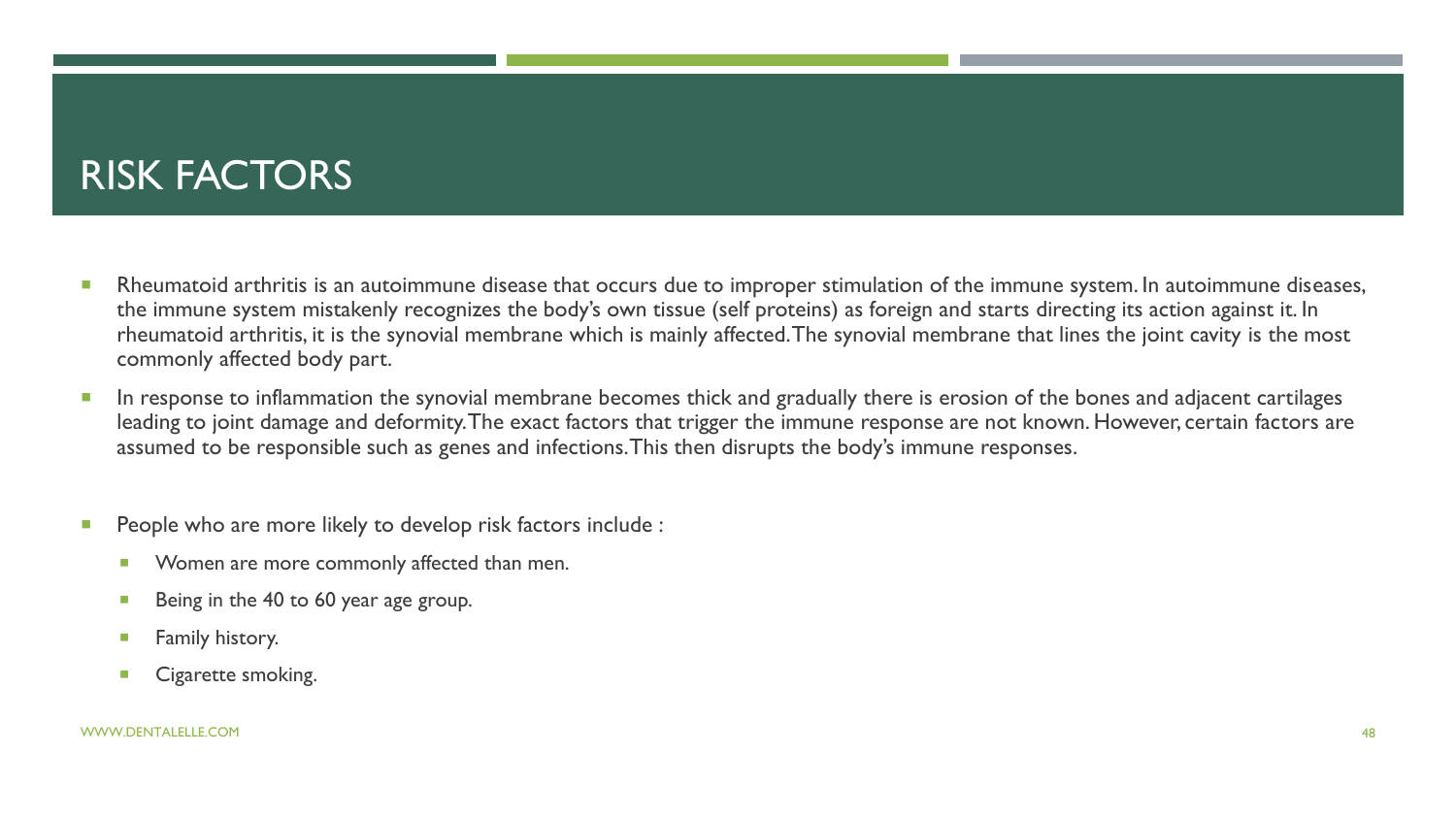### TREATMENT

- **There is no definitive cure for rheumatoid arthritis. Drugs are effective in managing the condition but do not cure** the condition completely. These drugs include anti-inflammatory medications like NSAIDs, steroids, immunosuppressant's, disease modifying agents and TNF alpha inhibitors. Regular exercise helps improve joint flexibility and stiffness reduction.
- If drugs fail to halt progression of the disease, surgery is done to improve joint function. The elderly who are more likely to develop complication often need reconstructive joint surgery.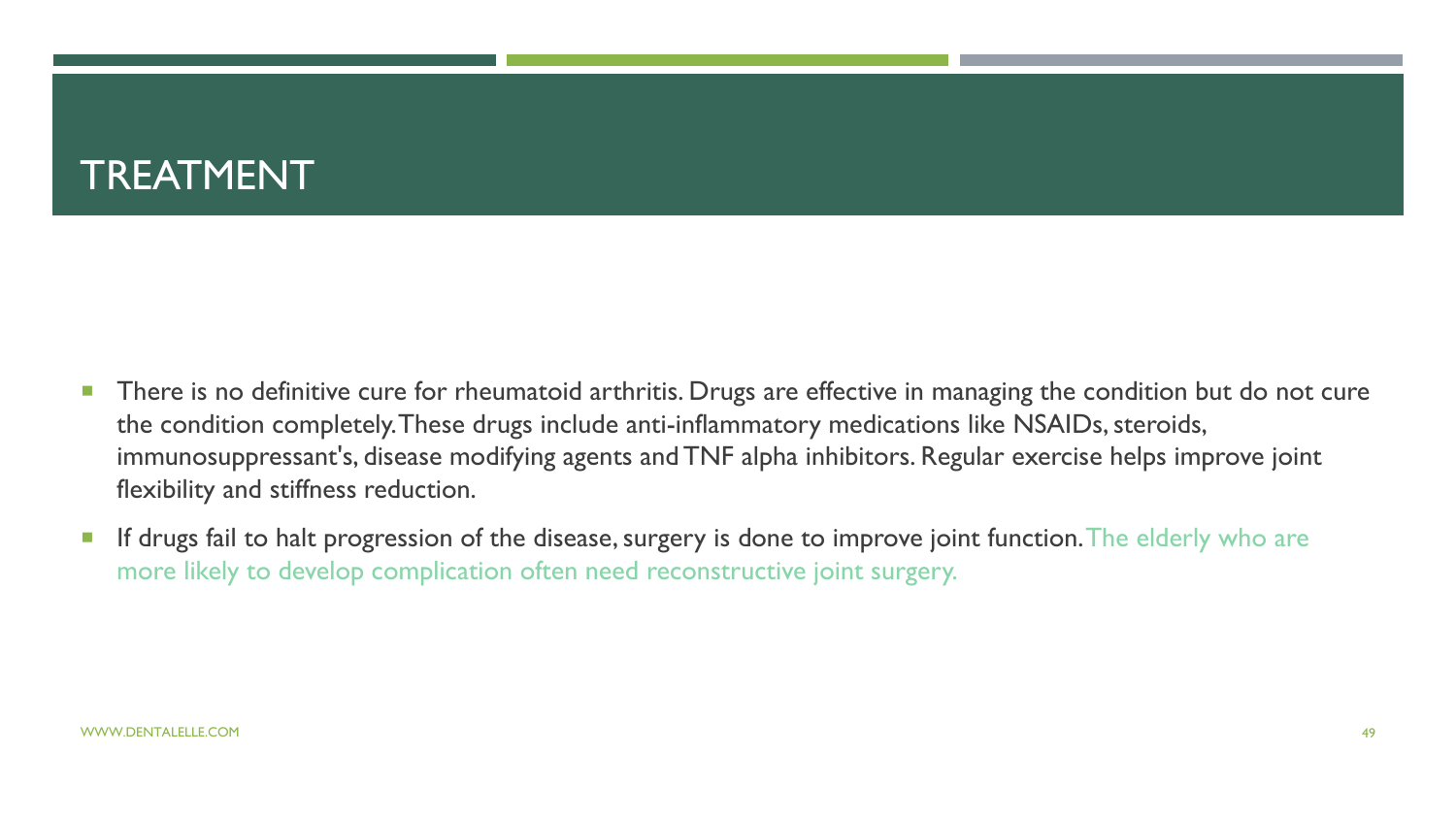### VISION LOSS

- **Cataracts** are a gradual clouding of the natural lens of the eye, preventing light from reaching the retina.
- **Floaters** tiny spots or specks that float across your field of vision. They are often normal and sometimes moving the eye around will make the spots shift out of your central vision.
- **Glaucoma-** develops when the pressure within the eye starts to destroy the nerve fibres within the retina. If not treated early, glaucoma can cause vision loss and blindness. Because most people have no early symptoms, regular eye examinations are required to detect it. Treatment may include eye drops, medication, or surgery.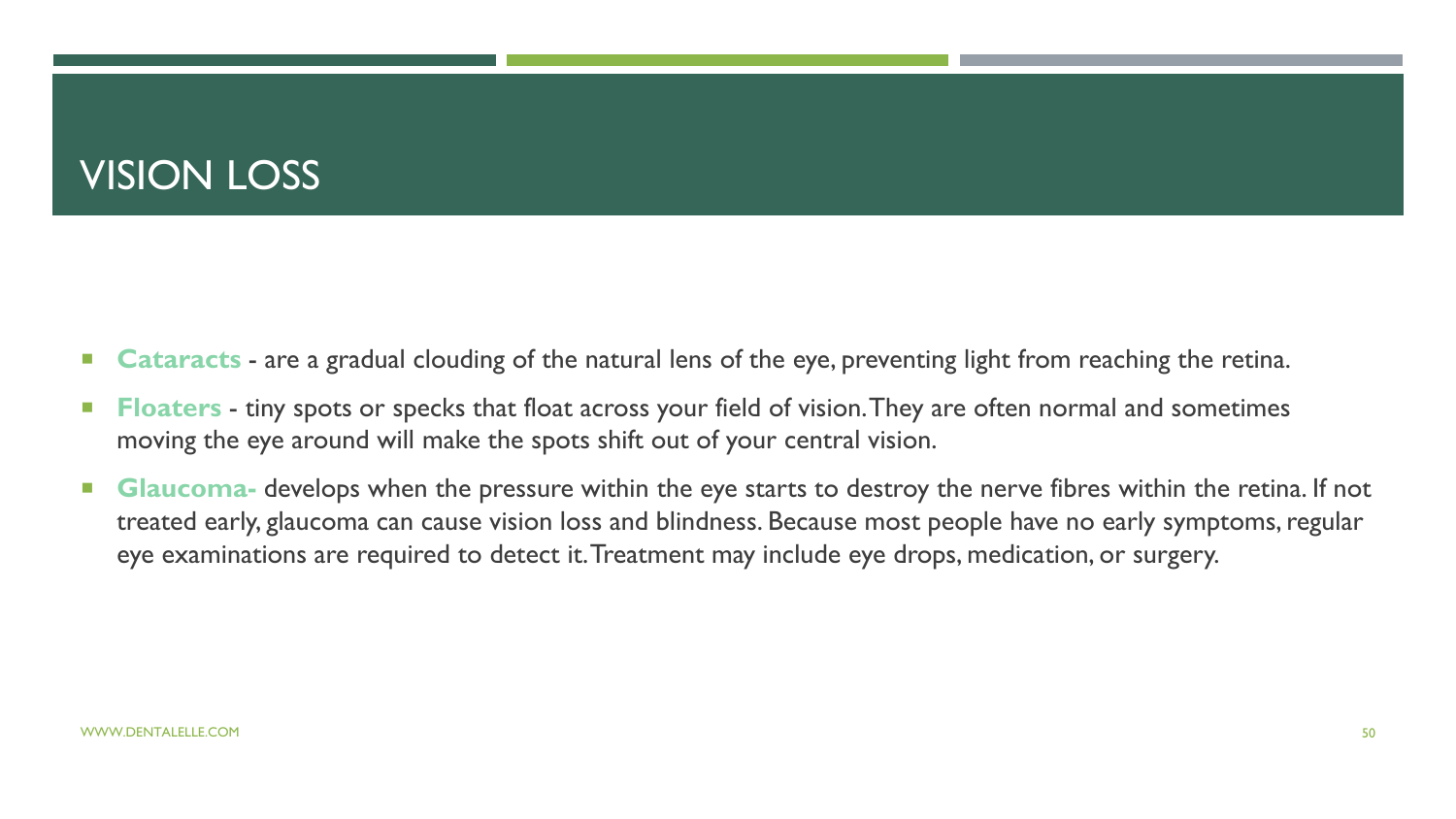### **CONTINUED**

- **Age-related macular degeneration** Macular degeneration occurs when the macula (the central part of the retina responsible for sharp focus) is damaged. This damage may be the result of many factors, including aging, and it causes permanent loss of central vision.
- **Diabetic retinopathy** As the name suggests, this is an eye problem linked to diabetes. Changes to the blood vessels caused by diabetes can starve the retina of oxygen. This condition can go through many stages and can result in blindness. Symptoms include cloudy vision and seeing spots. If you have diabetes, be sure to have regular eye examinations and tell your eye specialist that you are diabetic.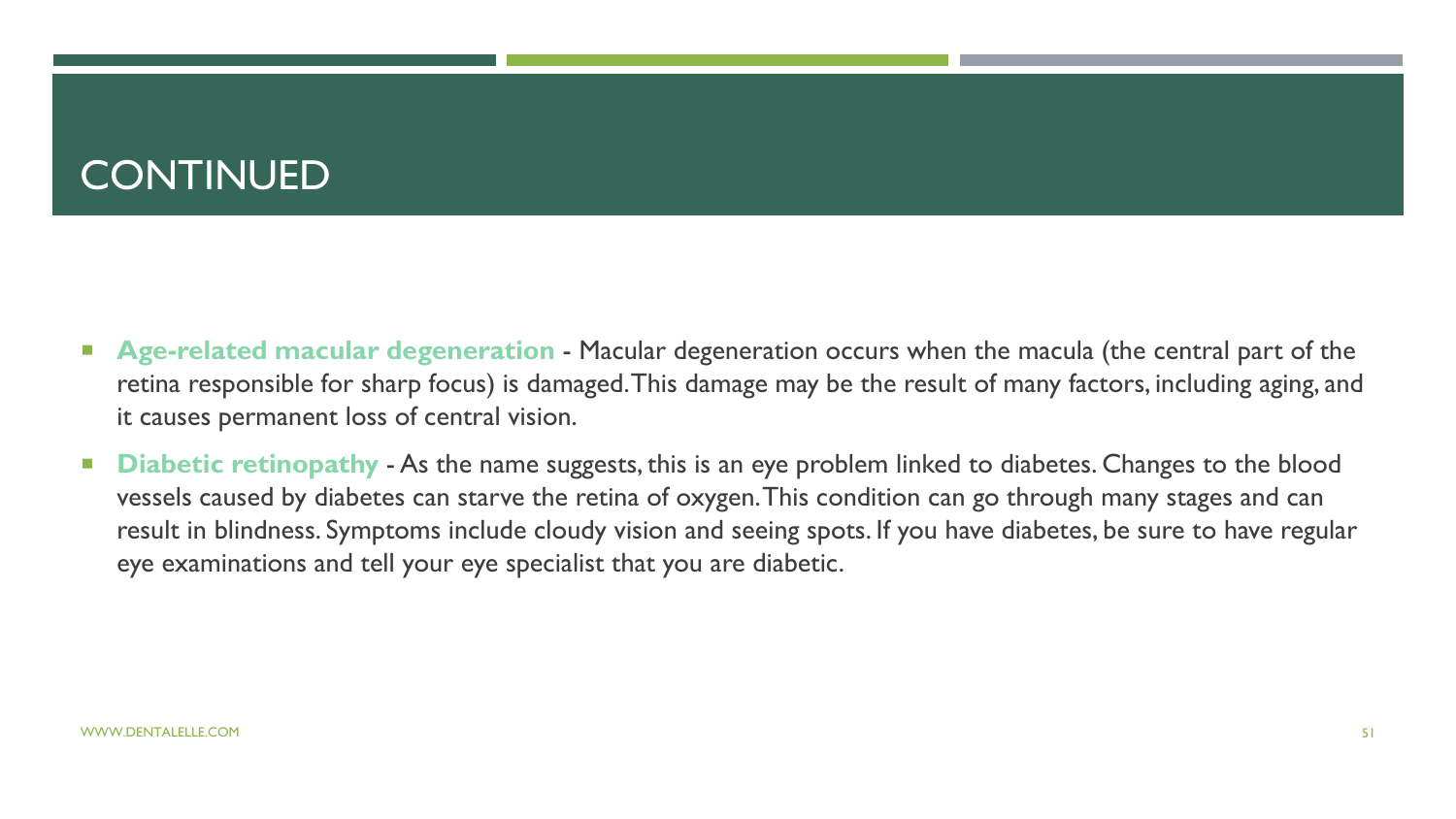### HOW TO MINIMIZE YOUR RISK

- If you are over the age of 45, have your eyes examined on a regular basis.
- If you suffer from dry eyes (gritty, itchy, or burning), a home humidifier and eye drops may help. In a few serious cases, surgery may be needed to correct the problem.
- If your eyes water, it may be that you are more sensitive to light, wind, or temperature change. Simply shielding your eyes or wearing sunglasses may solve the problem. However, this condition may be the result of an eye infection, eye irritation, or a blocked tear duct, all of which can be treated. See your doctor to find out the exact cause and treatment.
- Turn on the lights. Seeing better can sometimes be as easy as changing a light bulb to one with a higher wattage. Putting 100 or 150 watt bulbs in your lamps can reduce eye strain. Just make sure the fixture is designed for that wattage. Bright light is important in stairways to help prevent falls.
- Don't smoke. Smoking tobacco is a major risk factor in the early onset of age-related macular degeneration.
- Reduce glare as much as possible by using good lampshades, glare shields on computer monitors, and sunglasses. Sunglasses should provide 99 to 100% UV-A and UV-B protection. UV rays can harm your eyes even on a cloudy day.
- **Protect your eyes from accidents in your home.**
- **Put a grease shield over frying foods.**
- Make sure spray cans and nozzles are pointed away from you when spraying.
- **Wear safety glasses in the workshop and when using chemical products such as ammonia.**
- Be careful of a recoil when using bungee cords.
- Eat your carrots. A daily dose of the vitamins and minerals found in melons, citrus fruit, carrots, spinach, and kale may help slow the progress of age-related eye diseases such as macular degeneration, glaucoma, and cataracts.
- Don't drive at night if you have problems with depth perception, glare, or other vision difficulties.

#### WWW.DENTALELLE.COM 52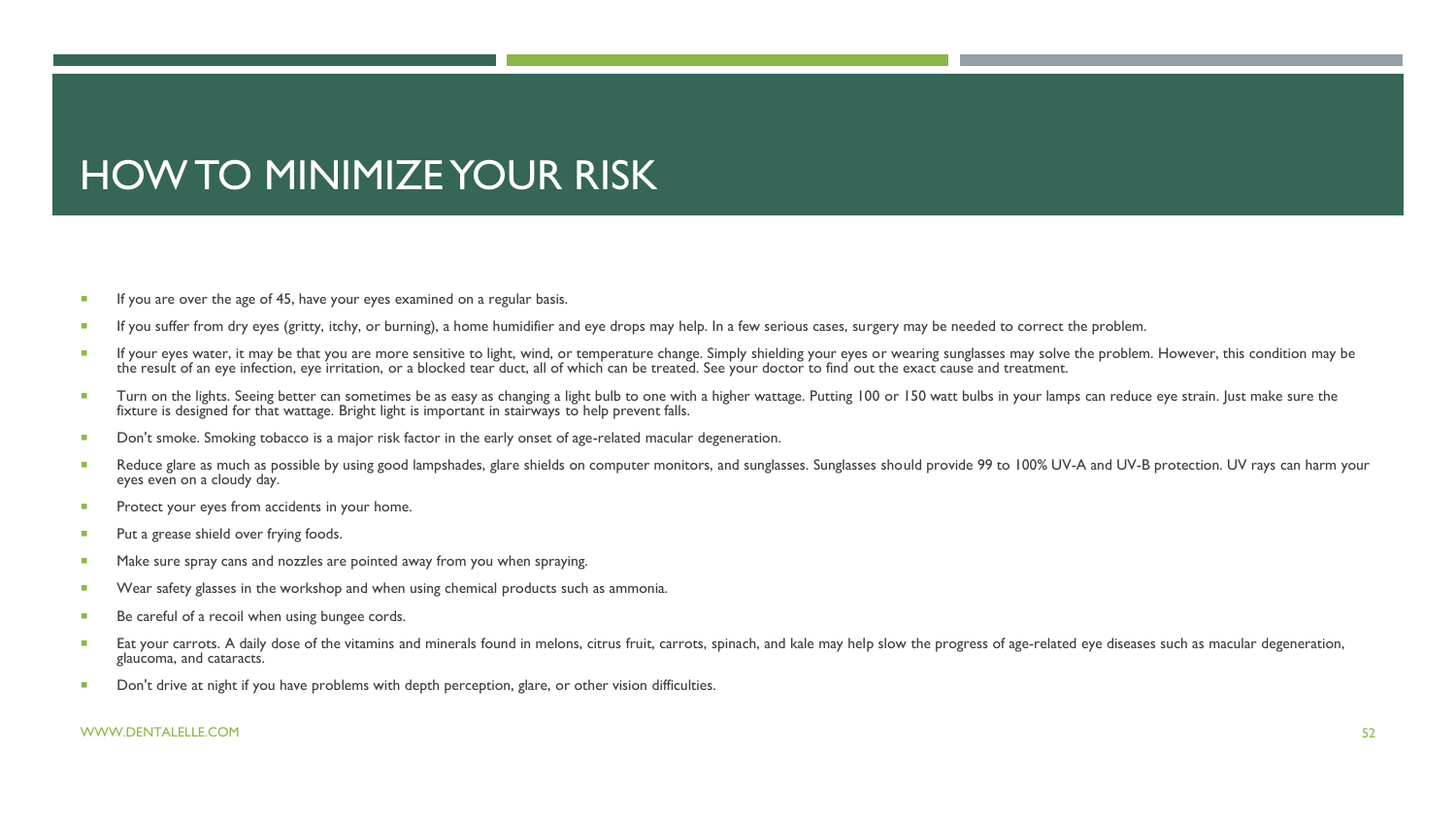## COMMON DENTAL ISSUES

- Darkened teeth. Caused, to some extent, by changes in dentin and by a lifetime of consuming stain-causing foods and beverages. Also caused by thinning of the outer enamel layer that lets the darker yellower dentin show through.
- Dry mouth. Dry mouth is caused by reduced saliva flow, which can be a result of cancer treatments that use radiation to the head and neck area, as well as certain diseases, such as Sjögren's syndrome, and medication side effects. Many medicines can cause dry mouth.
- Diminished sense of taste. While advancing age impairs the sense of taste, diseases, medications, and dentures can also contribute to this sensory loss.
- Root decay. This is caused by exposure of the tooth root to decay-causing acids. The tooth roots become exposed as gum tissue recedes from the tooth. Roots do not have any enamel to protect them and are more prone to decay than the crown part of the tooth.
- Gum disease. Caused by plaque and made worse by food left in teeth, use of tobacco products, poor-fitting bridges and dentures, poor diets, and certain diseases, such as anemia, cancer, and diabetes, this is often a problem for older adults.
- Tooth loss. Gum disease is a leading cause of tooth loss.
- Uneven jawbone. This is caused by tooth and then not replacing missing teeth. This allows the rest of the teeth to drift and shift into open spaces
- Denture-induced stomatitis. Ill-fitting dentures, poor dental hygiene, or a buildup of the fungus Candida albicans cause this condition, which is inflammation of the tissue underlying a denture.
- **Thrush. Diseases or drugs that affect the immune system can trigger the overgrowth of the fungus Candida albicans in the mouth.**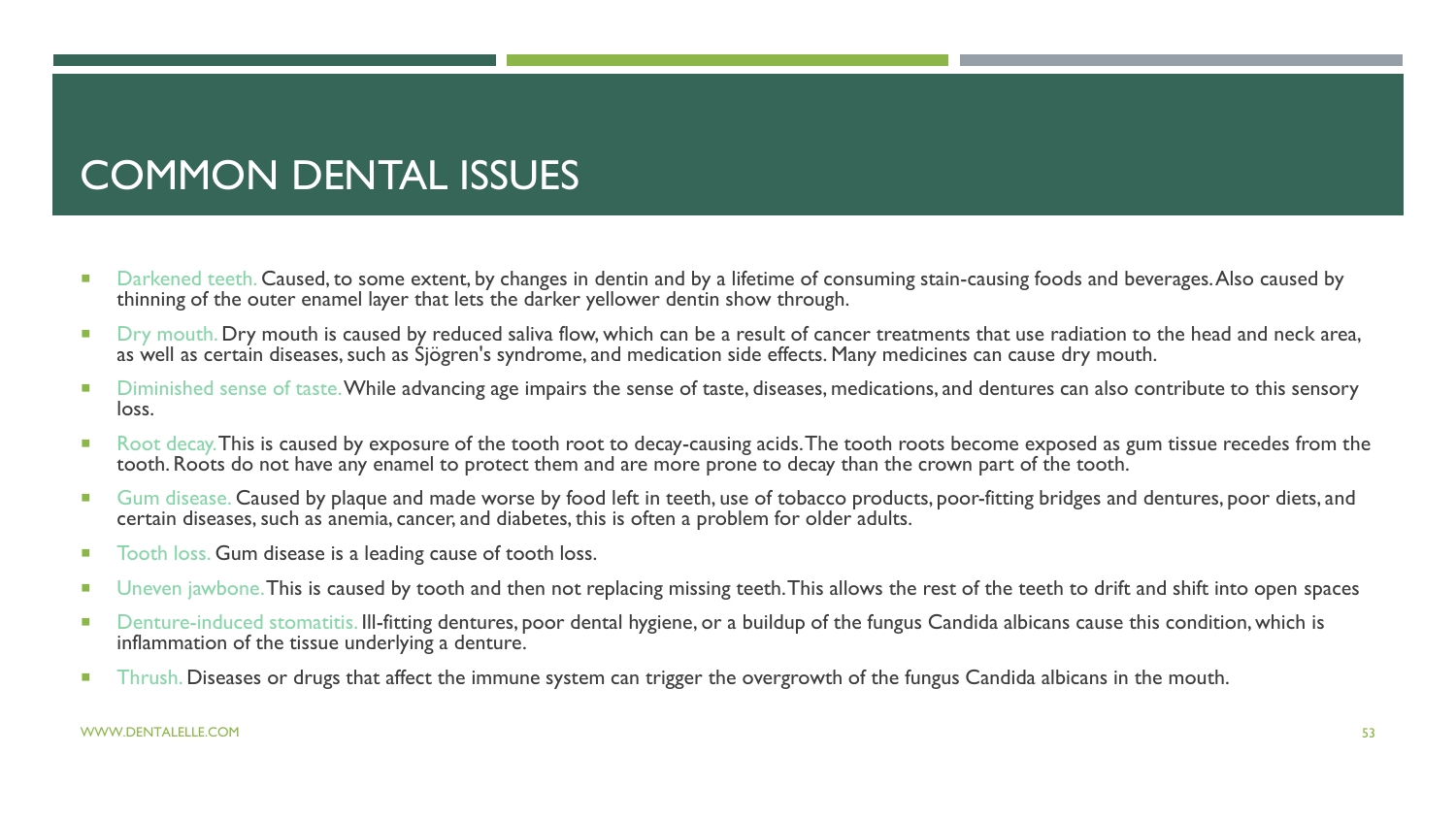

- **Age in and of itself is not a dominant or sole factor** in determining oral health. However, certain medical conditions, such as arthritis in the hands and fingers, may make brushing or flossing teeth difficult to impossible to perform.
- **Drugs can also affect oral health and may make a change in your dental treatment necessary.**